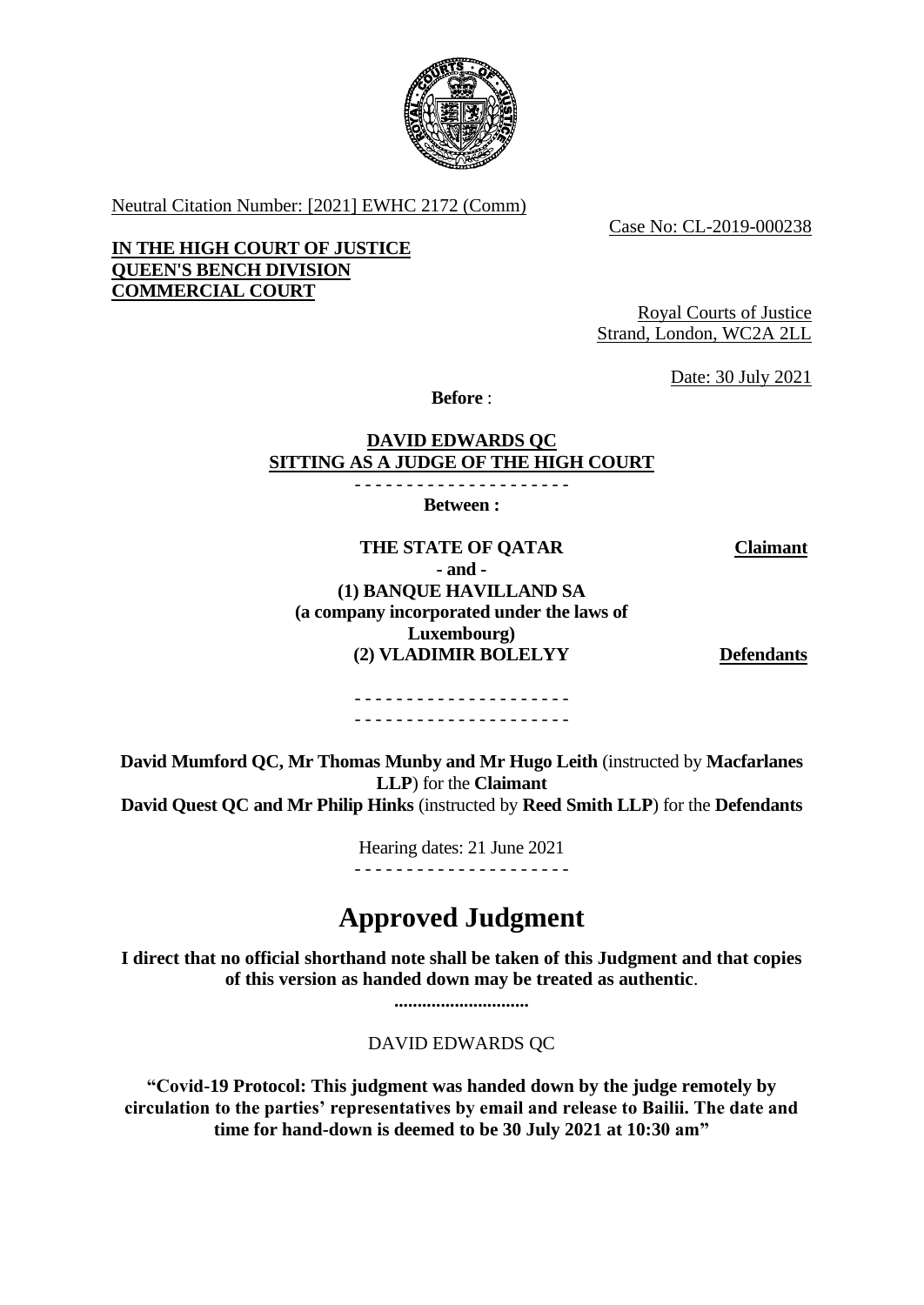## **David Edwards QC :**

#### **Introduction**

- 1. On 5 March 2020 a first case management conference ("CMC") in this action was heard by Cockerill J. Her order gave directions to trial in the usual way. Paragraph 15 provided that there should be a further CMC on the first available date after 9 December 2020 for the determination of any outstanding matters relating to disclosure and expert evidence.
- 2. In the event, the second CMC was heard by me on 21 June 2021. Most of the matters that arose were dealt with at the hearing. This judgment deals with the one matter on which I reserved judgment, namely an application made by the Claimant seeking various orders in relation to the Defendants' disclosure, and an issue that has arisen since the hearing concerning one of the proposed issues for expert evidence.

#### **Factual Background**

#### **(i) The parties**

- 3. The Claimant in this action is The State of Qatar ("Qatar").
- 4. The First Defendant, Banque Havilland SA ("the Bank"), is incorporated in Luxembourg and has a London branch. The Bank's shares are held subject to a discretionary trust of which the enforcer is David Rowland, an English businessman. A number of members of Mr Rowland's family are, or have at one time been, employees and/or directors of the Bank.
- 5. The Second Defendant, Vladimir Bolelyy ("Mr Bolelyy"), is a former employee of the Bank who worked at its London branch with the title Senior Investment Analyst until 9 November 2017, when he resigned.

#### **(ii) The alleged conspiracy**

- 6. On 5 June 2017 a number of Arab nations, including Saudi Arabia and the United Arab Emirates, severed diplomatic ties with, and took a number of other measures against, Qatar, including the closure of sea, land and air borders. Those actions have become popularly known as "the blockade". The precise reasons for those actions are unimportant, at least in the context of the present application.
- 7. This action concerns an alleged conspiracy, which is said by Qatar to have coincided with, and to have been entered into by the alleged conspirators in order to further the policy reflected in, the blockade. Its alleged aim was to attack the Qatari economy and to cause financial damage to Qatar by:
	- i) Manipulating the market in the currency issued by the Qatar Central Bank, the Qatari Riyal ("QAR") and, by so doing, to exert pressure on the pegged exchange rate maintained by the Central Bank between the QAR and the United States dollar; and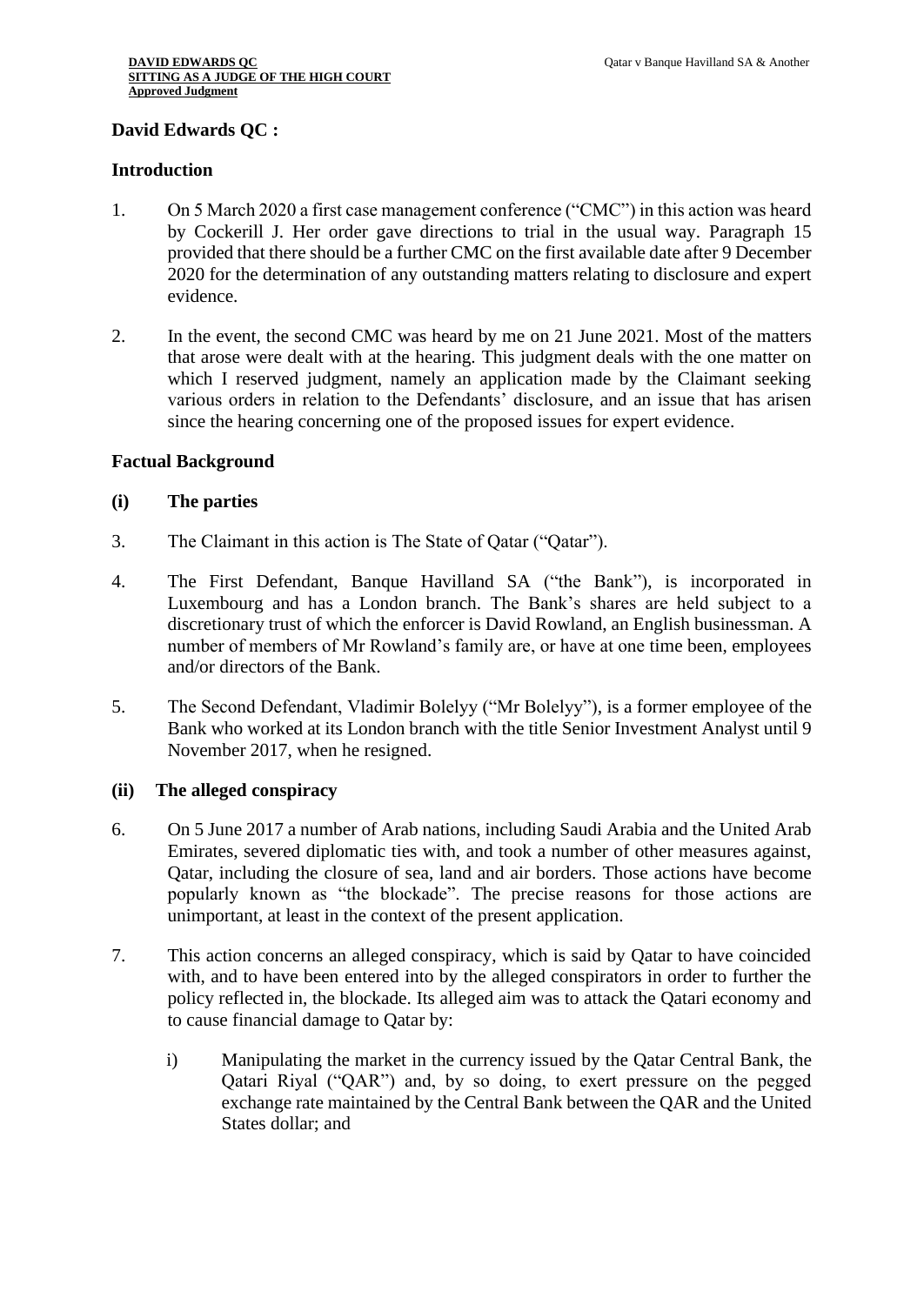- ii) Manipulating the market in United States dollar-denominated debt instruments issues by Qatar ("USD Qatari Bonds").
- 8. The parties to the alleged conspiracy are said to have included a number of Saudi Arabian and United Arab Emirates banks. Proceedings have been commenced by Qatar against four of the banks allegedly involved in New York and England, but these are currently stayed pending or with a view to settlement. I am told that Qatar has engaged in pre-action correspondence with other alleged conspirators.
- 9. The Bank and Mr Bolelyy are alleged by Qatar to have been participants in this alleged conspiracy. The case made against them is principally, but not solely, based on the preparation by Mr Bolelyy in 2017 (according to the Bank and Mr Bolelyy in September 2017), while employed at the Bank, and the alleged subsequent dissemination, of a seven-page slide presentation entitled "Distressed Countries Fund" ("the Presentation").
- 10. The origin, nature and purpose of the Presentation, and the extent to which it was disseminated and acted upon by the Bank (if at all), are all matters for trial. The strategy described on pages 3 to 5 of the Presentation, however, described how:
	- i) A pool of existing Qatari bond holdings would be placed into a protected cell company to maintain confidentiality;
	- ii) An execution strategy would be adopted for trading in QAR and Credit Default Swaps ("CDSs") which would include "*mak[ing] targeted use of investment banks' friendship with Qatar to affect loyalty and add confusion to the marketplace*";
	- iii) There would be established "*a crossing transaction arrangement whereby another affiliated party sells the same bond holdings back to the original seller and thereby creates additional downward pressure*"; and
	- iv) Steps would be taken to "*fire up the PR machine to remind people there is a problem with Qatar*" and to "*focus on the prospect of restricted access to US Dollar and now-doubtful stability of the country*".
- 11. The Presentation was prepared by Mr Bolelyy in 2017 accordingly to the Bank and Mr Bolelyy in mid-September 2017 – and it appears that at least one other Bank employee, David Weller, the Bank's Head of Asset Management, was involved in its creation at least to some extent. There is a dispute between the parties as to who else within the Bank was involved and as to the extent (if at all) to which the Presentation was disseminated outside the Bank.
- 12. The Presentation was referred to in an article published by the news website "Business Standard" on 12 October 2017. It featured more substantively in a lengthy article published by a US website entitled "The Intercept" on 9 November 2017 under the headline: "Leaked Documents Expose Stunning Plan to Wage Financial War on Qatar – and Steal the World Cup" ("the Intercept Article").
- 13. The flavour of the Intercept Article can be gleaned from its first three paragraphs: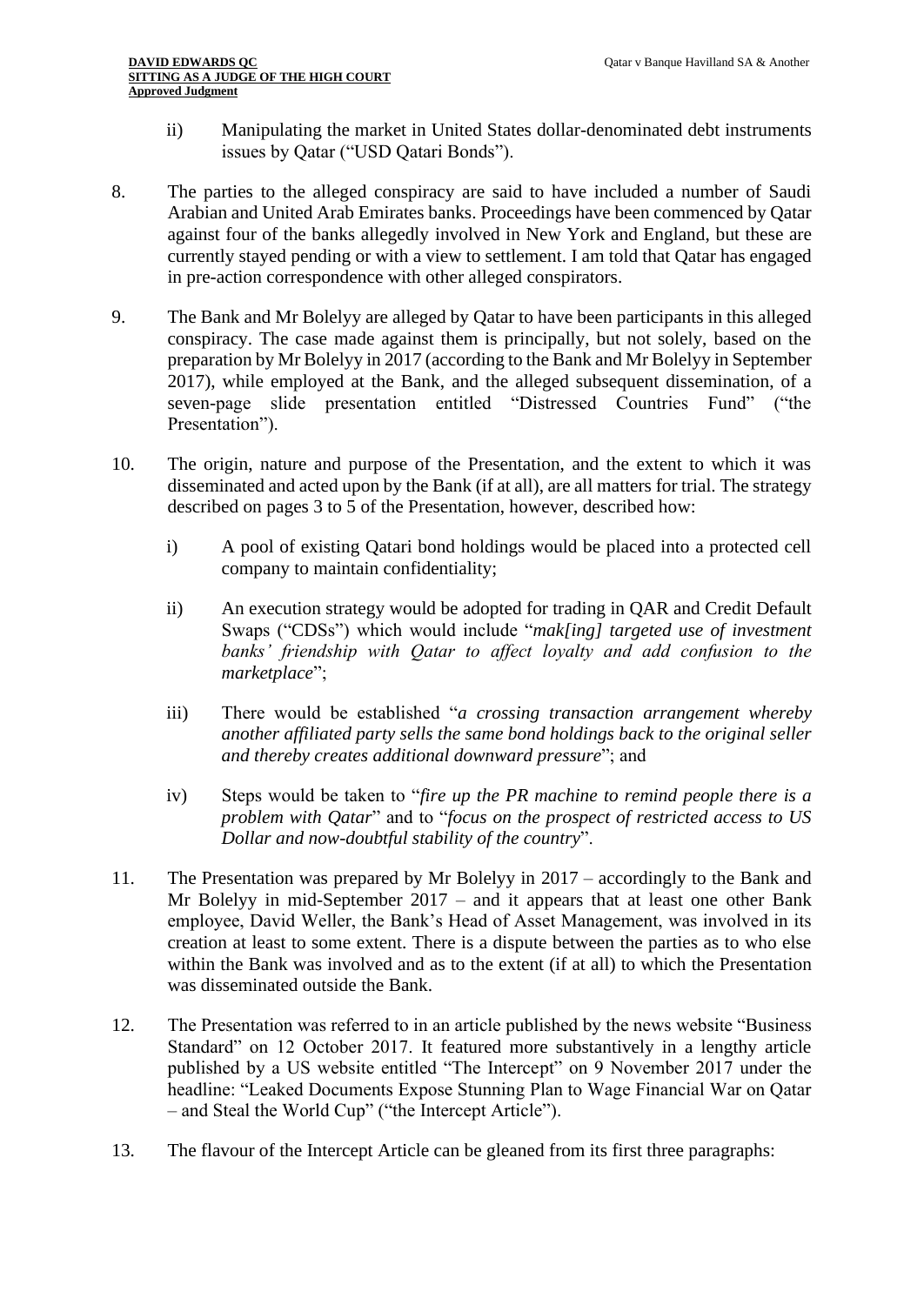"A plan for the United Arab Emirates to wage financial war against its Gulf rival Qatar was found in the task folder of an email account belonging to UAE Ambassador to the United States Yousef al-Otaiba and subsequently obtained by The Intercept.

The economic warfare involved an attack on Qatar's currency using bond and derivative manipulation. The plan, laid out in a slide deck provided to The Intercept through the group Global Leaks, was aimed at tanking Qatar's economy, according to documents drawn up by a bank outlining the strategy.

The outline, prepared by Banque Havilland, a private Luxembourg-based bank owned by the family of controversial British financier David Rowland, laid out a scheme to drive down the value of Qatar's bonds and increase the cost of insuring them, with the ultimate goal of creating a currency crisis that would drain the currency's cash reserves."

14. The Intercept Article went on to explain that the metadata for the Presentation had been obtained by The Intercept and that it identified Mr Bolelyy as its creator. There were embedded screenshots within the article of particular slides.

#### **(iii) The claim against the Defendants, and their defence**

- 15. The claim by Qatar against the Bank and Mr Bolelyy, based on their alleged participation in this alleged conspiracy, is advanced in tort for unlawful means conspiracy, unlawful purpose conspiracy and/or causing loss by unlawful means. The damages claimed are substantial – the Particulars of Claim refer to figures running into the \$billions – but are not presently particularised (at least adequately).
- 16. The Bank and Mr Bolelyy deny the claim. In essence, whilst they do not admit the existence of the alleged conspiracy, they deny in their Amended Defence that they were themselves party to, or took any action in furtherance of, any such conspiracy, in particular, in the case of the Bank, denying that they took steps to establish a protected cell company or that they carried out any material trades in QAR or USD Qatari Bonds.
- 17. In a Response to a Request for Further Information dated 15 April 2020, the Defendants said the following about the purpose for which, and the circumstances in which, the Presentation was prepared:

"On 3 August 2017, David Rowland and Edmund Rowland met socially with Khaldoon Al Mubarak [CEO of the Abu Dhabi sovereign wealth fund, Mubadala], as he happened to be in London at the time. There was no particular purpose or agenda for the meeting.

At the end of the meeting, while David Rowland was temporarily absent, Mr Al Mubarak mentioned to Edmund Rowland that UAE banks had holdings of Qatari bonds and were considering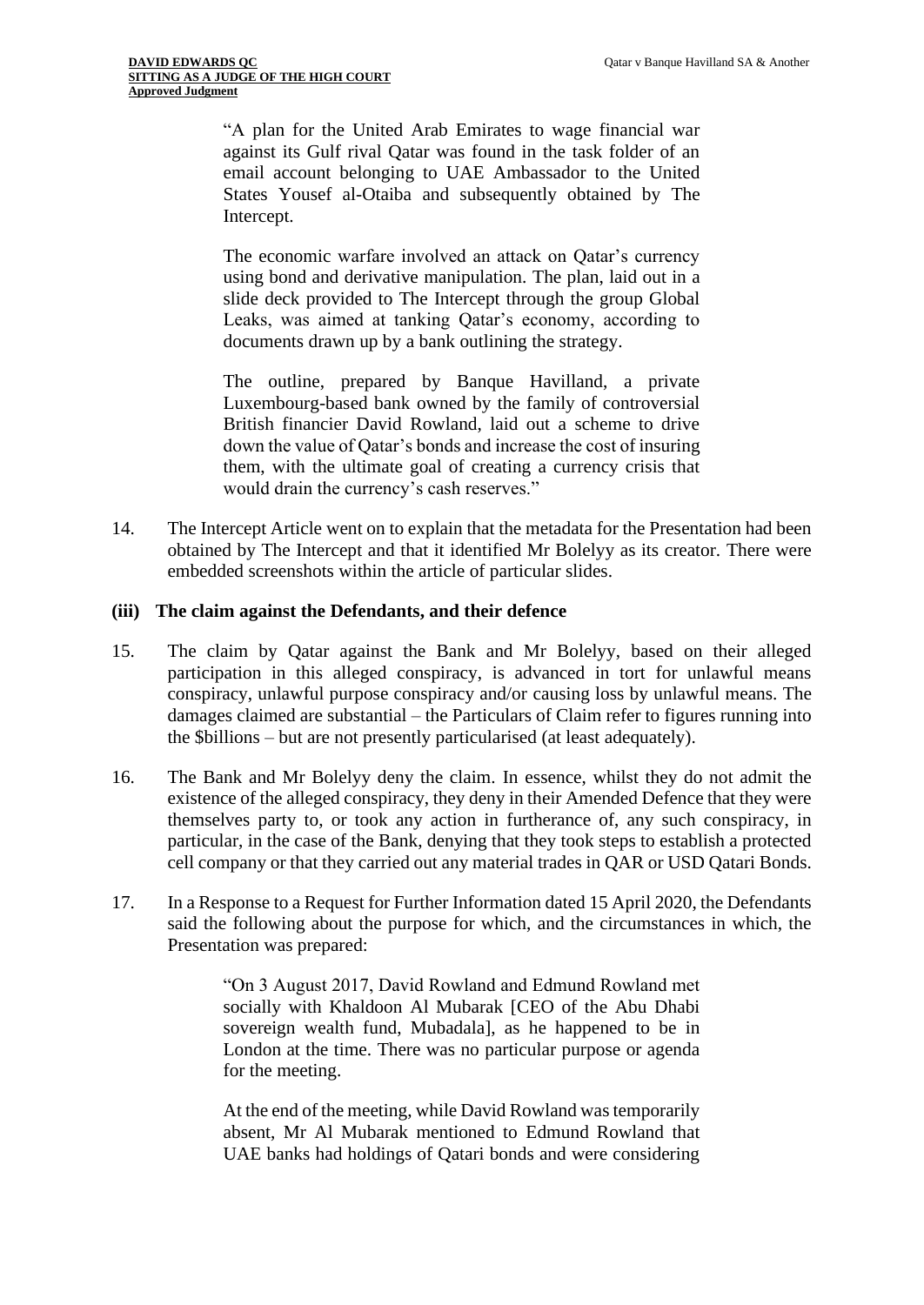strategies to ring-fence and hedge the risk associated with those holdings. Mr Al Mubarak did not give further details.

On or about 12 September 2017, Edmund Rowland asked Mr Bolelyy to research and put together a short document on a hedging strategy for Qatari bonds. Edmund Rowland was planning to visit Abu Dhabi with David Rowland at the end of September and envisaged meeting with Mr Al Mubarak. He wanted to have the document available in case the issue came up.

Mr Bolelyy prepared and drafted the Fund Presentation between 12 September and 18 September 2017. During that period, he had input from David Weller (an employee of Banque Havilland) and David Henry (a consultant to Liwathon Limited).

Mr Bolelyy completed drafting the Fund Presentation on 18 September 2017. The Defendants did not engage in any further consideration of the Fund Presentation or the matters addressed in it until its existence and contents became public."

- 18. During the course of the hearing before me, an issue arose as to the issues to be addressed by the proposed expert in bond trading strategy, an expert for whom Cockerill J had given permission. Qatar proposed that one of the issues to be addressed by the bond trading expert should be: "*Are the features of the Presentation such as would be characteristic of a 'hedging strategy'*?"
- 19. The Defendants' case on this issue was not entirely clear, and so I asked Mr Quest, QC, who (with Mr Hinks) appeared before me on behalf of both Defendants, whether his clients accepted that what was produced by Mr Bolelyy could not be described as a hedging strategy; as I pointed out, if that was indeed accepted by the Defendants, then there was obviously no need for expert evidence on that issue.
- 20. Mr Quest took time to consider the matter and to take instructions. His ultimate answer (given, he made clear, without conceding either that there was anything improper about what was drafted or about Mr Bolelyy's belief or honesty in terms of how he described it) was that:

"It isn't, and isn't going to be, the bank's case that the presentation as drafted in fact set out a bond hedging strategy".

The significance of that answer, in light of the Defendants' pleaded case as to what Mr Bolelyy was asked to produce and what he did produce, is obviously a matter for trial.

21. Mr Mumford, QC who appeared (with Mr Munby and Mr Leith) for Qatar, suggested that, if that was the Defendants' position, amendments might be required to the Defendants' pleadings. The matter was left on the basis that the parties would discuss the matter and, in the event of disagreement, would write to me after the hearing. In the event, I received a letter from Qatar's solicitors, Macfarlanes LLP ("Macfarlanes"), about this on 22 July 2021 and a response from the Defendants' solicitors, Reed Smith LLP ("Reed Smith"), on 27 July 2021. I will deal with the point later.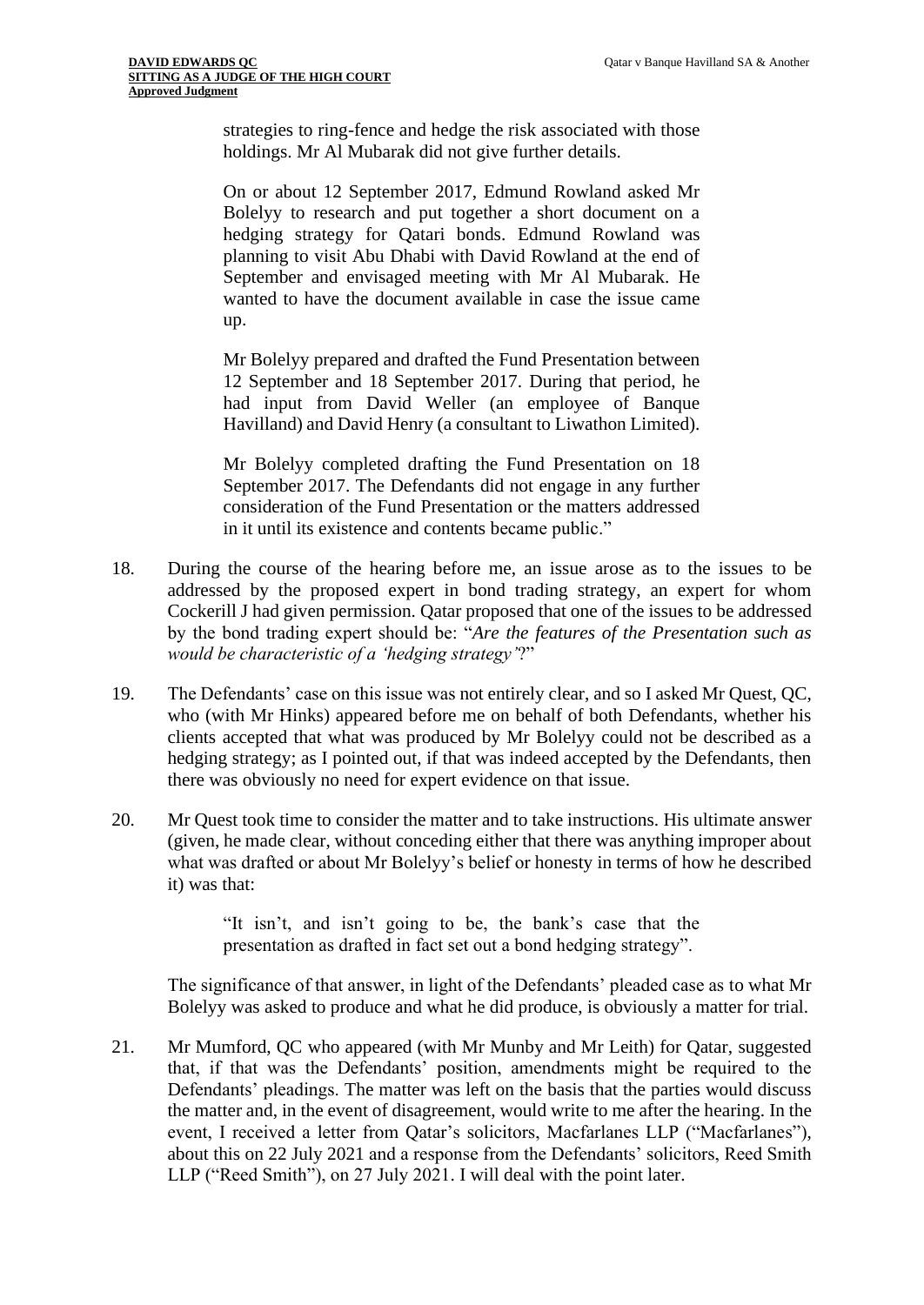#### **Procedural history**

- 22. The directions given at the first CMC including directions for disclosure, which was to be given in accordance with CPR PD 51U ("the Disclosure Pilot") on the basis of an approved Disclosure Review Document that identified some 38 Issues for Disclosure. Subject to certain exceptions, in most cases disclosure was to be given by the Defendants by reference to Model D, i.e., narrow, search-based disclosure.
- 23. Following a series of extensions of time, disclosure was given by all three parties on 11 January 2021. The Bank's Disclosure Certificate was signed by Juho Hiltunen, the Bank's Deputy CEO. Mr Bolelyy's Disclosure Certificate was signed by him personally. Both certificates stated that production of certain documents or parts of documents was being withheld; the Bank's Disclosure Certificate stated:

| Description of document, part of a<br>document or class of documents                                                   | Grounds upon which production is<br>being withheld                                                                                                                                                                                                                                                                                                                                                                                                                                                                                             |
|------------------------------------------------------------------------------------------------------------------------|------------------------------------------------------------------------------------------------------------------------------------------------------------------------------------------------------------------------------------------------------------------------------------------------------------------------------------------------------------------------------------------------------------------------------------------------------------------------------------------------------------------------------------------------|
| Documents covered by legal<br>professional privilege                                                                   | The First Defendant objects to<br>inspection of these documents because<br>they are by their nature privileged.                                                                                                                                                                                                                                                                                                                                                                                                                                |
| The redacted parts of the original and<br>copy documents marked as redacted in<br>the List of Documents in Appendix C. | The First Defendant objects to<br>inspection of the redacted parts of these<br>documents because they are (i)<br>privileged (marked with a 'P'); or (ii)<br>confidential and/or commercially<br>sensitive and irrelevant to the LOID<br>(and not adverse to the Defendants) as<br>they relate to customers and/or to<br>matters which are entirely unconnected<br>to these proceedings and which are<br>confidential and/or commercially<br>sensitive (marked with an 'I') or (iii)<br>contain personal data (marked with a<br>$^{\circ}DP$ ). |

- 24. A number of aspects of the Bank's Disclosure Certificate feature in Qatar's disclosure application, and it is convenient to identify them now.
- 25. First, Appendix B of the Bank's Disclosure Certificate identified a number of email accounts within the Bank's control that had been searched. 12 custodians were identified, each of whom – with one exception – was stated as having (or having had) an email address in the form of name@banquehavilland.com. The exception was David Rowland, whose Bank email address was noted as d.rowland@banquehavilland.old.
- 26. Secondly, Appendix B listed the electronic devices provided by the Bank to the various custodians for the purposes of their employment that had been searched. Mr Bolelyy was noted as having been provided with a laptop and an iPhone 7+. As to these: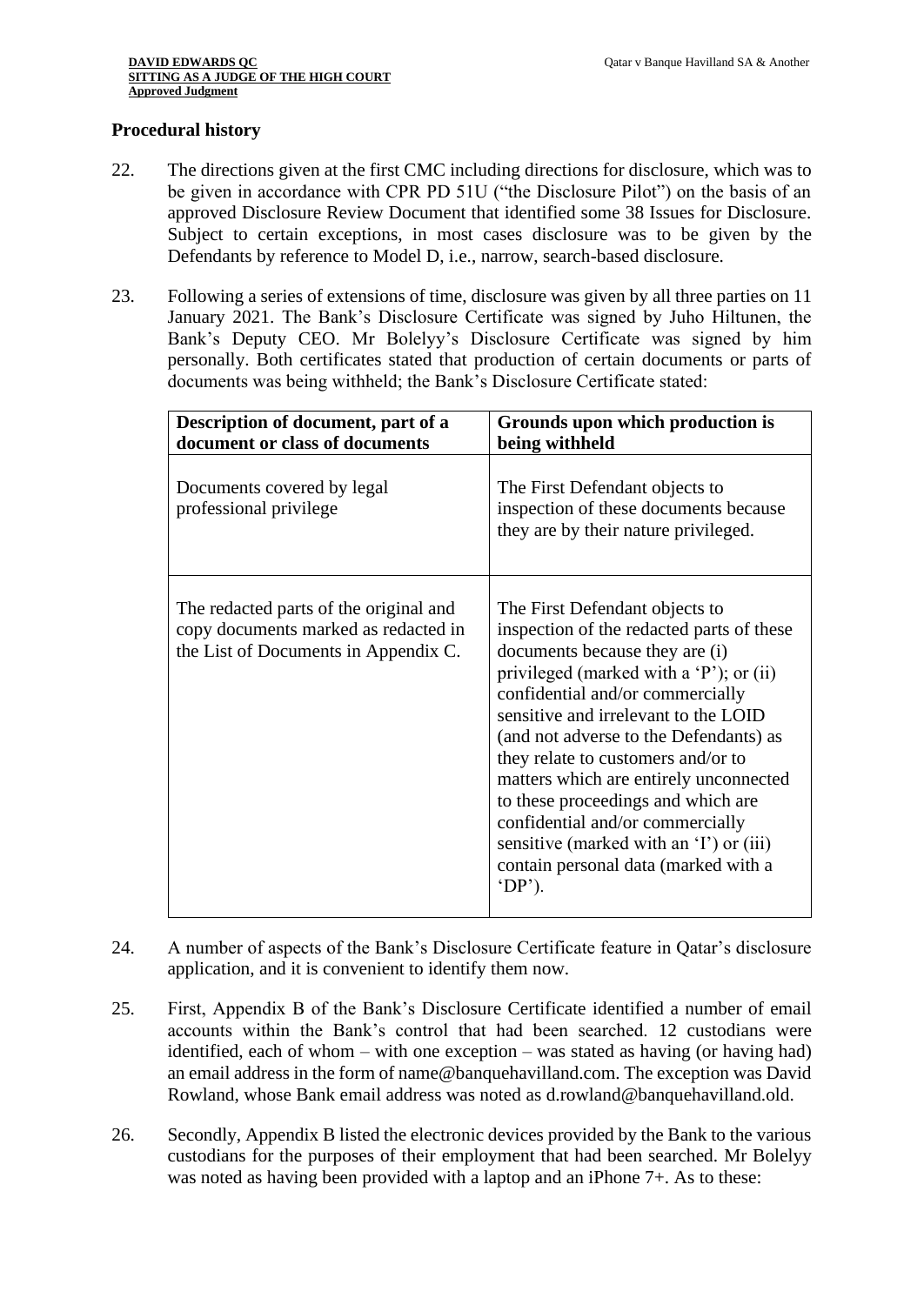- i) In relation to the laptop, it was said that "*Mr Bolelyy's laptop is encrypted with a BitLocker key. Mr Bolelyy cannot recall the key used for this laptop and so that data is not reviewed. The First Defendant is continuing to consider ways to obtain access to this device and will keep the Claimant informed with respect to any developments*". By the time of the hearing before me, the Bank had managed to access the laptop;
- ii) As for Mr Bolelyy's iPhone 7+, it was said that a forensic investigation had determined that "*All items in web history, searched items, calendar, call logs, contacts, sms/mms messages, emails, documents and applications (e.g. WhatsApp) were deleted from the phone (except for bank holidays and text messages sent by Microsoft or Vodafone). WhatsApp was deleted from Mr Bolelyy's phone and the application was used until 15 November 2017*."
- 27. As indicated in paragraph 5 above, Mr Bolelyy left the Bank's employment on 9 November 2017. He was seemingly allowed to keep his iPhone 7+, and (colloquially) he wiped the phone before it was returned; the reason Mr Bolelyy gave, as recorded in the Bank's Disclosure Certificate, was that the applications on the phone may have contained irrelevant personal data.
- 28. Thirdly, eight of the identified custodians, including Mr Bolelyy, Mr Weller, and Edmund Rowland (one of David Rowland's sons and the acting CEO of the Bank's London branch from 26 September to 13 December 2017) were identified as having recorded telephone lines. Appendix B stated that the telephone recordings for the period 23 August to 10 November 2017 for these three individuals had been reviewed.
- 29. In the period from 11 January 2021 there was extensive correspondence between Macfarlanes and Reed Smith in relation to their respective clients' disclosure. A number of issues raised in relation to Qatar's disclosure were ultimately resolved at a hearing before Waksman J on 7 May 2021.
- 30. As for the Defendants' disclosure, on 3 February 2021 Macfarlanes sent a letter to Reed Smith attaching a schedule listing some 54 questions and requests. Reed Smith replied substantively on 15 March 2021, addressing some of the questions and requests to Macfarlanes' satisfaction, but by no means all. The present application was made by Application Notice issued by Qatar on 19 March 2021.
- 31. Before this application was heard, pursuant to the directions given by Cockerill J (as varied) the parties served their (initial) trial witness statements. The Defendants' witness statements included statements from Mr Bolelyy, David Rowland, Edmund Rowland, Harley Rowland and Mr Hiltunen. Although these were statements prepared for trial, they were referred to by both parties before me without objection.

# **Qatar's disclosure application**

- 32. Qatar's disclosure application seeks orders, pursuant to Disclosure Pilot, paragraphs 12.3, 14.2, 16.2, 17.1 and/or 18.1, that the Defendants should take further steps in relation to their disclosure in light of a number of alleged deficiencies.
- 33. The application, as issued, sought relief by reference to a number of schedules that were attached to the draft order accompanying the Application Notice. In essence: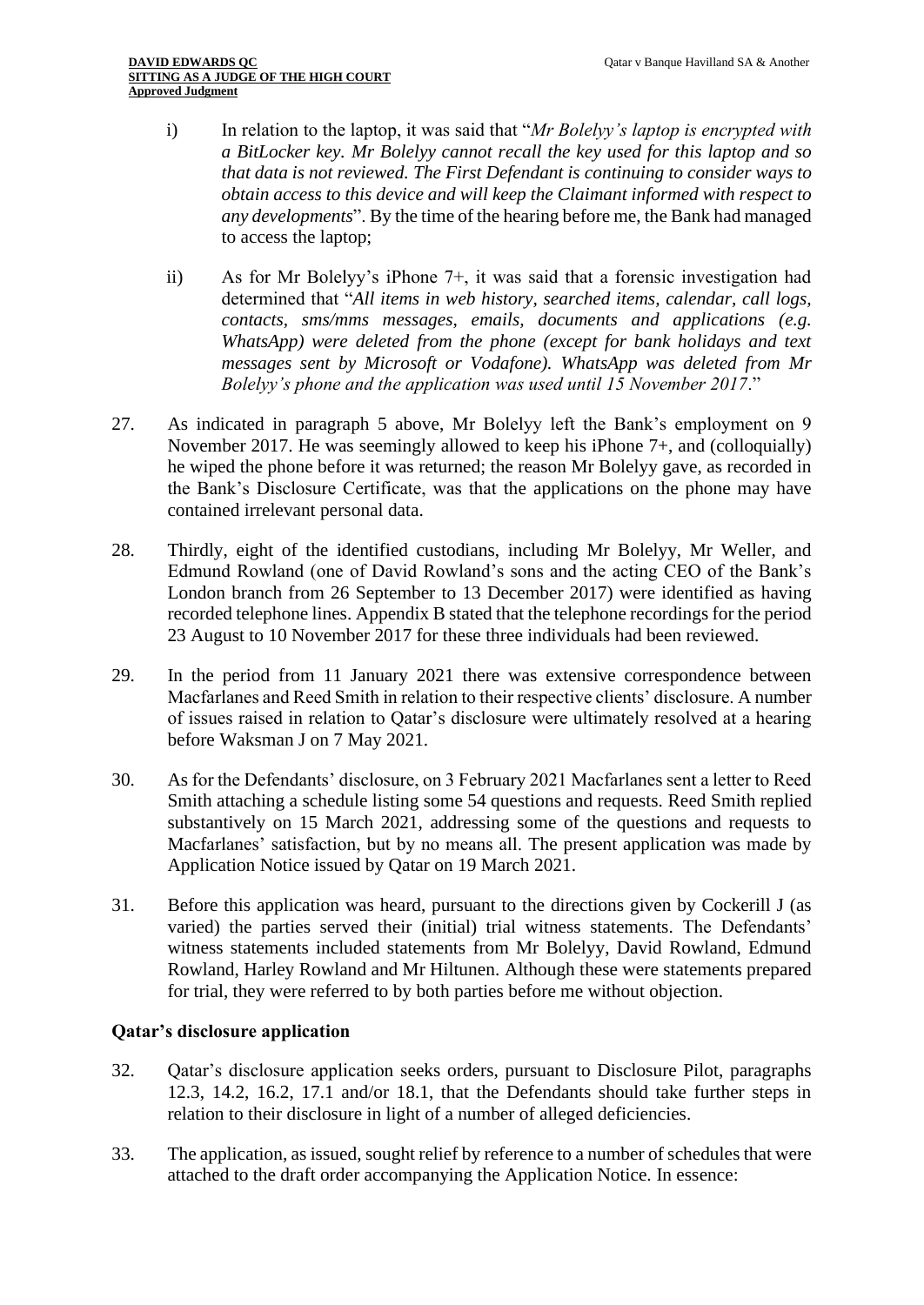- i) Schedule A sought an order (under Disclosure Pilot, paragraph 17.1(2)) that the Bank carry out further searches and/or further reviews of documents, including a more extensive review of certain telephone recordings by reference to Model E (see Disclosure Pilot, paragraph 18.1);
- ii) Schedule B1 sought an order (under Disclosure Pilot, paragraphs 12.3 and 17.1(5)) that the Bank provide a witness statement from a senior executive responsible for the Bank's extended disclosure explaining various matters. Schedule B2 sought a similar order for a witness statement from Mr Bolelyy addressing a more limited number of matters in relation to his disclosure;
- iii) Schedules C1 and C2, the former applying to the Bank and the latter to Mr Bolelyy, sought to challenge claims of privilege and relevance on the basis of which inspection of certain documents had been withheld and/or parts of documents had been redacted, seeking inspection of the full documents (see Disclosure Pilot, paragraphs 14.2, 16.2 and 17.1(4)); and
- iv) Schedule D sought an order that the Defendants take the further steps in relation to their disclosure that they had already agreed to take in correspondence (see, in particular, Reed Smith's 15 March 2021 letter), and that they provide a further Disclosure Certificate detailing those steps and the results.
- 34. The contents of the schedules to the draft order largely reflected the questions and requests made in Macfarlanes' 3 February 2021 letter that Qatar considered had not been adequately addressed.
- 35. Qatar's application was supported by the third witness statement of Daniel Lavender of Macfarlanes dated 19 March 2021. A response was served on 19 April 2021 in the form of the sixth witness statement of George Hoare of Reed Smith. Further witness statements were served in the run-up to the hearing, as follows:
	- i) A second witness statement of Matthew McCahearty of Macfarlanes dated 25 May 2021;
	- ii) An eighth witness statement of George Hoare of Reed Smith dated 16 June 2021; and
	- iii) A third witness statement of Matthew McCahearty dated 19 June 2021, sent to me on the Saturday before the hearing and which (with the agreement of the parties) I initially read *de bene esse*, but the admission of which was ultimately not opposed.
- 36. As a result of these exchanges, the issues between the parties narrowed somewhat. Mr McCahearty's second witness statement attached a revised draft order reflecting the matters by then agreed. A further revised draft order was sent to me on 20 June 2021, following service of both parties' skeleton arguments. This final draft identified the following disputed matters:

Schedule A, paragraphs 1 to 5;

Schedule B1, paragraphs 1 to 5;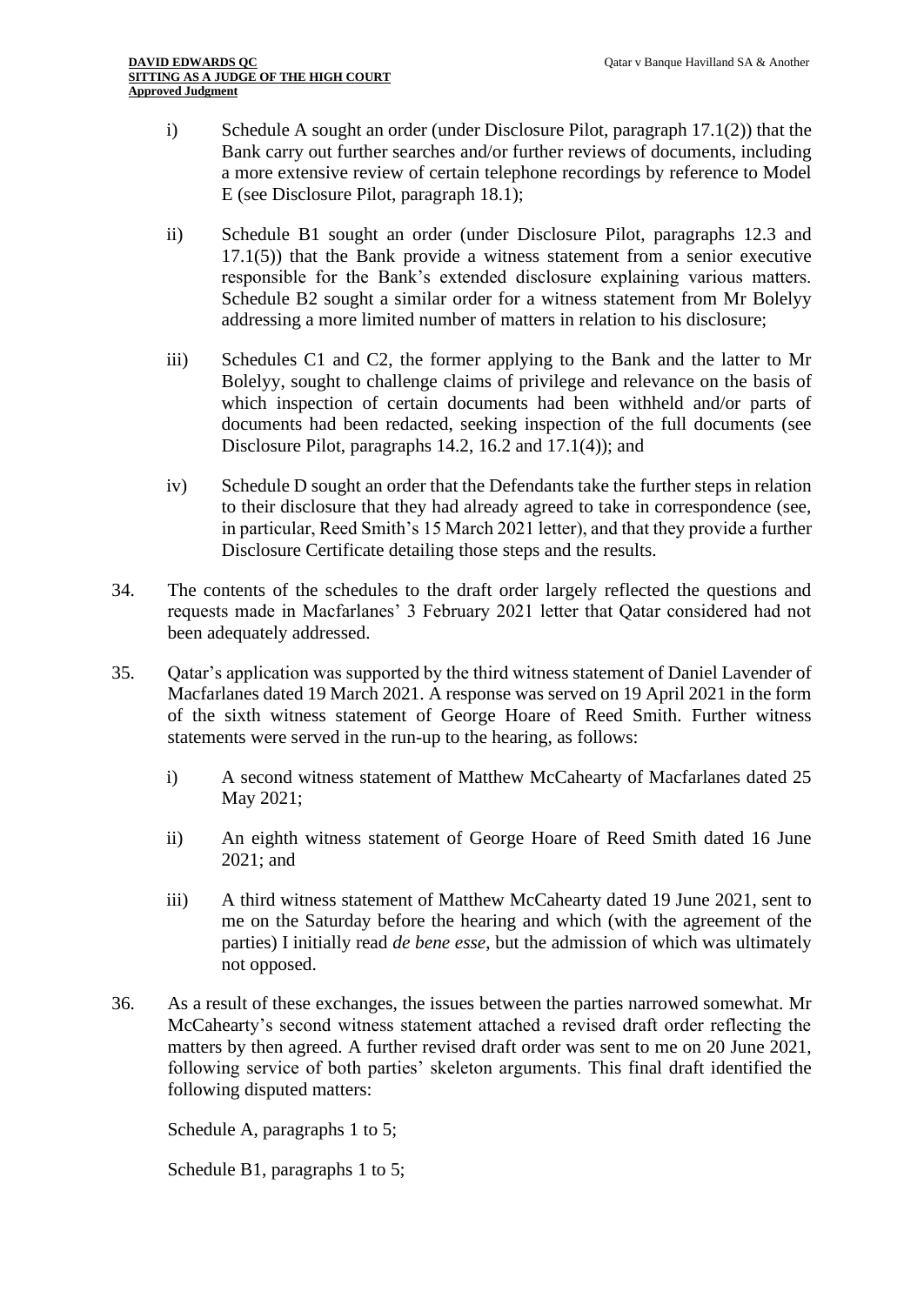Schedule B2, paragraphs 1 and 2;

Schedule C1, paragraphs 1 to 10; and

Schedule C2, paragraphs 1 and 2.

- 37. I deal with the particular aspects of the disclosure application in the subsequent sections of this judgment. Mr Mumford, however, made a number of general points which, he submitted, indicated that the evidence of the Bank's witnesses could not be trusted and that the court should carefully test various assertions made on behalf of the Bank about its disclosure.
- 38. Specifically, Mr Mumford submitted that:
	- i) The disclosure so far given undermined key aspects of the Defendants' pleaded case and demonstrated that evidence contained in some of the Defendants' trial witness statements was plainly false; and
	- ii) The disclosure also revealed attempts by the Bank from autumn 2017 onwards to cover up wrongdoing, including by deactivating email accounts, by moving discussions off-line, and by concocting the story ultimately presented to the Bank's regulators (and, in its pleadings, to this court) as to how the Presentation came to be prepared.
- 39. I will mention some of these matters later in the context of particular aspects of Qatar's disclosure application, but I have borne them in mind more generally. I have also borne in mind the Defendants' denials, including Mr Quest's submission that some of the documents relied upon in support of the alleged cover-up have been mischaracterised. The ultimate significance of many of the documents is a matter for trial.

## **Schedules C1 and C2**

- 40. In the immediate aftermath of the Intercept Article, the Bank, through its Luxembourg lawyers Elvinger Hoss Prussen ("EHP"), instructed PricewaterhouseCoopers ("PwC") to carry out what was described at the time as a "forensic" or "IT" investigation.
- 41. Most of the hearing before me was taken up by submissions concerning the status of PwC's investigation, and whether a report produced by PwC on 7 June 2018 ("the PwC Report") attracted litigation privilege, as the Bank had claimed. This was the subject of Schedule C1, paragraphs 1 to 3 and was also relevant to some of the other paragraphs within Schedules C1 and C2. It is convenient for these reasons to deal with this first.

# **(i) The facts concerning PwC's investigation**

- 42. The circumstances of PwC's appointment were dealt with in the sixth witness statement of Mr Hoare and in the witness statement of Mr Hiltunen from whom Mr Hoare drew his instructions. The chronology of events is tolerably clear from the disclosed documents, and most of what follows is taken from them.
- 43. As I explained in paragraph 12, the Presentation was published on 9 November 2017 in the Intercept Article. It appears from Edmund Rowland's witness statement that the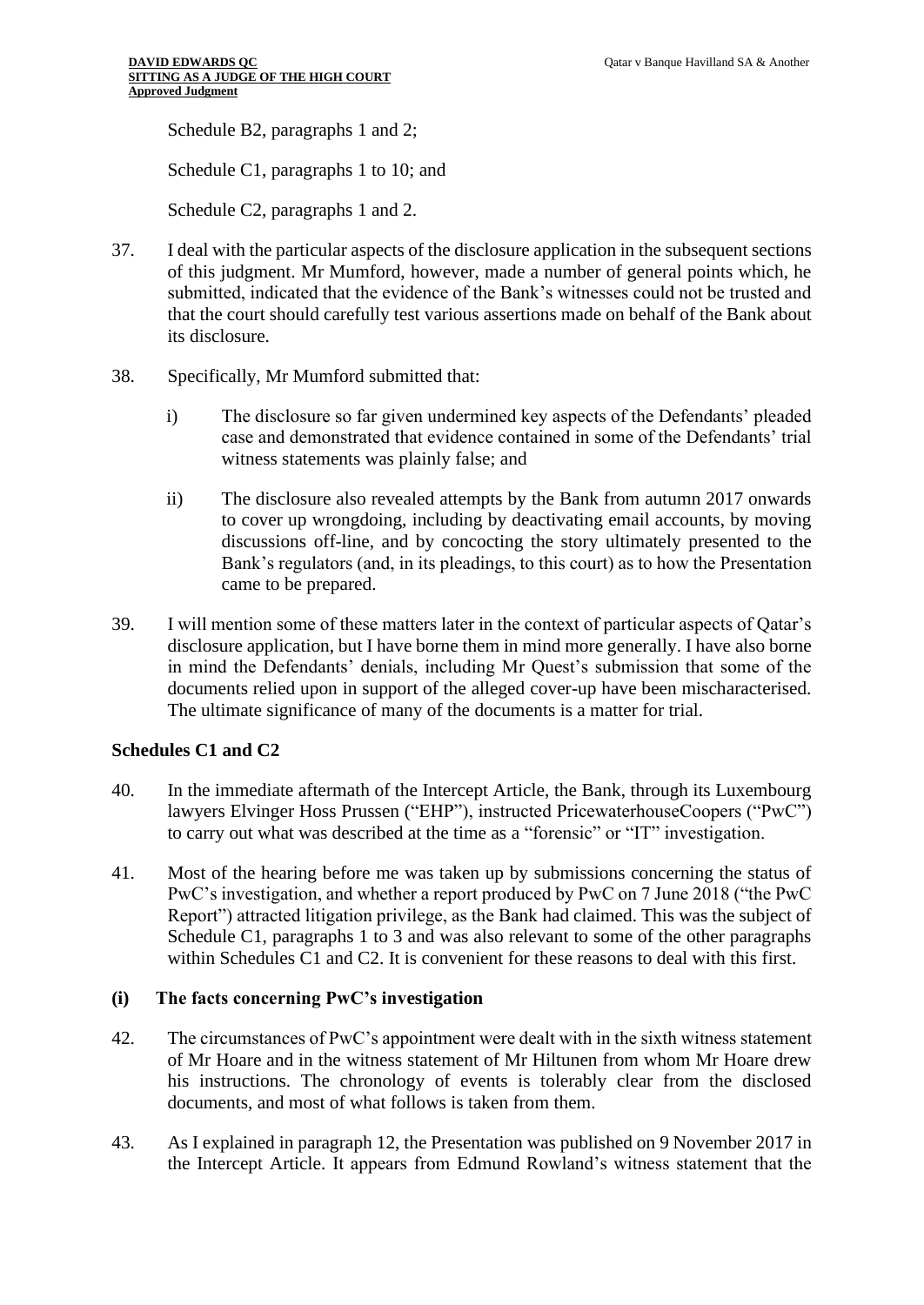Bank had some advance notice of this: he had been contacted by a journalist from The Intercept on two occasions in October 2017 and was aware that it had obtained a copy of the Presentation, it was thought as a result of a hack or leak.

44. Mr Hiltunen explains his immediate reaction to the publication of the Intercept Article in paragraph 15 of his witness statement. He explains that it was obvious to him that the article was:

> "… a serious matter for the Bank which could have serious legal, regulatory and legal consequences"

and that he agreed with Peter Lang, the Bank's then CEO, that, amongst others, the Bank's home (Luxembourg) regulator, the Commission de Surveillance du Secteur Financier ("the CSSF"), needed to be informed. He says that:

"Our immediate concern, therefore, was notifying the regulator and informing it that the Bank was investigating the issue as a matter of priority."

45. On the following day, Friday 10 November 2017, Mr Lang contacted the CSSF by telephone. Subsequently at  $13:18<sup>1</sup>$  Mr Lang sent an email to the CSSF attaching a link to the Intercept Article, explaining that the person referred to in it was Mr Bolelyy and saying that:

> "… we are investigating the matter, and Mr Bolelyy has been suspended until further notice".

Mr Bolelyy's evidence is that he had, in fact, not been suspended but had already resigned.

- 46. Mr Hiltunen explains in paragraphs 17 and 18 of his witness statement that Didier Mouget, an independent member of the Bank's Board of Directors, effectively took the lead as to "*how the document trail should be investigated*", and that it was Mr Mouget who recommended that a forensic investigation should be carried out by PwC and who had discussions with the Head of the Banking Division at the CSSF.
- 47. The recommendation that PWC should appointed was apparently endorsed (at least on a preliminary basis) at an emergency meeting of the Bank's Board of Directors on Saturday 11 November 2017, when a decision was also taken that the Bank should instruct Luxembourg lawyers.
- 48. At 16:11 on 11 November 2017 (it is not clear whether this was before or after the emergency board meeting) Mr Mouget circulated an email with his recommendations. Referring to a conversation with Mr Lang the previous day, Mr Mouget said:

"From our conversation, we all seemed convinced that the document referred to in the article (which you subsequently

<sup>&</sup>lt;sup>1</sup> It is not always clear whether emails were sent from Luxembourg (on Central European Time) or from London or elsewhere. The precise timing of the emails does not matter for the purposes of this application.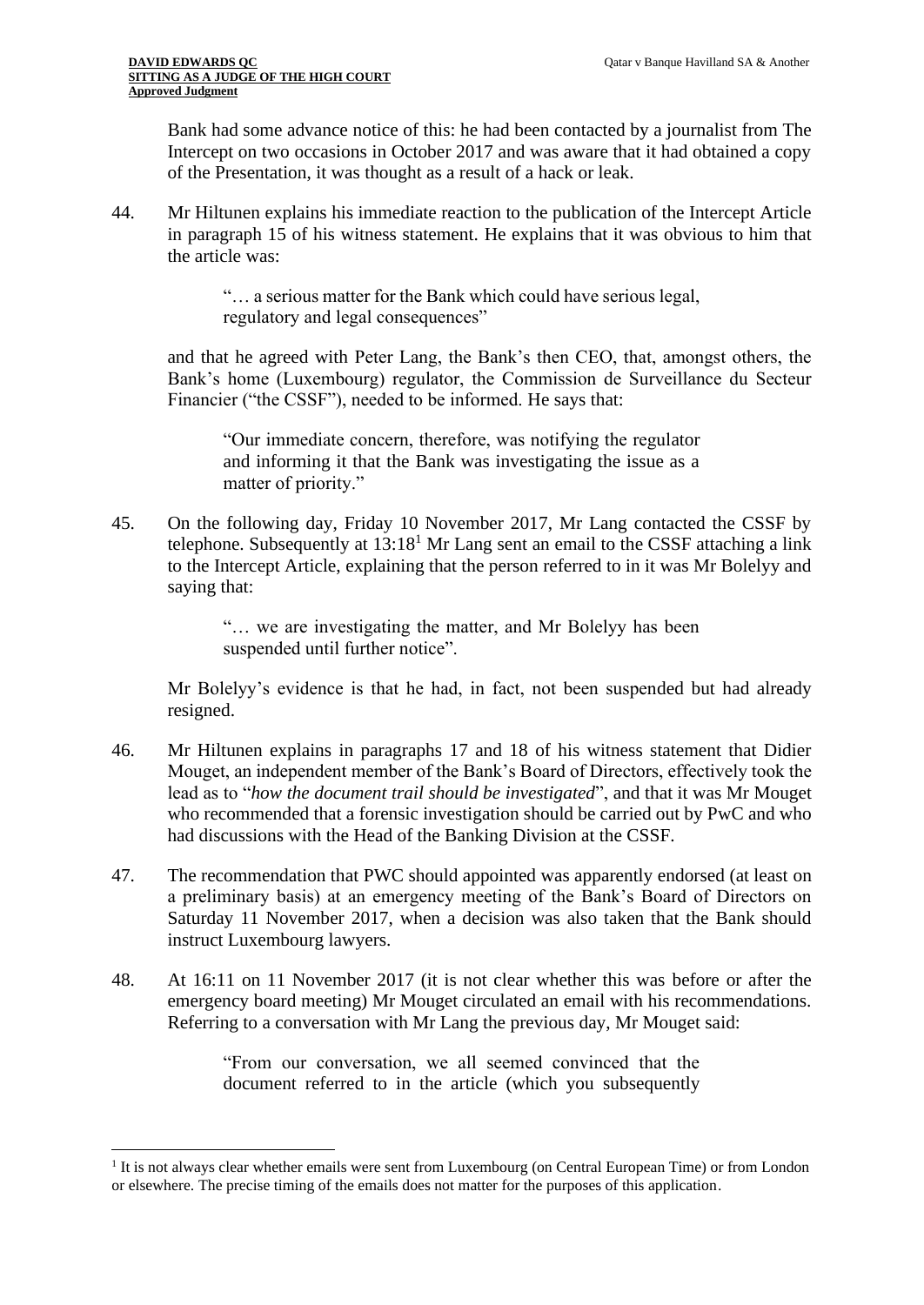forwarded me) was a forged document prepared by a rogue exemployee of the bank.

The conclusion of our call was that a number of actions to be undertaken without any delay.

- 1 Inform the regulator transparently. Please confirm this was done.
- 2 launch a forensic/IT investigation (internal audit + external expert) on the systems of the bank (Luxembourg and London) to determine the origin, circulation, … etc of the document in order to confirm the forged nature of the document. I have given you the contact details of a key specialist to conduct this type of investigation and I confirmed that he was available to help the bank at any time. To my knowledge the person has not been contacted yet. Could you please confirm internal audit has started the investigation and an expert has been contacted. We also agreed it was useful to inform Peter Rose as chairman of the audit committee and ask his approval for this necessary and urgent procedure.
- 3 contact a PR professional to prepare for possible media developments. Recommendation already made last July during a board for another incident. I understand Venetia is now in contact with a specialist.

After reading the press article I recommend the following additional steps.

4 consult without delay one of your Luxembourg law firms (EHP, Arendt …) to analyse the possible consequences of such event depending on the result of the investigation.

Should it appear that the document was prepared by the rogue employee when he was still employed by the bank, the risk of criminal offence should be carefully analysed and the necessary actions taken. The possibility that other persons were involved with this should also be determined and the consequences carefully analysed.

The lawyers should assess the responsibilities of the bank, its board and authorised management (actions, denunciation …). I think the board should be briefed on this aspect during the call on Monday.

- 5 I further strongly recommend to involve the bank's compliance officer if not yet done.
- 6 I recommend to start the IT investigation as soon as possible, preferably this weekend of Monday at the latest if not yet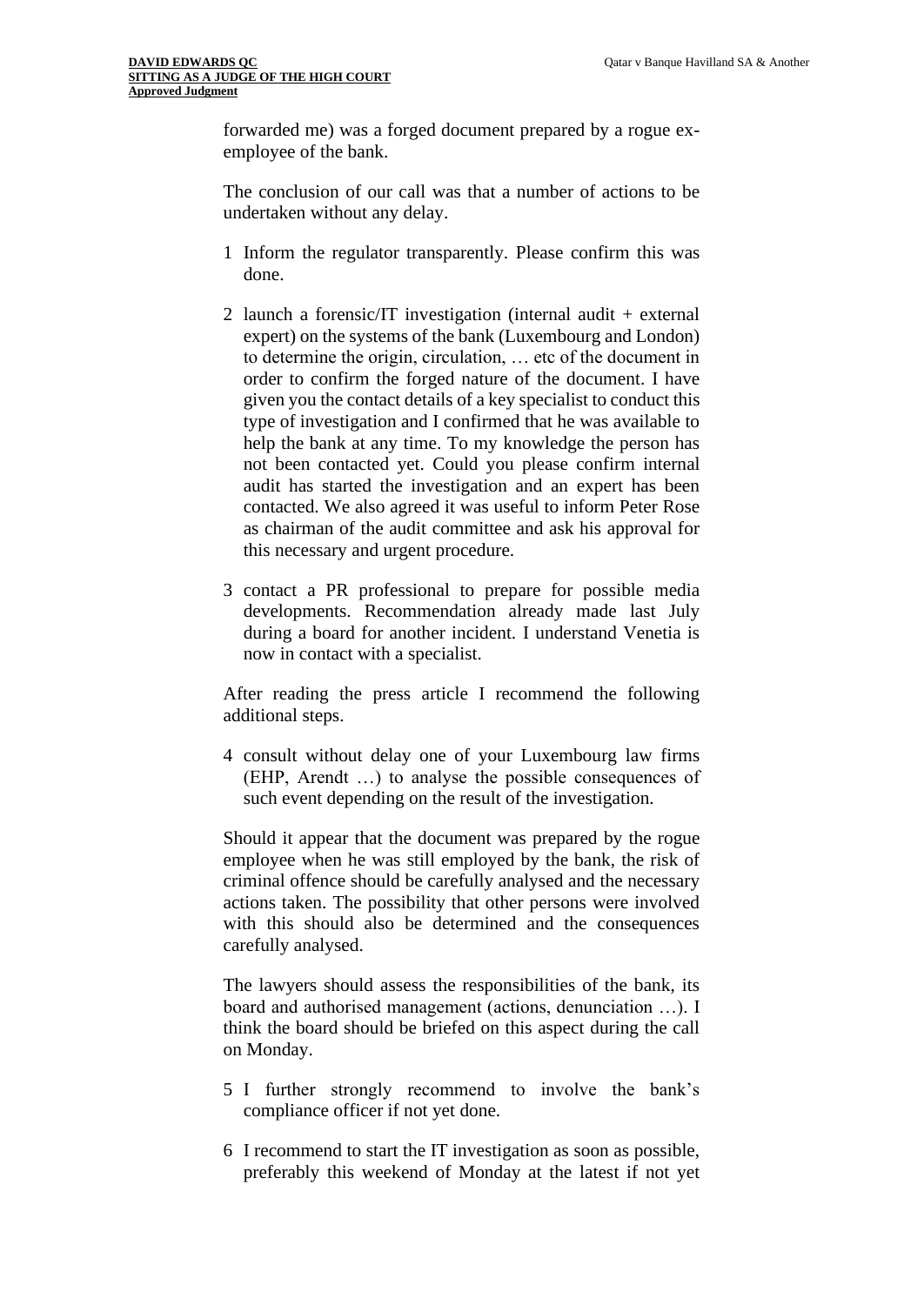done. I assume proper instructions have already been given to protect the integrity of the systems and data.

- 7 I finally recommend to visit the regulator this week to discuss these events, preferably when you have clarity about what has happened."
- 49. Mr Lang responded to this email explaining that "*[Mr Hiltunen] is trying to get hold of the forensic expert*". At 18:15 on 11 November 2017 Mr Lang sent an email, copied to Mr Hiltunen, explaining his contact with the CSSF to date, the fact that there would be a conference call with the Board of Directors at 10:00 on Monday 13 November 2017 and that:

"… it has already been agreed with Didier Mouget and Peter Rose that an independent investigation on this matter will be performed asap – as I am writing this email [Mr Hiltunen] is already contacting a forensic expert from PwC."

50. The individual at PwC whose details had been provided by Mr Mouget to Mr Hiltunen was Gregory Blachut. An email sent by Mr Hiltunen at 08:35 on Sunday 12 November 2017 indicates that he had, by this stage, already spoken to Mr Blachut; it also sheds some light on the nature of the contemplated investigation and the subsequent interposition in the instructions to PwC of the Bank's Luxembourg lawyers:

> "FYI, spoke with Gregory [Blachut] now and he will have a quick word with Cyril now.

> He might call me again later today and in any case he will come to the bank on Monday. He is back from Barcelona at 5.20 today. Asked if we can make trusted IT person, ideally IT security person, available for him and told him it's not a problem.

> I asked if there are precautions measures to take other than blocking access for the person in question that we have done already and he told not really. Told him that we haven't done other than that until now not to compromise independency of their audit which he appreciated.

> He also asked if we have a lawyer available for him and us to talk to about privilege issues when conducting such searches/investigation. Promised to him that we speak to our lawyer tomorrow latest."

51. Mr Mouget had, in the meantime, been in contact with the CSSF. At 15:57 on 12 November 2017 Mr Mouget sent an email to the Bank's directors attaching a copy of his email to, and reporting on a subsequent conversation with, the CSSF in the following terms:

"Please find hereafter my message to Mr Simon yesterday.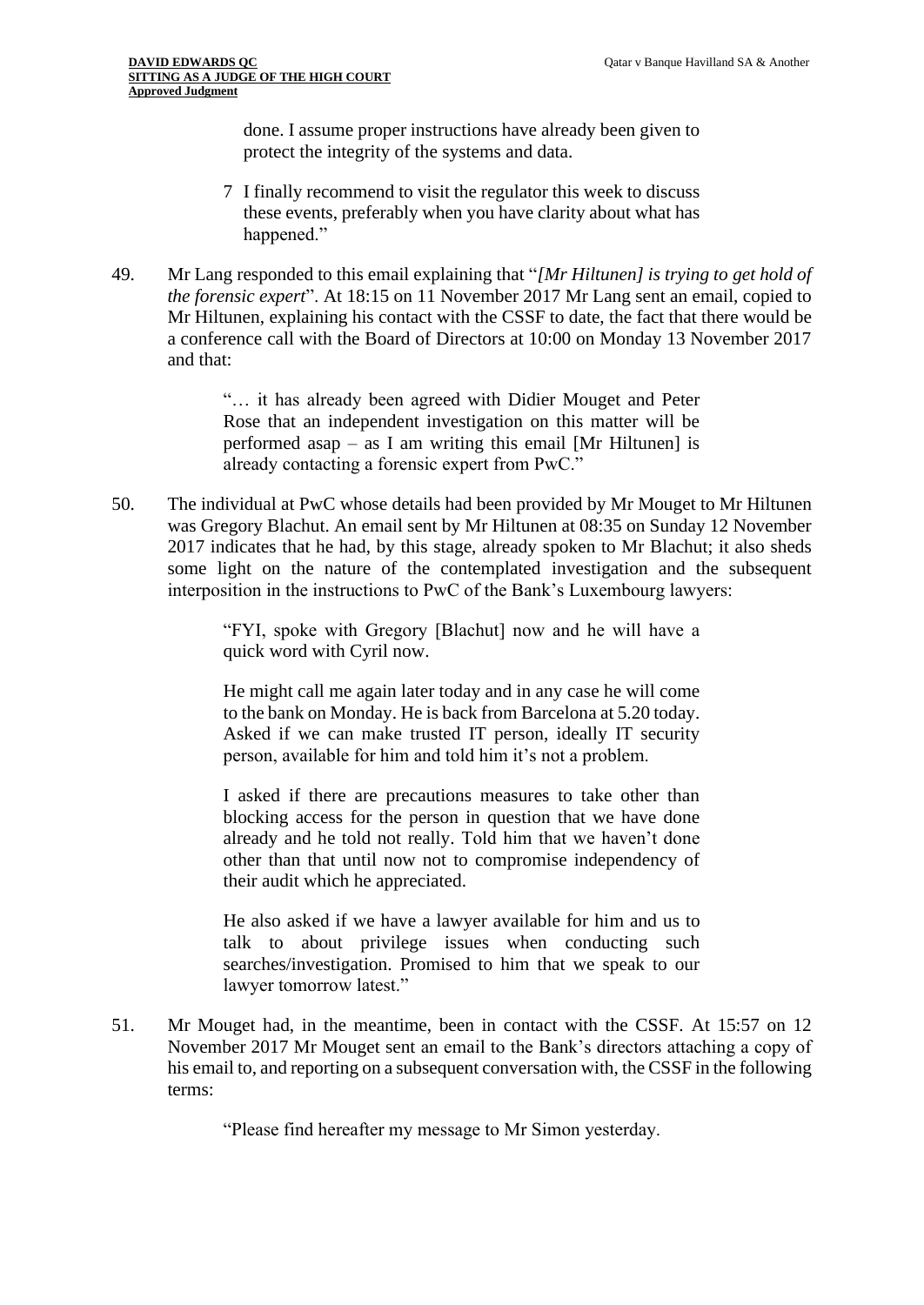He called me a few minutes ago with a few additional questions including the actions undertaken.

The tone of the discussion was fairly positive and I think the communication channel is good for both the regulators and the bank.

He asked details about legal advice (Lux and London) and communication. Also the open point of UK regulators information to be considered by the bank.

He might contact/write to the bank to detail the points they would like to be covered by the IT investigation. The critical points are:

- 1 to ensure no transaction took place
- 2 to bring clarity on the document preparation, circulation, responsibilities, etc.

Actions will have to be taken after clarity.

He is also considering to meet the bank's management on this topic probably Tuesday"

- 52. At 08:55 on Monday 13 November 2017, before the conference call with the Board of Directors, Mr Mouget sent an email to Harley Rowland, copied to Mr Hiltunen and Mr Lang, in which he asked that they forward, and warn him in advance by SMS or telephone call, in the event of any requests from the CSSF. That, he said, would allow him to help "*in case of adverse developments (not expected)*".
- 53. At 10:00 on 13 November 2017 the conference call among the Board of Directors took place. Mr Hiltunen explains in paragraph 24 of his statement that he attended in an executive capacity and that the purpose of the meeting was to update the Board on the matters that had been discussed at the emergency meeting on the preceding Saturday and formally to ratify the decisions that had been taken at that meeting.
- 54. The minutes of the 13 November 2017 10:00 conference call include the following. They reflect the confirmation given by the Board that PwC should be appointed:

"Mr Lang confirmed that on Friday, the management contacted Mr Robeson [a director] to agree the next steps to be taken by the Bank in light of the publication of this article, and it was agreed as follows:

- Notify the CSSF
- Review the impact of the article in the media, which began in Middle East websites
- Meeting with local PR expert
- Inform internal audit and compliance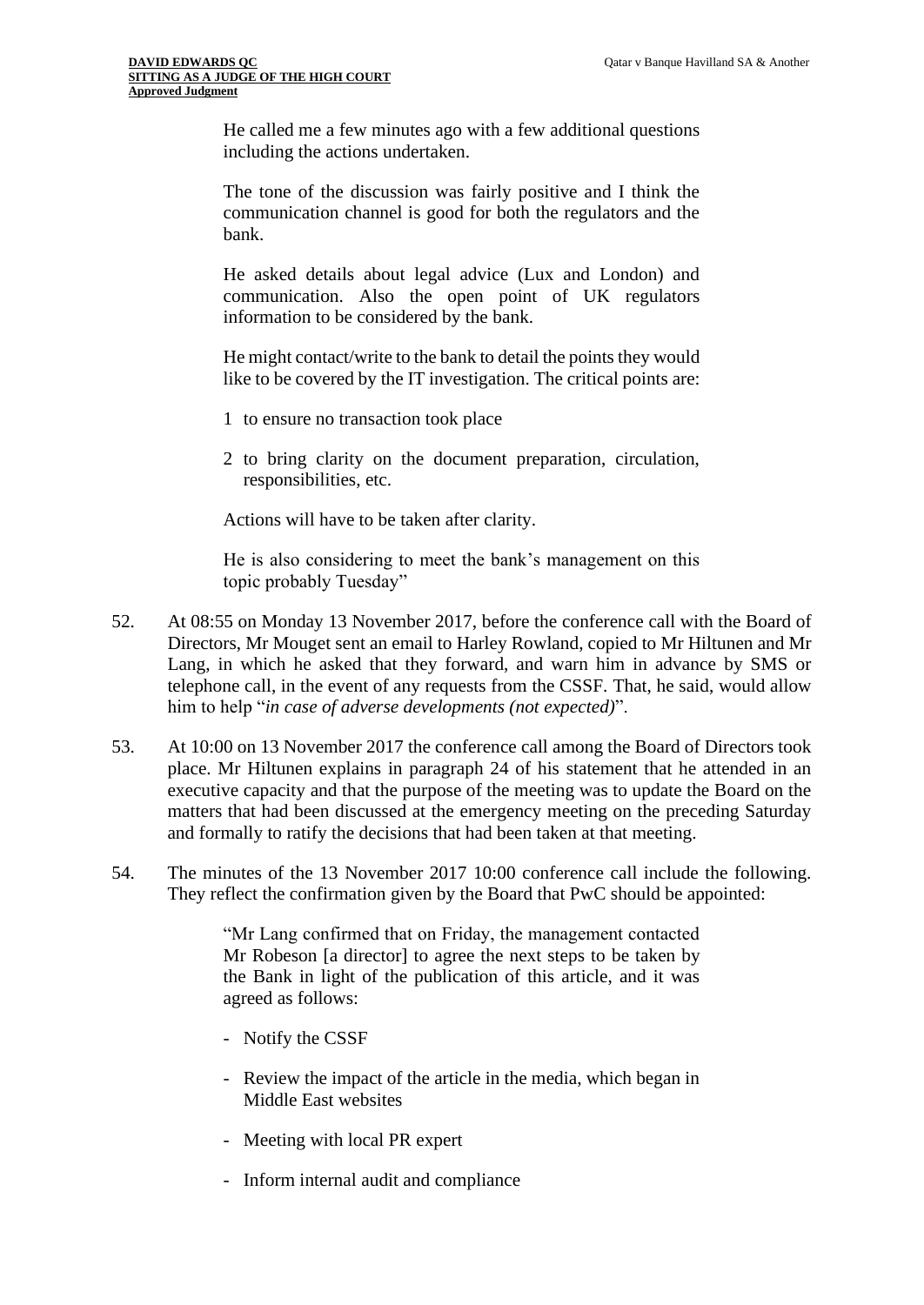- Two independent board members to coordinate a full investigation, reflecting the request of the CSSF as communicated to Mr Mouget

Mr Mouget has proposed a contact at PwC who has been deeply involved in the Luxleaks investigation. There should be no independence issue with respect to the external auditor being requested to conduct the investigation and would also limit the distributing of sensitive information to different service providers.

…

Mr P Rose queried whether a formal statement needed to be made to the CSSF, to which Mr Lang confirmed that he had spoken to provide an update to Mrs Marina Sarmento on the Friday after the article was released and prior to the already scheduled regulator's college. Mr Mouget confirmed various discussions with Mr Claude Simon over the weekend in which Mr Simon was concerned about the article and had many detailed questions on the matter. Based on the responses given, overall, the CSSF were reassured about the events but now await the results of the requested investigations.

…

Mr Mouget confirmed that the CSSF are convinced that the Bank was not involved with the plan but that there existed a potential criminal offence aspect by virtue of preparing a document showing an intention to manipulate the markets and references involvement of a US counterparty and therefore extremely serious.

The CSSF require clarity on the full picture because as Mr Bolelyy is an employee of the Bank, the Bank's responsibility is engaged. The CSSF requires a written testimony from Mr Bolelyy to demonstrate that he operated outside of the normal functioning of the Bank and details of who validated and approved this report, and further querying whether the Bank had taken possession of his laptop.

…

The Board agreed that the FCA needed to be advised as soon as possible and that Gytis Keraitis should make contact following agreement of the contact with Exco. It was proposed that in addition to the FCA, the ADGM may need to be advised of the press exposure. It was agreed that there should be no proactive statement offered to a wide media forum but due to the seriousness of the matter, a statement will be prepared to give to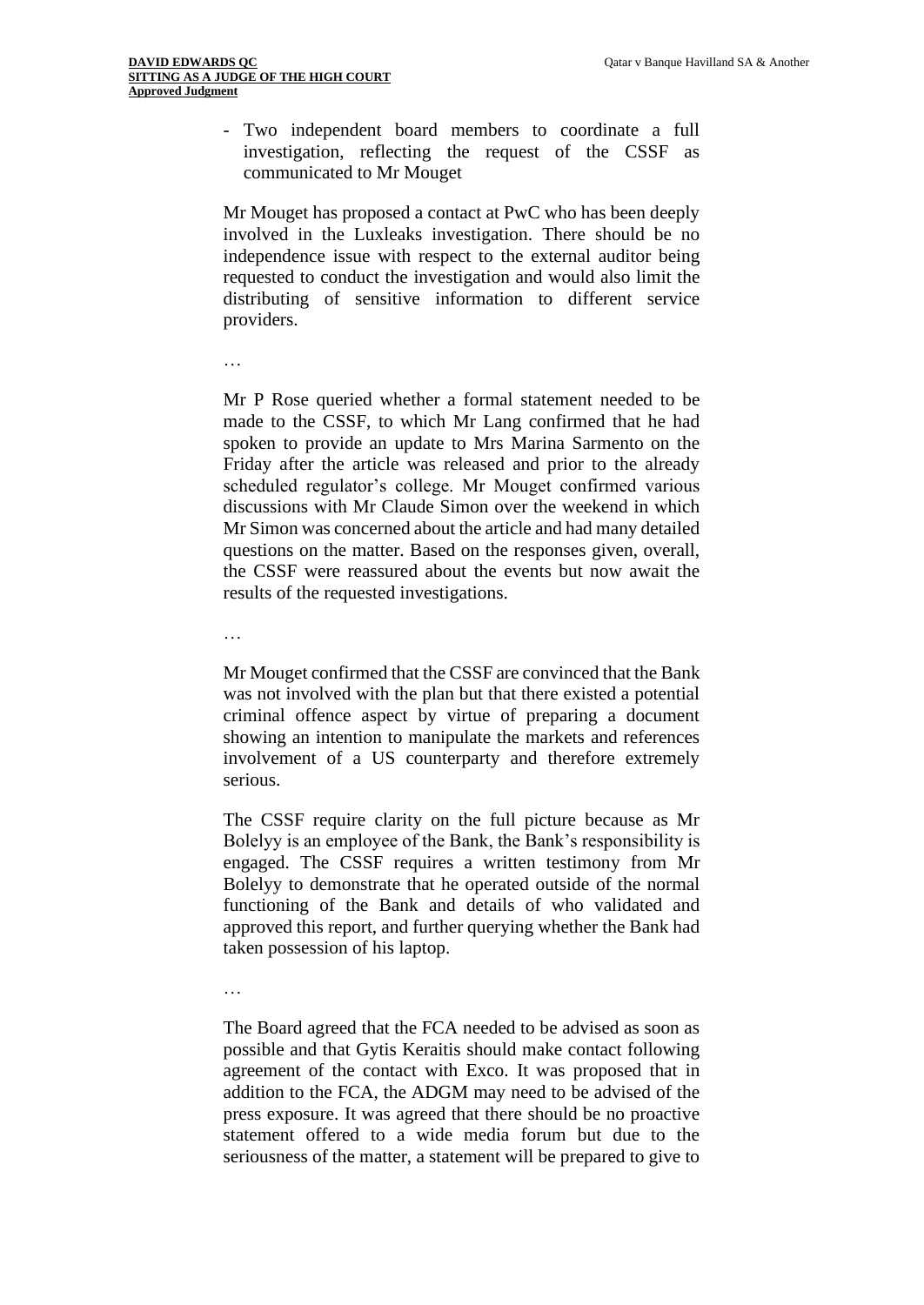the press in case of contact with the Bank, which would be shared with the CSSF in advance of being made available.

As a recap of the action points agreed with the Board:

- Notify FCA
- [redacted]
- Statement to the CSSF (by way of a including a response to their letter dated 13 November 2017)
- Agreed to appoint PwC to audit trail of document
- [redacted]
- Statement from Mr Bolelyy
- Media statement to be prepared in conjunction with Isabelle Faber, the local PR expert and Venetia

Lawyers to be used, UK or Lux. Peter Rose considered both. Who in UK, Dentons or Forsters. Peter Rose suggested it should be a Magic Circle firm. Further debrief this afternoon at 5pm Luxembourg time."

55. Ms Venetia Lean, a member of the Bank's Executive Committee, sent an email to leitmotif, a firm of PR consultants, at 12:23 on 13 November 2017. Reporting on the conference call, she said:

> "… the directors are clear that no communication can go out until approved by both Board and CSSF. They are also prioritising the investigation into how the presentation was allowed to be created and then sent to UAE and how it got to the journalist. This work has started and we are having a 2nd Board later today to see how things are developing - at 5pm. They will also be contacting the UK regulator to inform them of the issue."

56. At noon on 13 November 2017, according to paragraph 25 of his witness statement, Mr Hiltunen attended a meeting with EHP at their offices. Mr Hiltunen says that, at this meeting:

> "It was agreed that PwC would be engaged to carry out a forensic investigation into the Presentation and to produce a report setting out their findings. The findings of this investigation would allow EHP to advise the Bank as to possible liability and to assist the Bank in dealing with the CSSF."

57. At 14.15 on 13 November 2017 Mr Hiltunen sent an email to Mr Blachut of PwC and Mr Reckinger of EHP. The subject line of the email was: "Contact – potential mandate for forensic audit". The email provided as follows: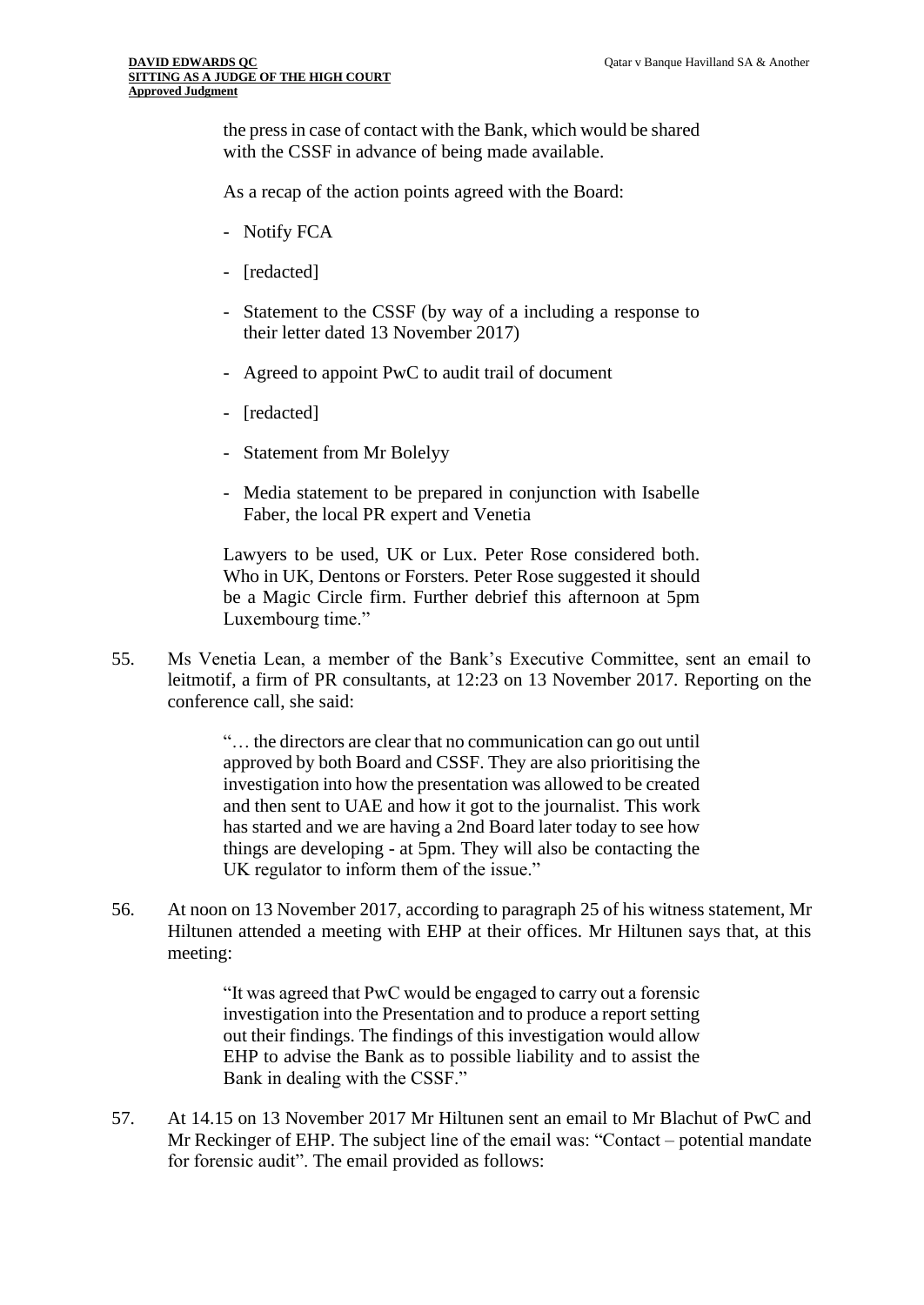"We have spoken to both of you earlier today about likely mandate to engage PwC to perform a technical forensic audit for the matter at hand.

We have independently agreed that it might be a good idea to organise the engagement through bank's legal counsel EHP. As time is of essence can you please get in touch and start preparing a mandate letter that we can then quickly engage should our board confirm the mandate later today.

Ideally we should be in a position to start the work as early as tomorrow morning."

- 58. In an email sent later that day PwC said that, as they were the Bank's auditors, approval for their engagement would be needed from the Bank's Audit Committee. They subsequently agreed that a resolution of the full Board of Directors would suffice. This was dealt with at a second board meeting at 17:00 on 13 November 2017, and PwC's appointment was confirmed to PwC shortly afterwards.
- 59. As reflected in the minute of the 10:00 conference call set out in paragraph 54 above, by the time the minute was drawn up the CSSF had sent a letter to the Bank asking for further information about the Intercept Article. The letter sent was attached to an email sent by the CSSF to Mr Lang, Mr Hiltunen and Mr Mouget at 15:35 on 13 November 2017. It posed some 13 questions, which included:
	- "1. How and when did the London branch and the Luxembourg head office become aware of the issue?
	- 2. Has the scheme described in the article been designed by Vladimir Bolelyy? Who else in the bank contributed to this or was informed about this plan?
	- 3. Do the documents referenced to in the article exist in the IT system of the bank (Luxembourg and/or London)? When was this scheme created?
	- …
	- 9. Is an internal forensic investigation being done, and who is conducting the investigation? Did you secure or identify documents or other information in relation to the issue, if so please provide details?
	- …
	- 12. Have any disciplinary measures (temporary or final) been taken, and if so when, by whom, on what grounds, against whom?"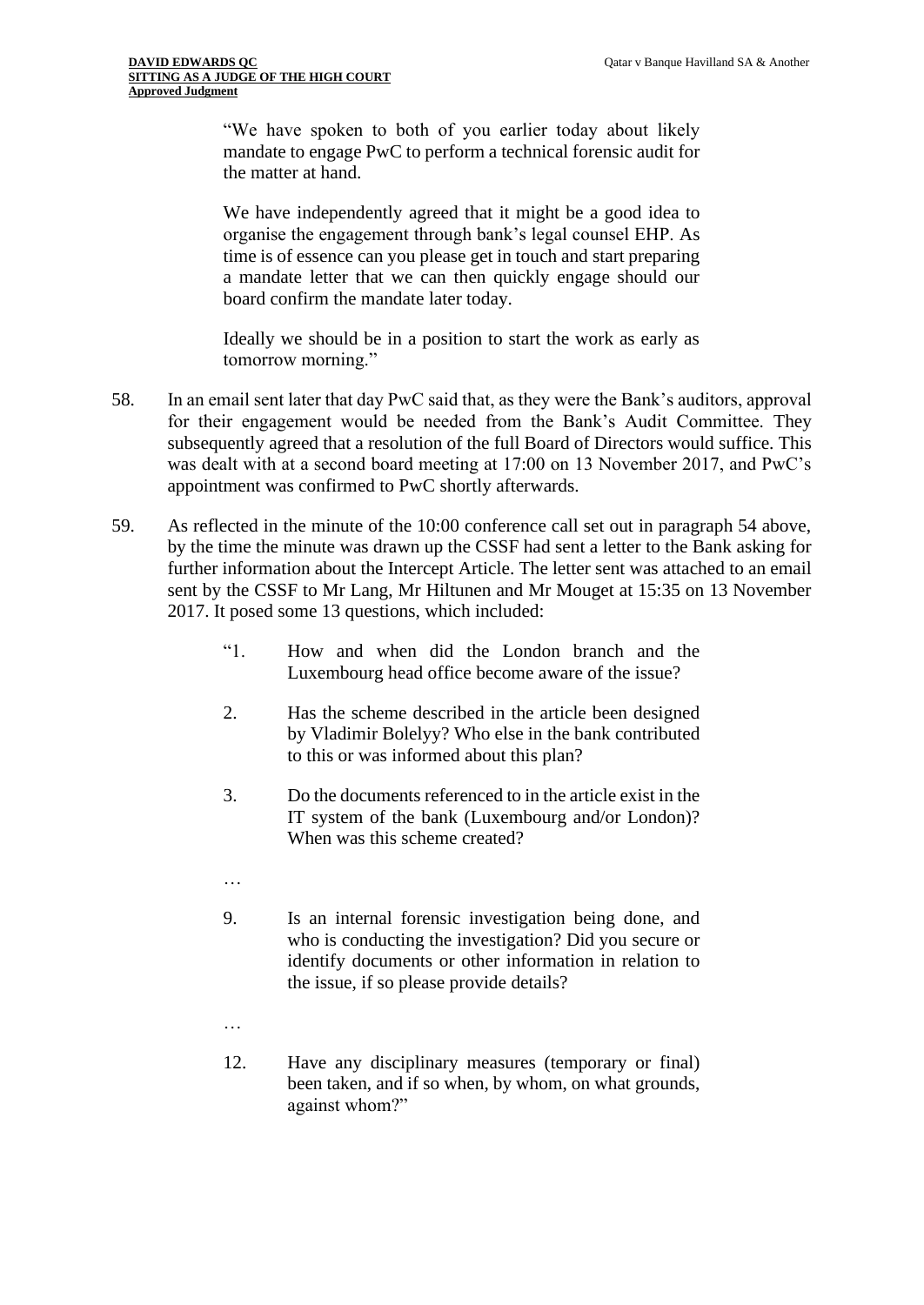60. It appears that when, by email sent at 17:44 on 13 November 2017, Mr Hiltunen informed PwC that the Bank's Board of Directors had formerly confirmed their appointment, he sent them a copy of the CSSF letter. His email asked PwC to:

> "… review attached letter and make sure your mandate covers any technical point where you can help me to answer these questions".

He asked PwC to send its draft engagement letter to EHP.

- 61. On Tuesday 14 November 2017, as Mr Hiltunen explains in paragraph 30 of his witness statement, he met with the CSSF and there was discussion of the investigation to be carried out by PwC. On the same day, Edmund Rowland contacted the Financial Conduct Authority ("the FCA"). In his response to an email from the FCA requesting details of what had occurred, Edmund Rowland explained the position as follows:
	- "1. Newspaper article published in Al Jazeera website.
	- 2. Informed CSSF our lead regulator.
	- 3. Started a Forensic Investigation.
	- 4. The junior analyst mentioned in the article was going to be suspended but resigned beforehand.
	- 5. Hired PR advisor, took legal advice on the news front to state the true and correct facts.
	- 6. The lead regulator has been met. We would be happy to share the findings of the report with you subject to CSSF approval."
- 62. At about this time a draft press release was prepared by the Bank (it was not clear from the evidence whether it was ultimately issued) explaining that:

"… an internal investigation has been initiated by Banque Havilland Luxembourg, to know if the document in question [the Presentation] was sent from the bank and if so, to reveal the reasons and the identity of its initiator."

- 63. Although PwC and EHP had both been instructed on 13 November 2017, their terms of engagement were only drawn up on 20 November 2017. EHP's terms of engagement were only signed much later in January 2018.
- 64. PwC's terms of engagement were contained in a letter from PwC dated 20 November 2017. The letter was addressed to EHP and headed "Privileged and Confidential". The subject line was: "Proposal for a forensic analysis – Project Gulf". The letter was signed by EHP on the following day, although PwC's engagement was stated in the letter to be retroactive to 13 November 2017.
- 65. The letter provided in part as follows: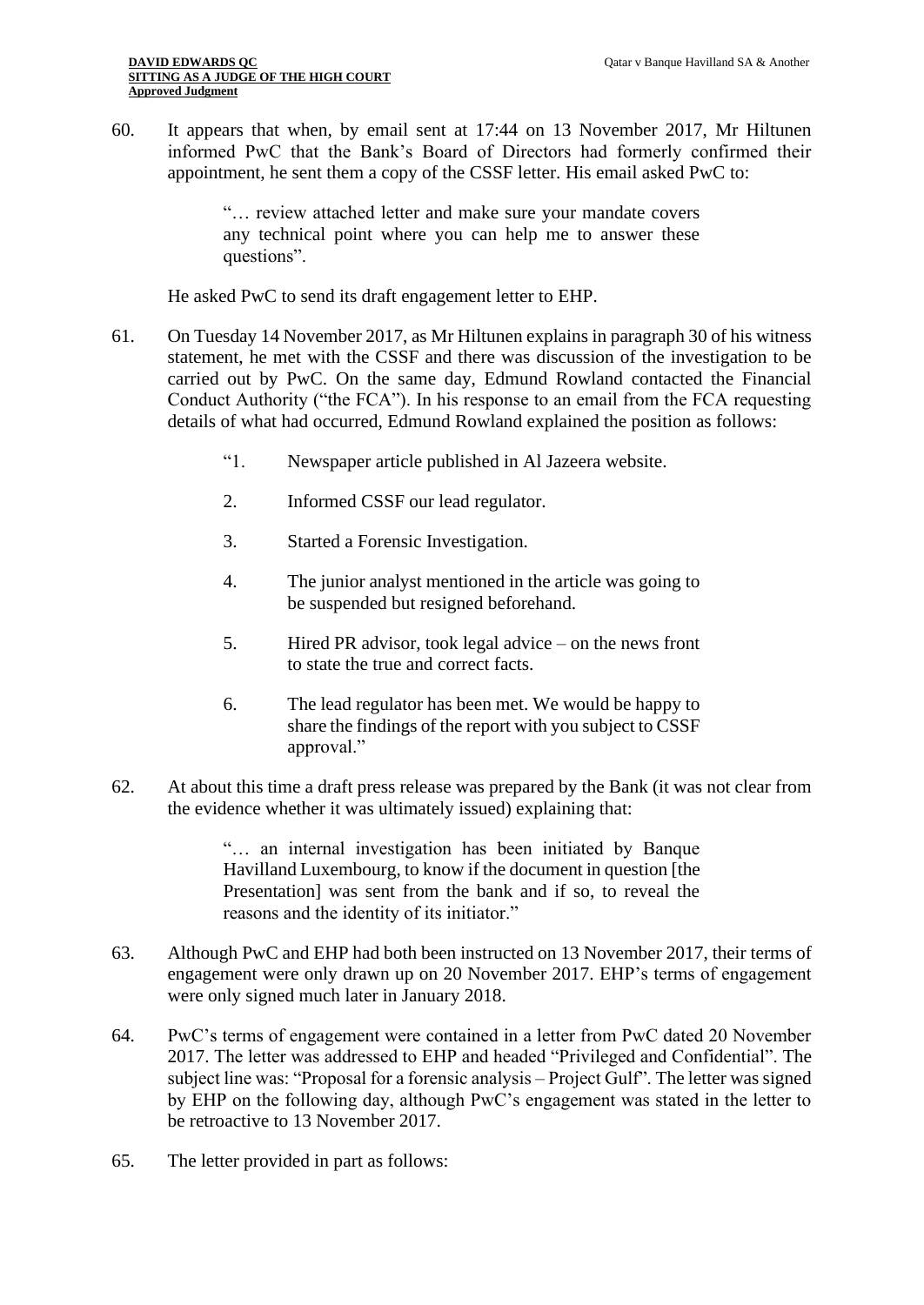#### "**1. Background information**

Following a trigger event indicating a disclosure of a confidential file that allegedly was created by an employee of the Bank, You have been selected to investigate on this context in accordance with a contract between You and the Bank. You would now like us to proceed, as subcontractor under legal privilege, with the capture of the professional computers or any other electronic device of the suspected individuals, and perform a deep analysis to retrieve information around the data leakage and file creation.

#### **2. Context, Objective, Services, and Scope**

#### **Context**

PwC's role will be to provide our methodologies and experience in Computer Forensic assignments to support Your work of related aspects of this matter.

For purposes of this engagement, PwC shall be reporting directly to, and taking direction exclusively from You. As such, all of PwC's work pursuant hereto, including its communications with You and with BH personnel, shall be subject to legal privilege and confidential to the maximum extent provided by the attorney-client, the work-product doctrine, and any other applicable privilege. All documents created in this matter by PwC, an<sup>[d]</sup> all communications in this matter (whether by email or otherwise), shall be marked 'LEGALLY PRIVILEGED AND CONFIDENTIAL' to reflect the privileged nature of the engagement and they will not be PwC branded.

…

With the exception of disclosure to the relevant authorities in Luxembourg and with the exception of disclosure to the Bank we have agreed with You that any PwC work product or part thereof will not be referred to or provided to any other party, other than the Bank, for any purpose, nor available for publication, transmission, quotation or dissemination in whole or in part or reference to PwC without our express written consent.

…

#### **Objective**

In close collaboration with You, our objective will be to help You to investigate and understand how the file in scope of the investigation, and any potentially linked files or aspects, have been created and potentially shared from systems of the Bank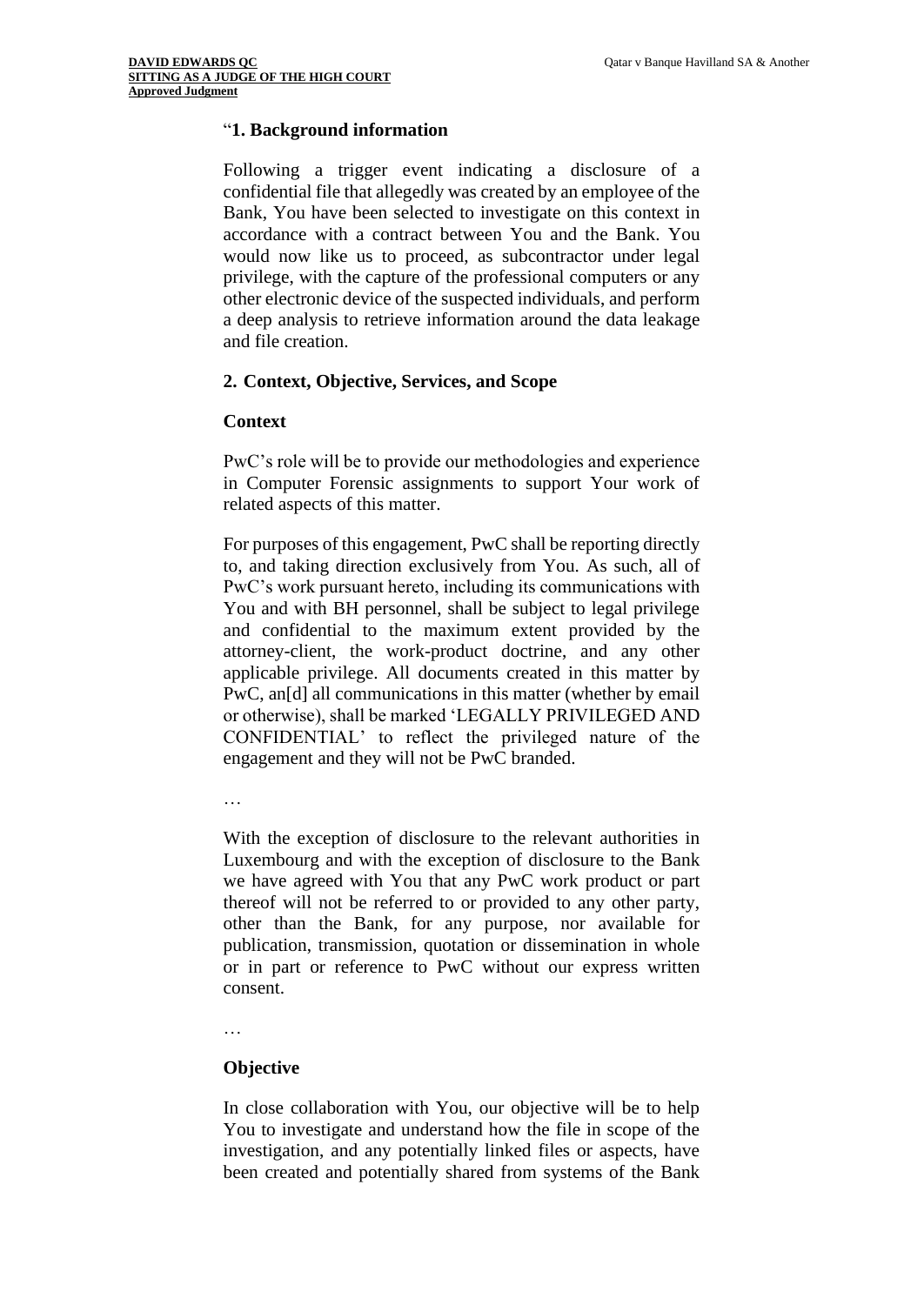with external or internal parties. We will investigate, to the extent possible in the given IT environment of the Bank, the life cycle of the file on the suspect's assets, or any other asset involved in the investigation, will be supported by factual evidence.

#### **Services**

For this project, You and the Bank would like PwC to provide its support as of November 13, 2017, by:

- Providing You our expertise in forensic investigations, more particularly here in all aspects regarding the analysis of computer systems, using renowned and leading-edge methodologies and tools;
- Analysing the forensic images or any other collected information to provide evidence around the creation and disclosure of confidential information allegedly belonging to the Bank;
- Performing a forensic acquisition of new systems or data, should any other source of evidence be required during the course of the review;
- Attending work meetings with You and BH representatives, to discuss our results, and possibly extending the scope of our Services to refine the review;
- Preparing a factual, detailed report presenting our findings within the agreed scope, after our review.
- …

Scope and Limitations

…

We propose You a phased approach, in order to integrate findings and developments as they occur.

For the purpose of this initial stage and as discussed with You and the Bank, we suggest the following initial workplan:

For purposes of carrying out a forensic investigation into the basis of the Intercept article, we will focus on investigating and verifying the following aspects:

1. Evidence of any existence of the 2 files as quoted in the Intercept article on any system of the Bank or professional computers of employees of the Bank.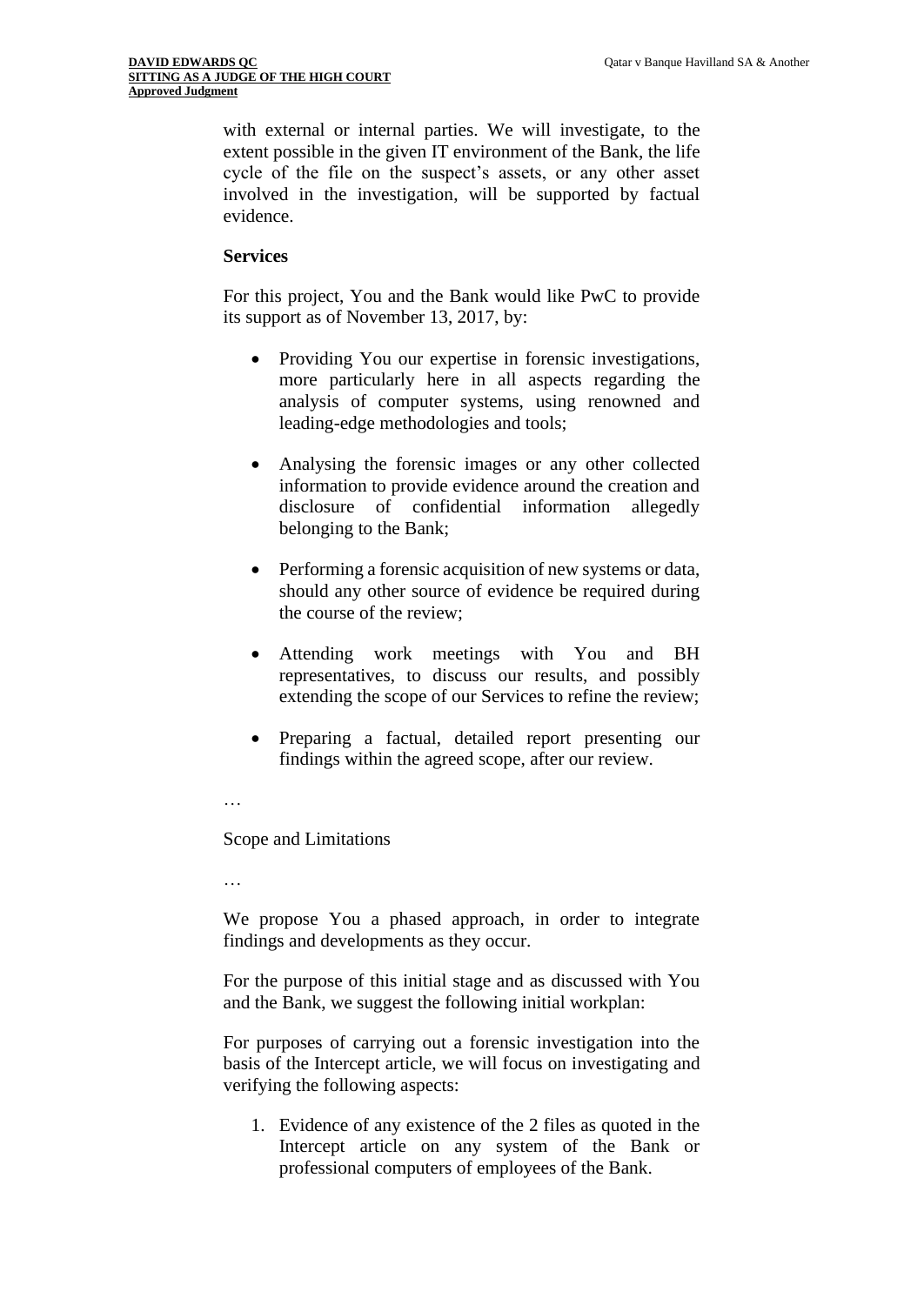- 2. Identifying who is the author of the files, when and where they have been created.
- 3. Identifying who inside the Bank had access to the files and who has effectively opened them or worked with them.
- 4. Identifying if the files have been shared with internal parties electronically, or where applicable in hard copy.
- 5. Identifying if the files have been shared with external parties electronically, or where applicable in hard copy.
- …

In agreement with the bank, You will provide us with the custodians/targets in scope of this investigation, who are initially starting with VB, the employee quoted in the Intercept article dated November 9, 2017. Additional custodians will have to be added following an initial review as required.

…

## **Deliverables**

Upon completion of our work we will prepare a report containing the result found during our investigation. Prior to the issuance of the report, we shall provide You with draft report that will enable You to provide us with Your comments.

We understand that we will communicate with You as to the details of the work performed, findings and our progress. We shall do so on a regular schedule, and in a manner agreed with You (e.g., oral, written, etc.) as PwC may be directed to from time to time by You."

66. EHP's terms of engagement, ultimately executed in January 2018, explained the scope and nature of their engagement as follows, referring to their instruction, at the request of the Bank, of PwC:

## "**1. Scope and nature of engagement**

…

In our discussions, we have determined that our assignment would comprise providing legal support to the Client in connection with the disclosure of a confidential file that was allegedly created by an employee or former employee of Banque Havilland S.A. Our mandate is to assist you on determining potential liabilities and guiding you in regulatory disclosure and proceedings with the CSSF.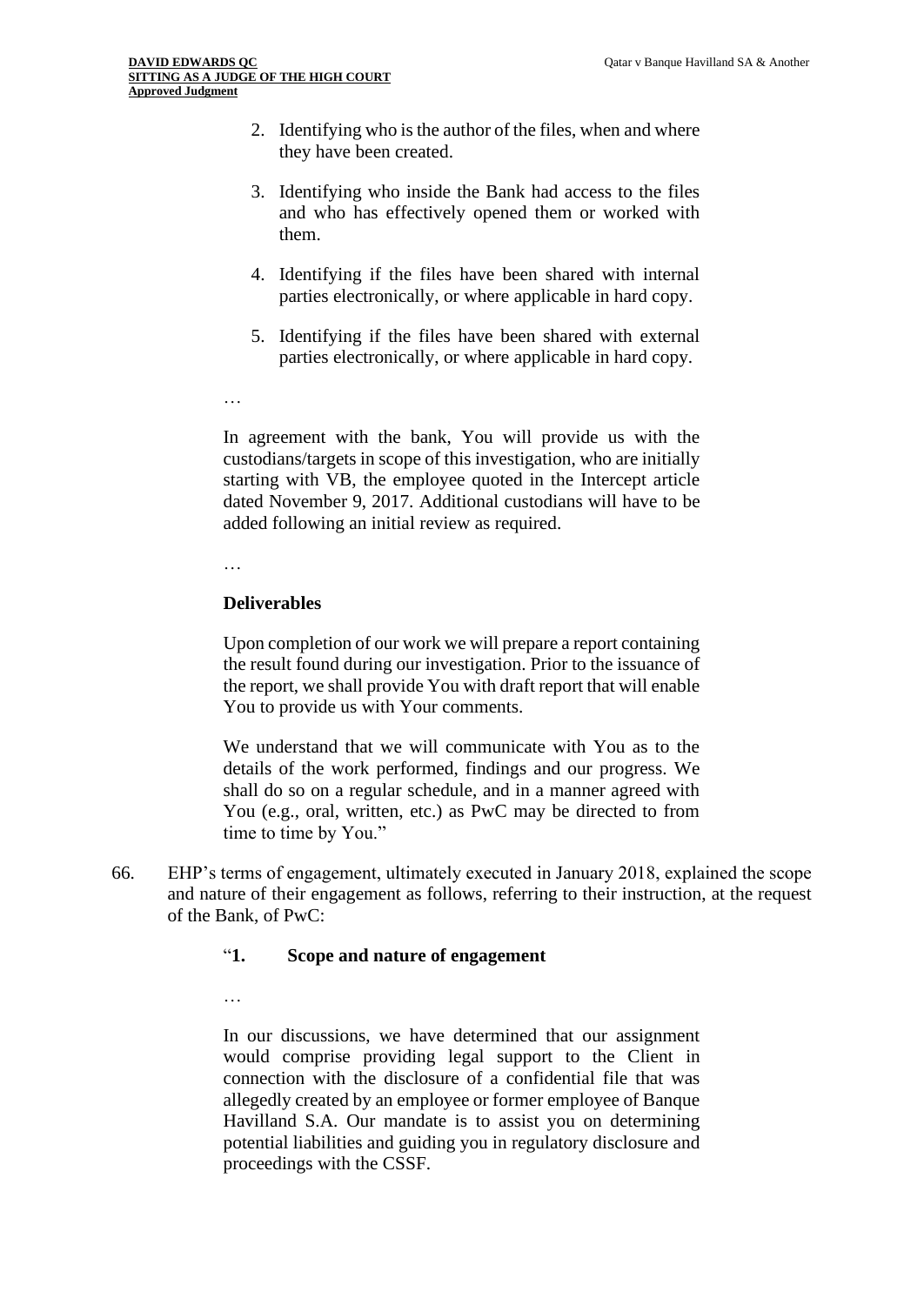You have instructed us in that context to enter into on your behalf and at your risk a forensic mandate agreement with PWC in the form attached hereto."

- 67. On 6 December 2017, by which time PwC's work was underway, there was a meeting of the Bank's Board of Directors.
- 68. The minutes of the meeting (which are the subject of Schedule C1, paragraph 4) are headed: "Confidential Information conducted at the direction of Legal Counsel. These are privileged and confidential notes of a meeting held to discuss the Qatar presentation." They contain three redactions, the first at the foot of page 1 and the second and third on page 2.
- 69. So far as these are concerned, Mr Hoare explains in paragraph 32 of his sixth witness statement that:
	- i) The first and second redactions involve discussions concerning the logistics and the findings of the ongoing PwC investigation and how they might inform the Bank's interactions with the CSSF and were made on the grounds of litigation privilege;
	- ii) The third redaction concerns confidential communications with EHP, including advice as to the Bank's liability given both by EHP and an English law opinion, which the Bank was entitled to withhold on the grounds of legal advice privilege, and discussions concerning the logistics and the findings of the ongoing investigation, which it was entitled to withhold on the grounds of litigation privilege.
- 70. On 7 December 2017 Mr Mouget and Mr Rose met with the CSSF. Most of the notes of this meeting (which is the subject of Schedule C1, paragraph 8) have been redacted on the grounds of relevance. Mr Hoare says in paragraph 40 of his witness statement that the redacted parts concern confidential matters not responsive to the List of Issues nor any issue in the proceedings, specifically:

"… requests for information from the CSSF made at the said meeting; comments made by the CSSF concerning the Bank's corporate governance and controls; communications passing between the CSSF and the FCA; and the logistics of when the Bank would be in a position to respond to the CSSF's correspondence."

- 71. On 11 December 2017 the CSSF wrote to the Bank referring to its 13 November 2017 letter and to the ongoing investigation. The CSSF explained that, in order to obtain assurance of the fitness and propriety of the Bank's senior management positions, it required a number of people to sign declarations of honour confirming, amongst other things, that they had not been involved in any way in the plan cited in the Intercept Article.
- 72. On 14 December 2017 the Bank received a letter from Paul, Weiss, Rifkind, Wharton & Garrison LLP ("Paul Weiss"), US attorneys for the Qatar Central Bank. The letter read in part as follows: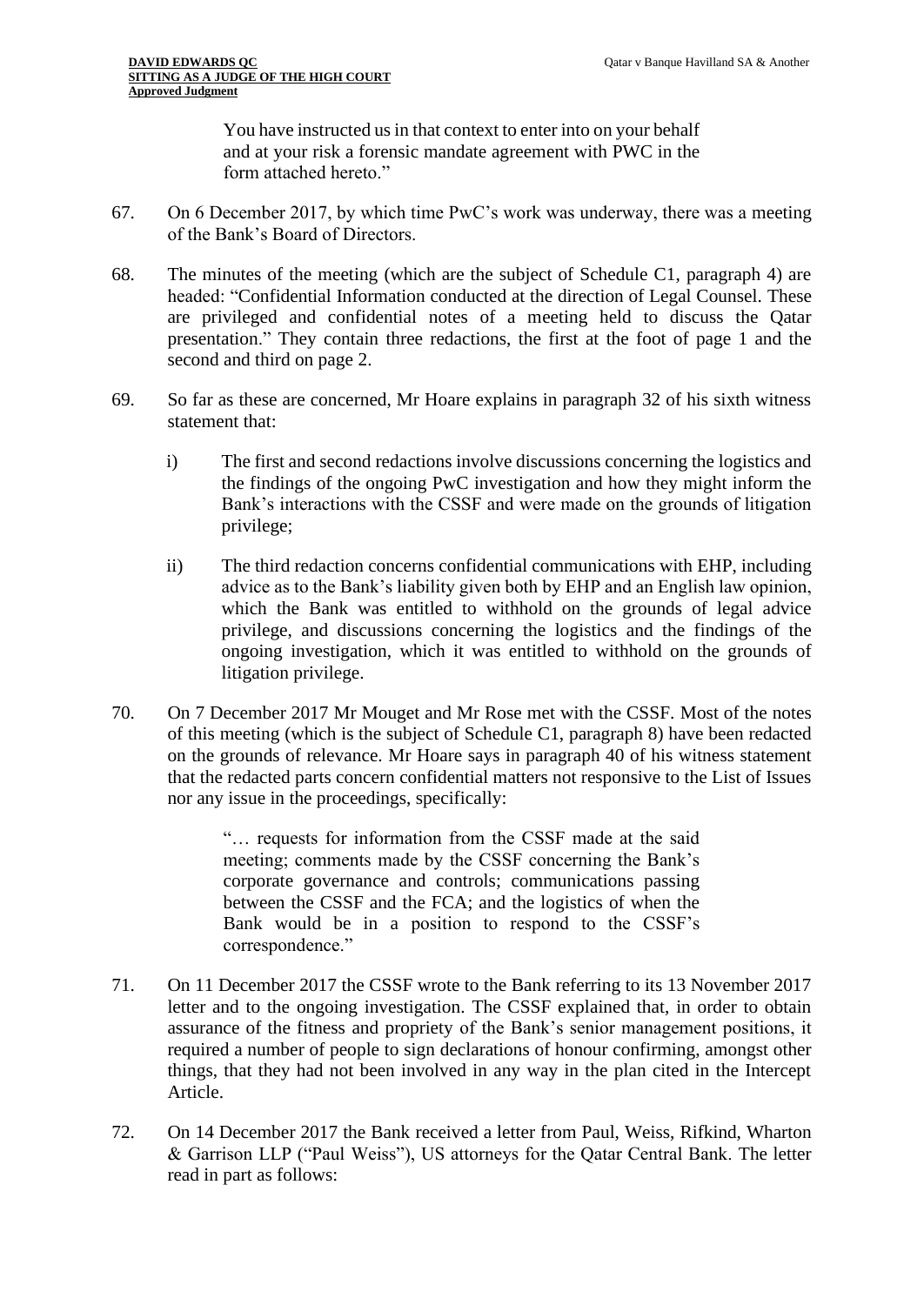"In light of recent reports concerning attempts to manipulate the market for the Qatari Riyal, as well as the markets for other Qatari government-backed financial instruments and related derivatives, and in connection with potential claims that our client may have, we hereby request that you preserve and secure all documents in the possession, custody and control of Banque Havilland, as well as its subsidiaries and affiliates, that relate in any way to Qatari Riyal or any Qatari government-backed financial instruments or other related instruments."

73. Mr Hiltunen refers to this letter in paragraph 33 of his witness statement, where he says that receipt of the letter:

> "… re-enforced in my mind the importance of PwC's investigation to allow the Bank to respond effectively to any claim the QCB might make."

74. On 18 December 2017 the Bank sent a lengthy letter to the CSSF (which is the subject of Schedule C1, paragraph 5), providing an interim response to the questions asked in the CSSF's 13 November 2017 letter. The opening paragraph referred to the Intercept Article, to the publication of the Presentation, and to subsequent meetings with the CSSF. It explained that:

> "Given that the journalists state that these documents appear to have been prepared by the Bank, the CSSF has requested the Bank to investigate these allegations and raised a number of related questions that will be addressed below."

75. The letter went on as follows:

"Since the article was published, an extensive investigative team was put together by the Bank's head office with external legal counsels (on Luxembourg and UK law matters) and technical help for purposes of establishing the facts surrounding the article.

So far, the forensic work has focused on an analysis of bank internal e-mail addresses and traffic for certain identified target persons, and also the internal file server. In a second instance, relevant electronic devices used for professional purposes are currently being analysed. Additional steps that the Bank intends to take are detailed under question 13 below.

The answers to the CSSF questions given below are based on the current state of the investigation process, and will be updated if need be, as the investigation evolves.

We think that it would be helpful to begin a summary of the sequence of events that appeared to lead to the creation of the Qatar Opportunity document, our interpretation of how it arose,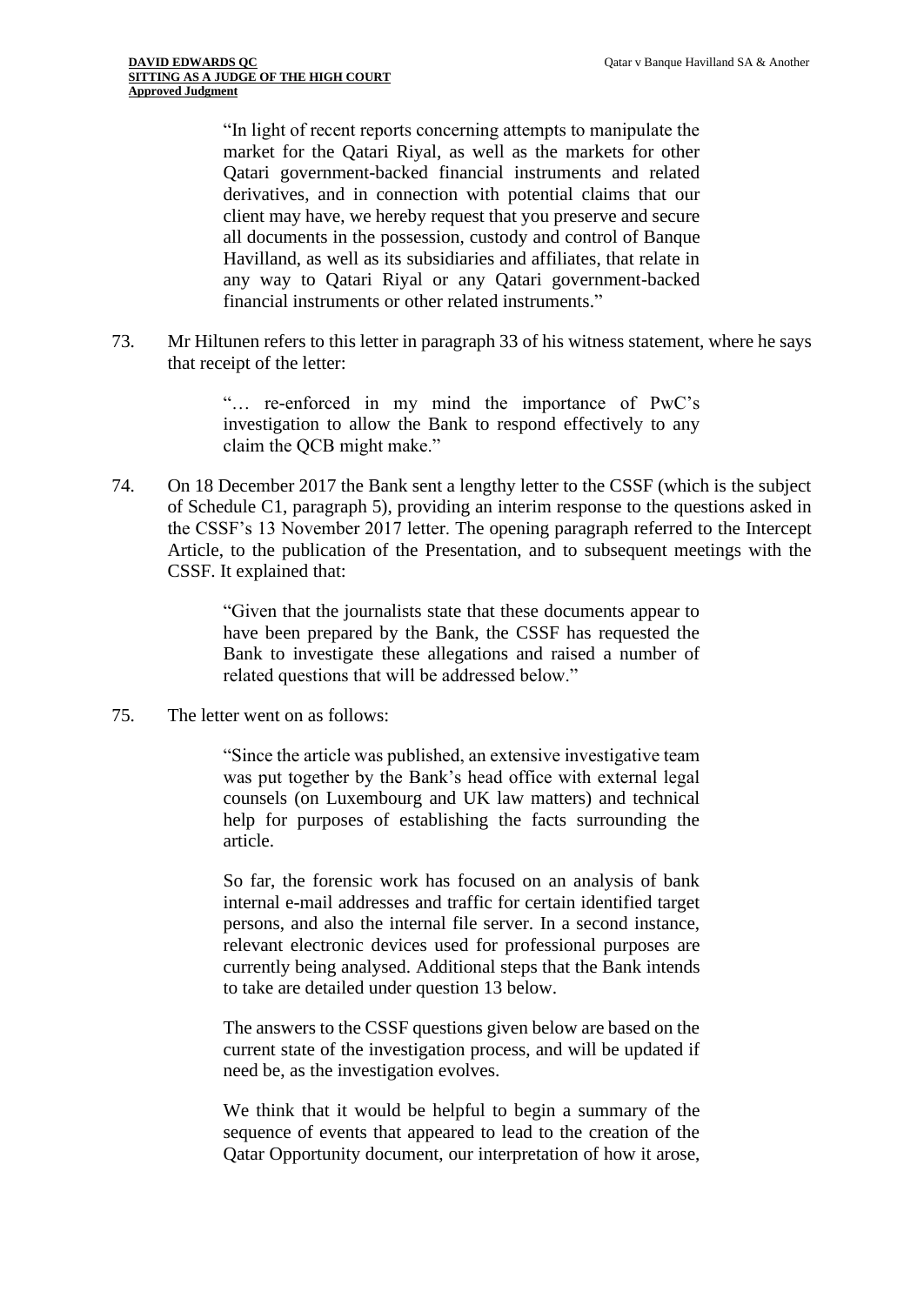and the disciplinary action taken so far and proposed to be taken."

#### *Summary*

The following derives from the forensic examination of electronic devices by PwC and interviews of, and statements from, some of the people concerned by the events but not necessarily involved in the initiation, preparation or circulation of the documents."

- 76. Most of the remainder of the document, including the summary narrative referred to at the start and the answers to most of the CSSF's 13 questions (only the answers to questions 7, 10, 11 and 12 are completely unredacted), has been redacted by the Bank on grounds either of privilege or of relevance. According to paragraphs 33 and 34 of Mr Hoare's sixth witness statement, and as was explained to me at the hearing:
	- i) Most of the redactions on the grounds of litigation privilege (those on pages 2, 3, 4, the top of page 5 and the middle of page 6) have been made on the basis that they refer to the findings of the PwC investigation;
	- ii) The partial redaction to the answer to question 6 (the middle of page 5) has been made on the grounds of legal advice privilege on the basis that it refers to communications between the Bank and UK and Luxembourg solicitors and counsel; and
	- iii) The redactions on pages 10-14 have been made on the basis that they refer to a communication from the Bank's Risk Management team to internal audit recording the transactions (or the absence thereof) carried out by the Bank which was made to provide information to be used in connection with reasonably contemplated litigation and which is protected by litigation privilege.
- 77. On 15 February 2018, as Mr Hiltunen explains in paragraph 34 of his witness statement, the FCA wrote to the Bank seeking information about the creation of the Presentation and whether Mr Bolelyy had worked at the Bank's London branch. The letter from the FCA was not itself in evidence before me, but Mr Hiltunen says that:

"… receipt of this request from the FCA emphasised the importance to me of obtaining PwC's findings to allow the Bank to respond effectively to the FCA."

- 78. On 30 March 2018 the Bank wrote to the CSSF again, the subject line of the letter saying: "Article Published by 'The Intercept' – Second Interim Report Letter". The letter is the subject of Schedule C1, paragraph 6, and one of its attachments, a statement prepared by Mr Weller in the context of disciplinary proceedings brought by the Bank, is the subject of Schedule C1, paragraph 7.
- 79. The first three and a half pages of the letter have been redacted on grounds of relevance, according to Mr Hoare on the basis that they are not responsive to any issue in the List of Issues. The letter went on to explain that Mr Bolelyy, Mr Tricks and Mr Weller had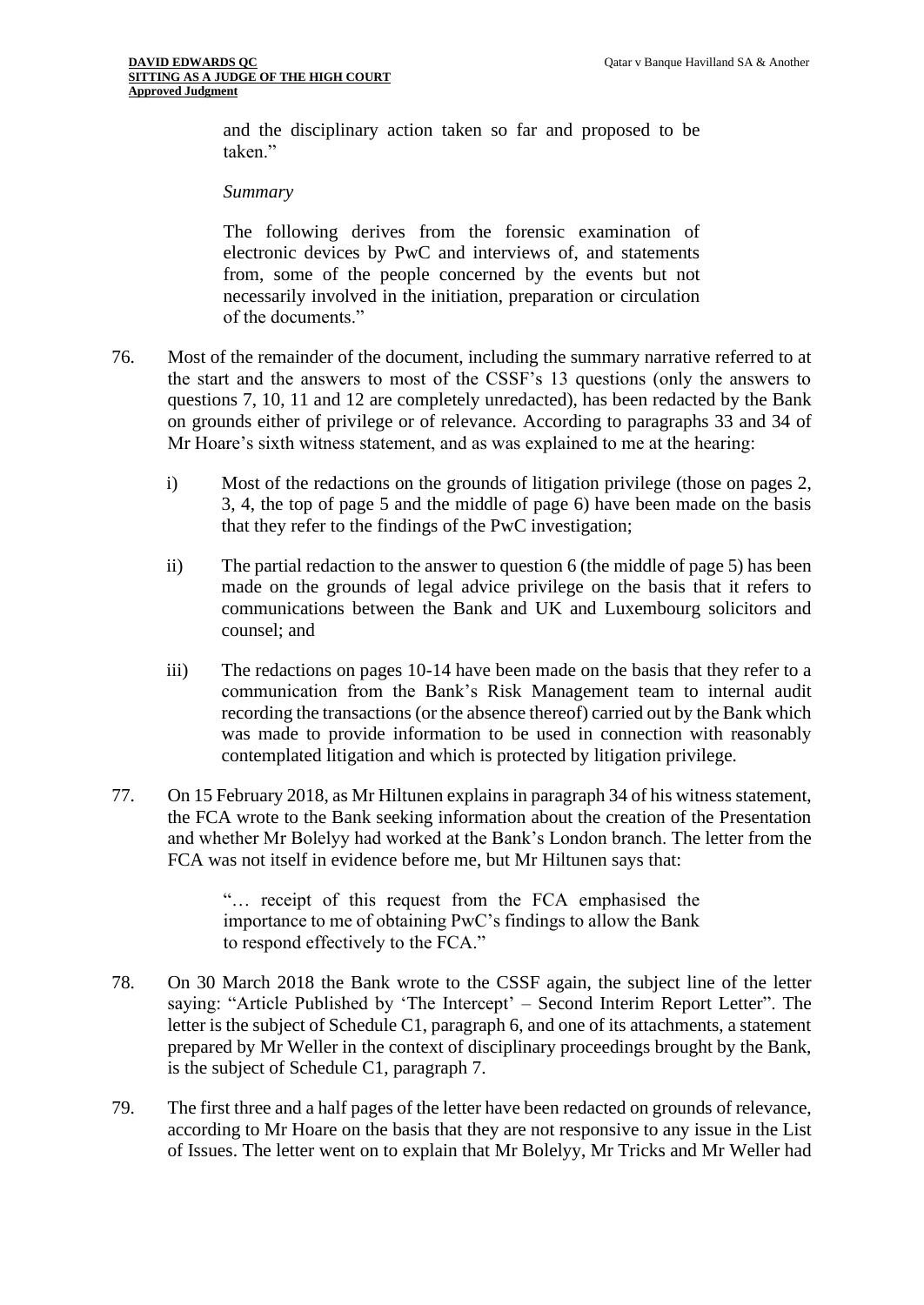refused to provide a declaration in the form sought by the CSSF, but that declarations in a different form had been, or would be, sent by Mr Bolelyy and Edmund Rowland.

80. In relation to Mr Weller, the letter said:

"David Weller provided a written statement to the Bank in the context of his disciplinary hearing which was transmitted to the Bank's external advisors on 26 March 2018. The written statement for a large part covers the subjects of his interview, but also covers other subjects not addressed during the interview. The facts stated therein are currently being analysed and checked against the evidence collected so far."

A copy of Mr Weller's statement was enclosed. The version of the statement disclosed in these proceedings has some parts redacted on grounds of relevance and two parts redacted on the grounds of privilege, (a) legal advice privilege in relation to Mr Weller's description of a conversation with Edmund Rowland in which Mr Rowland informed him of legal advice that he had received, and (b) litigation privilege in relation to a reference to a request that Mr Weller attend an interview with EHP.

- 81. The letter then went on to provide updated answers to the questions posed by the CSSF. As with the 18 December 2017 letter, substantial parts were redacted on the grounds of litigation privilege on the basis that they recounted PwC's investigation and findings or interviews conducted by EHP with Bank personnel at a time when litigation was reasonably in contemplation to gather information for the purposes of such litigation.
- 82. I was told by Mr Quest during the course of his submissions that PwC issued its report on 7 June 2018. Mr Hiltunen explains in paragraph 35 of his witness statement that a copy of the report was given to the CSSF at its request on 8 June 2018 "*subject to professional secrecy restrictions*" and that a copy was subsequently provided by the CSSF to the FCA under mutual assistance provisions subject to the same restrictions.
- 83. I should mention, finally, the Bank's 2017 Annual Report, which appears to have been issued on or around 6 July 2018 and to which Mr Mumford referred in his submissions. The notes to the Bank's Consolidated Annual Accounts mentioned the media reports concerning the Presentation, and the Bank's response to them, explaining that:

"The Bank has cooperated with its regulators openly and launched immediately an independent forensic investigation on the matters led by an independent external legal counsel. While the investigation on these events is in its final stage the Bank considers that it has already factually established in the meantime that the Bank did not engage in any transaction contemplated in the said articles. Whilst there is still an uncertainty concerning the final regulatory outcome of this matter, actual and expected legal and consultancy costs related to this event have been recorded for an amount of EUR 2.5m in Other administrative expenses on the profit and loss account. Moreover, the Bank considers that appropriate measures have been taken to ensure that possible regulatory and financial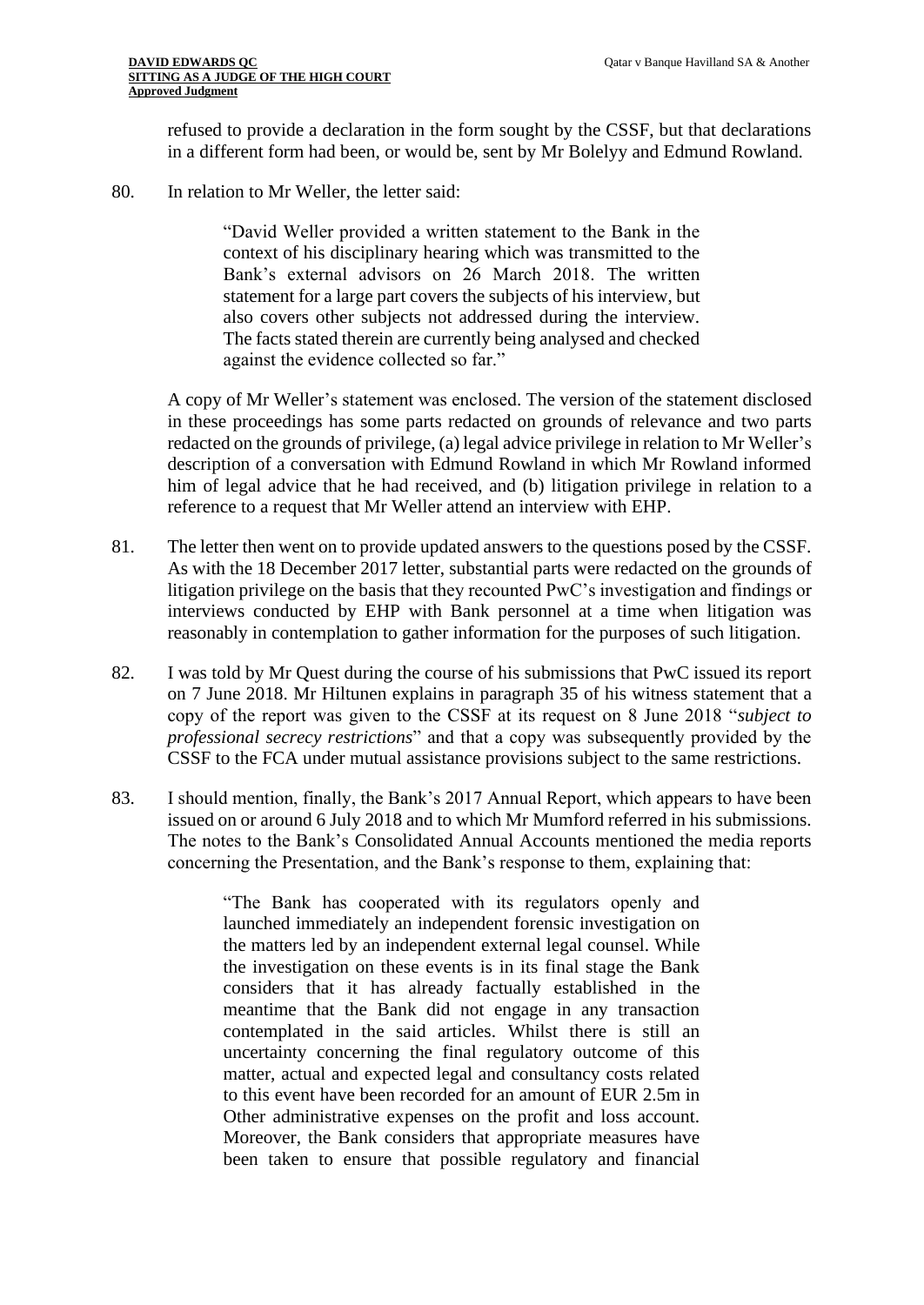consequences would not affect either the Group's financial position or its results."

84. Ultimately, as Mr Hiltunen explains in paragraph 36 of his witness statement, no proceedings were ever commenced against, and no sanctions were ever imposed upon, the Bank by the CSSF in relation to the Presentation.

#### **(ii) The requests**

- 85. Schedule C1, paragraphs 1 to 3 seek disclosure of:
	- i) The PwC Report;
	- ii) Any drafts of the PwC Report (or working papers, memoranda, notes or similar prepared in connection with that report); and
	- iii) To the extent that any documents refer to the contents of the PwC Report (or any work done by PwC or any other aspect of PwC's engagement) and have either (a) not been disclosed or (b) have been disclosed with those reference redacted on the basis that the PwC Report (or PwC's engagement) is subject to privilege, disclosure of those documents or of the relevant redacted parts.

All of these documents have been withheld from production by the Bank or redacted on the grounds of litigation privilege.

- 86. Schedule C1, paragraphs 4 to 8 seek disclosure of a number of the documents mentioned in paragraphs 42 to 84 above where redactions have been made, in particular (but not exclusively) on the grounds that the relevant sections refer to the PwC investigation and are protected by the same litigation privilege that protects the PwC Report itself.
- 87. Schedule C1, paragraph 9 and Schedule C2, paragraph 1 seek disclosure of a letter from Mr Bolelyy to the Bank dated 15 November 2017, also withheld on the grounds of litigation privilege, and the removal of redactions from a transcript of an interview that Mr Bolelyy attended with the FCA in September 2019 that refer to the 15 November 2017 letter.
- 88. Schedule C1, paragraph 10 and Schedule C2, paragraph 2 seek an order, effectively, that the Bank's and Mr Bolelyy's solicitors revisit their clients' disclosure in light of my decision in relation to privilege to ensure that any necessary corrective disclosure is given.

#### **(iii) Litigation privilege**

- 89. There was, unsurprisingly, a good deal of common ground between Mr Mumford and Mr Quest as to the principles applicable to litigation privilege.
- 90. Both counsel took as their starting point Lord Carswell's authoritative summary of the scope of, and the requirements for, a claim of litigation privilege in his speech in *Three Rivers District Council v Governor and Company of the Bank of England (No 6)* [2004] UKHL 48, [2005] 1 AC 610 ("Three Rivers") at [102]: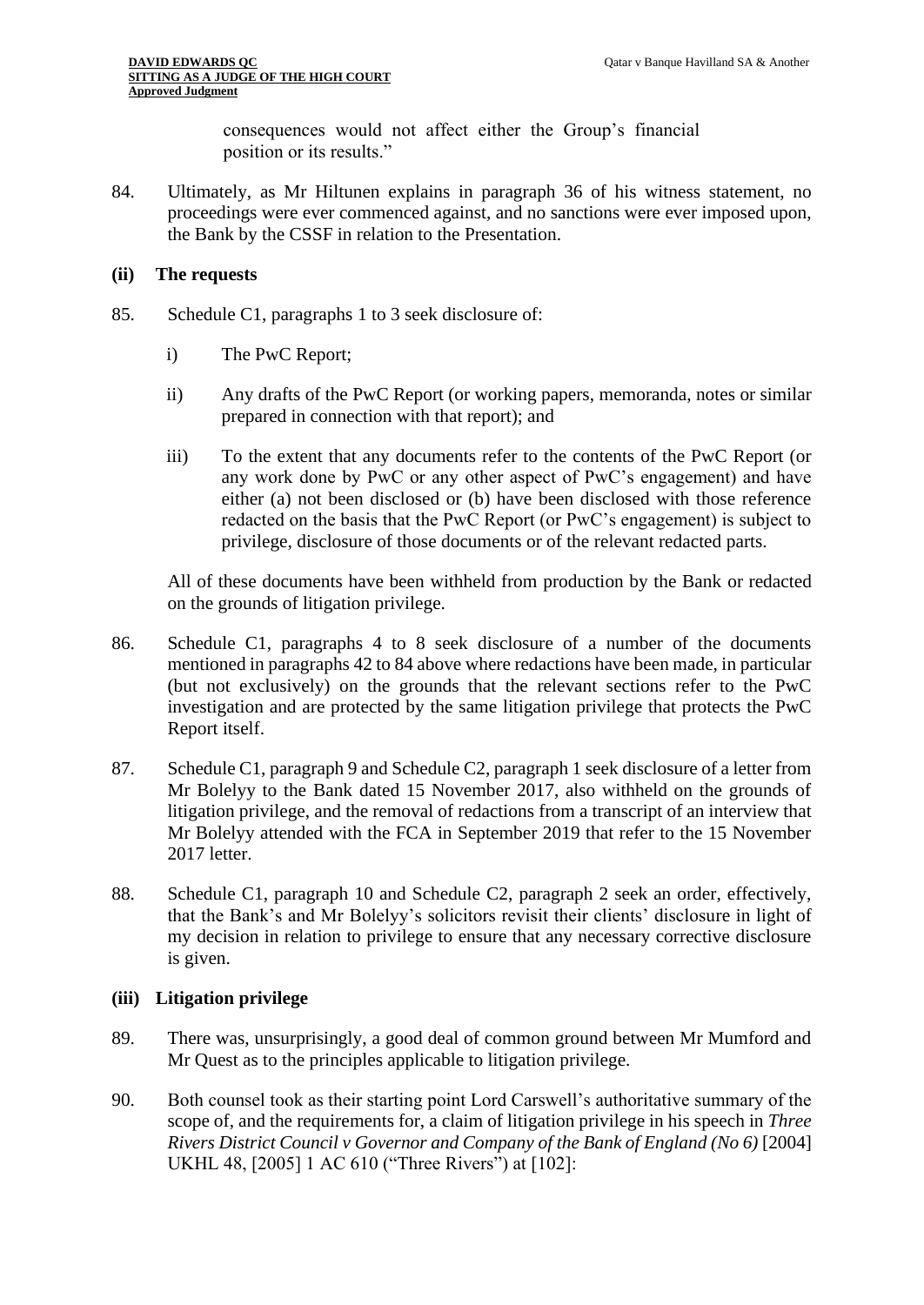- "102. The conclusion to be drawn from the trilogy of 19th century cases to which I have referred and the qualifications expressed in the modern case-law is that communications between parties or their solicitors and third parties for the purpose of obtaining information or advice in connection with existing or contemplated litigation are privileged, but only when the following conditions are satisfied: (a) litigation must be in progress or in contemplation; (b) the communications must have been made for the sole or dominant purpose of conducting that litigation; (c) the litigation must be adversarial, not investigative or inquisitorial."
- 91. Certain aspects of the three requirements identified by Lord Carswell have been elucidated in subsequent authorities.
- 92. So far as the first requirement is concerned, where as here litigation is not actually in progress at the time the relevant communications are made or procured, what is required is that litigation should be reasonably contemplated or anticipated.
- 93. What is meant by that was addressed by the Court of Appeal in *United States of America v Philip Morris Inc.* [2004] EWCA Civ 330, [2004] 1 CLC 811 ("Philip Morris"). The first instance judge, Moore-Bick J, said that:

"The requirement that litigation be 'reasonably in prospect' is not in my view satisfied unless the party seeking to claim privilege can show that he was aware of circumstances which rendered litigation between himself and a particular person or class of persons a real likelihood rather than a mere possibility."

On appeal, Brooke LJ held at [68] that the judge had not misdirected himself: a "*mere possibility*" of litigation did not suffice for litigation privilege, nor was it enough that there was "*a distinct possibility that sooner or later someone might make a claim*"; but, by using the phrase "*real likelihood*", the judge was not suggesting that there must be a greater than 50% chance of litigation.

- 94. This passage in *Philip Morris* was cited with approval by the Court of Appeal in *Westminster International v Dornoch Ltd* [2009] EWCA Civ 1323 at [15] (Etherton LJ), and has been referred to in a number of first instance authorities including *Starbev GP Ltd v Interbrew Central European Holding BV* [2013] EWHC 4038 (Comm) ("*Starbev*") at [11(3)] (Hamblen J).
- 95. The second requirement that the relevant communication must be for the sole or dominant purpose of conducting litigation – was established (or confirmed) by the House of Lords in *Waugh v British Railways Board* [1980] AC 521 ("*Waugh*"), a case where an internal inquiry report, incorporating statements of witnesses, was prepared by the Board following a collision between two locomotives in which Mr Waugh died.
- 96. There were in that case three reports: an initial report made by the Board to the Railways Inspectorate on the day of the accident; a joint internal inquiry report, incorporating statements of witnesses, prepared by two officers of the Board two days after the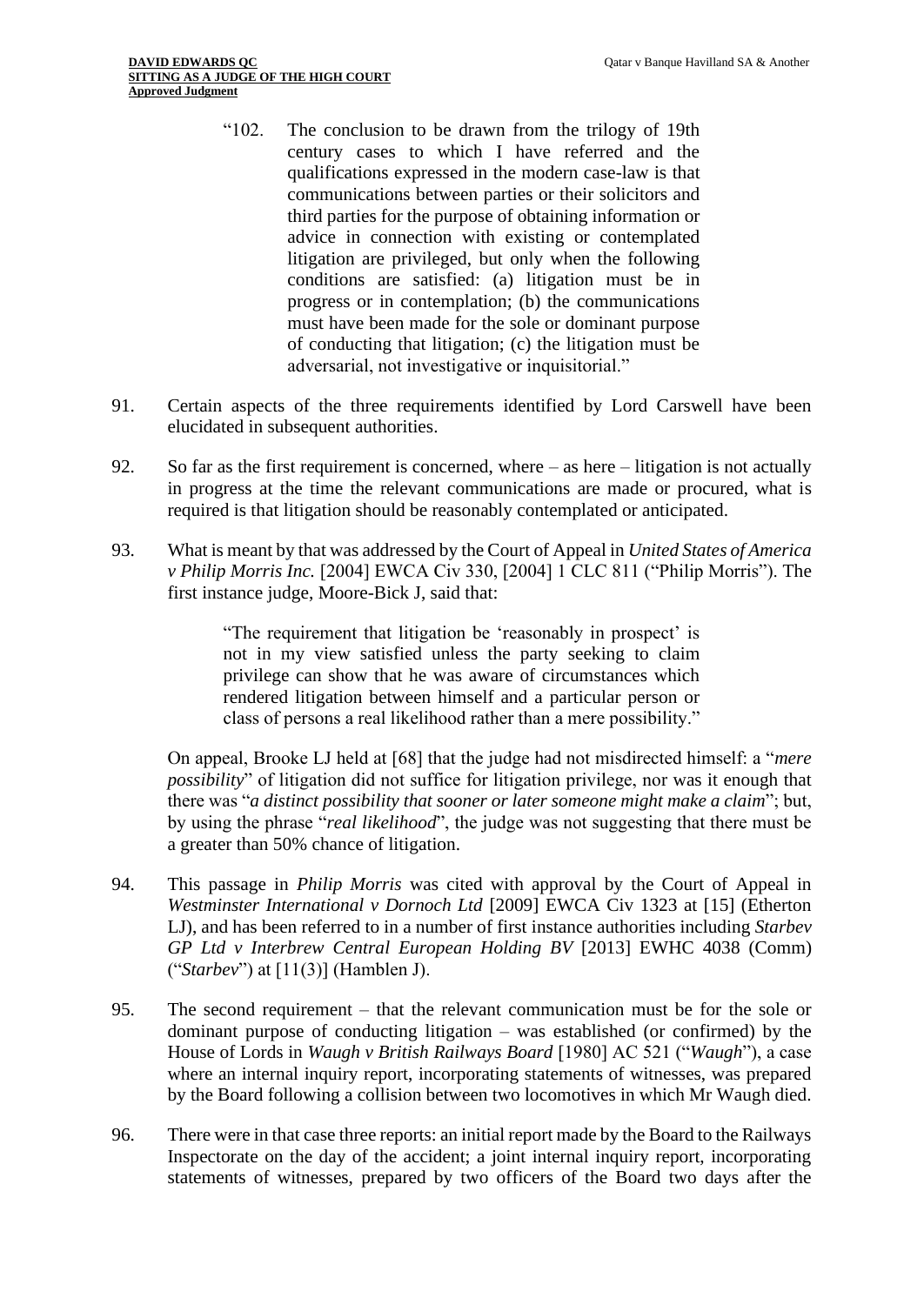accident and sent to the Railways Inspectorate; and a report prepared by the Inspectorate for the Department of the Environment: see Lord Wilberforce's speech at 529H-530A.

97. As Lord Wilberforce explained at 531A-C, the Board's own evidence made clear that the second report, which was the report of which disclosure was sought in the litigation brought by Mr Waugh's widow, was prepared for a dual purpose:

> "… for what may be called railway operation and safety purposes and for the purpose of obtaining legal advice in anticipation of litigation, the first being more immediate than the second, but both being described as of equal rank or weight."

The question was whether a dual purpose was sufficient to support a claim for litigation privilege, or whether the second purpose had to be the sole or dominant or main purpose of the report. As is well-known, the House of Lords decided that the latter was the case.

98. The principle established in *Waugh* has been applied on numerous occasions. *In Re Highgrade Traders* [1984] BCLC 151 ("*Highgrade*"), a case concerned with disclosure of reports prepared by loss adjusters and forensic experts on the instructions of insurers following a fire, the court held that, although it might be possible to discern two purposes, they were, in fact, simply part of a broader (litigation) purpose. As Oliver LJ explained:

> "The insurers were not seeking the cause of the fire as a matter of academic interest in spontaneous combustion. Their purpose in instigating the enquiries can only be determined by asking why they needed to find out the cause of the fire. And the only reason that can be ascribed to them is that of ascertaining whether, as they suspected, it had been fraudulently started by the Insured. It was entirely clear that, if the claim was persisted in and if it was resisted, litigation would inevitably follow."

99. A similar point arose in *Serious Fraud Office v Eurasian Natural Resources Corpn Ltd*  [2018] EWCA Civ 2006, [2019] 1 WLR 791 ("*ENRC*") where Sir Geoffrey Vos C explained at [118]:

> "The policy of the board in Waugh requiring it to investigate all accidents was a distinct purpose that prevented the possible litigation being the dominant purpose. The need to identify the cause of the fire in Highgrade or to investigate the existence of corruption in this case was just a subset of the defence of the contemplated proceedings."

- 100. In considering whether a communication is made for the dominant purpose of litigation, it is important to recognise that, depending upon the circumstances, what matters may not be the state of mind of the author of the communication but of the person or party that commissioned or procured it: see *Guinness Peat Properties Ltd v Fitzroy Robinson Partnership* [1987] 1 WLR 1027 ("*Guinness Peat*"), 1037 (Slade LJ).
- 101. As a necessary corollary of this, as Mr Mumford submitted, although ordinarily the privileged status of a communication falls to be assessed at the time the communication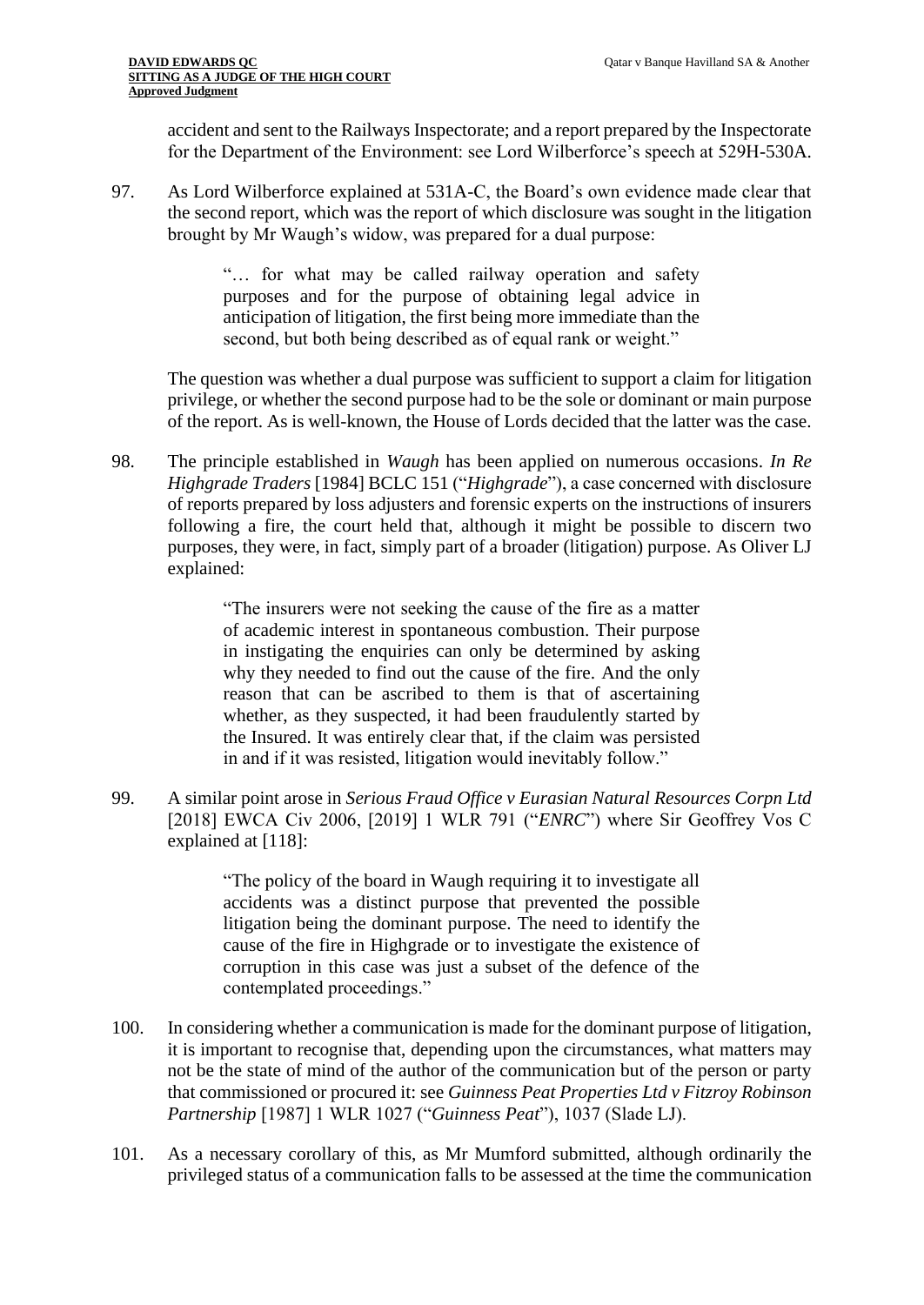is made, if what matters is the *instigating party's* purpose, the best guide to his or her purpose may be to consider matters at the point in time when the relevant communication is procured, recognising, of course, that a party's purpose may change.

- 102. In *Guinness Peat* and *Highgrade* it was the purpose of the insurers, at whose behest the relevant communications were made or relevant reports were prepared, that mattered. In the present case, in relation to PwC's investigation and the PwC Report, it is common ground that it is the purpose(s) of the Bank which, itself and/or through EHP, engaged PwC and required PwC to prepare its report that matters.
- 103. In *Three Rivers*, Lord Carswell spoke of a communication being made for the sole or dominant purpose of "conducting litigation", but subsequent authorities have made clear that this embraces communications made for the dominant purpose of obtaining information or advice in order to *settle or avoid* litigation: see *WH Holding Limited v E20 Stadium LLP* [2018] EWCA Civ 2652 ("*WH Holding*") at [12]-[15].
- 104. So far as the third requirement is concerned, a number of cases have considered whether particular types of proceeding are properly regarded as adversarial or as investigative or inquisitive. The issue was considered by the House of Lords in *In Re L* [1997] AC 16, a case which was concerned with local authority care proceedings under the Children Act 1989, which were held not to be adversarial.
- 105. Rather closer to the present case are the decisions of the Competition Appeal Tribunal ("CAT") in *Tesco Stores Ltd v Office of Fair Trading* [2012] CAT 6 ("*Tesco*") and of the Court of Appeal in *R v Jukes* [2018] EWCA Crim 176, [2018] 2 Cr App R 9 ("*Jukes*") and *ENRC,* each of which involved an investigation, or a potential investigation, by a regulatory or prosecuting authority.
- 106. *Tesco* concerned a challenge to fines imposed by the Office of Fair Trading ("the OFT") by a decision dated 26 July 2011 for Tesco's participation in concerted practices to increase prices for certain dairy products. The issue was whether Tesco was entitled to assert litigation privilege in communications between Tesco and/or its legal advisors and potential witnesses between January 2011 and 26 July 2011.
- 107. The argument made on behalf of the OFT was that the administrative procedures under the Competition Act were investigative and non-adversarial, and so litigation privilege was, by implication, excluded. The Chairman of the CAT held that this description of the OFT's procedures was too general. As he explained, there were a number of different stages in the procedure under the Competition Act:
	- "7. There is, first of all, the administrative procedure established by the Act. As one would expect, the OFT begins by investigating and gathering facts in relation to suspected infringements of the Act and/or Articles 101 and 102 of the Treaty on the Functioning of the European Union ('TFEU'). To that end, it is given extensive powers to conduct investigations (section 25), obtain documents and information (section 26), and enter premises with or without a warrant issued by the High Court (sections 27 to 29). If the OFT decides to proceed with the case, it must consider whether to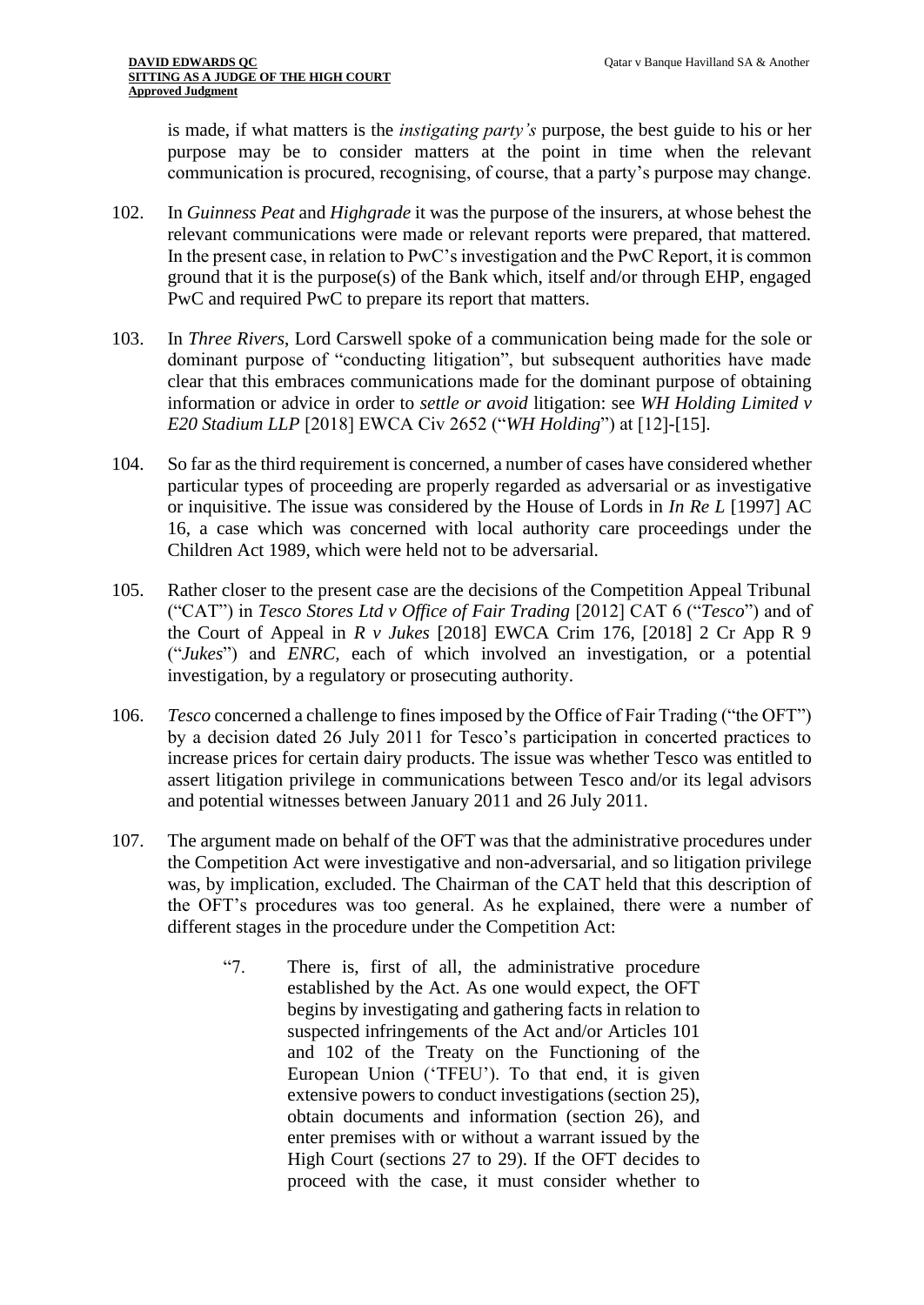propose to make a decision that a relevant prohibition has been infringed. If it proposes to make such a decision, the OFT issues a so-called 'statement of objections' to give the persons concerned an opportunity to be heard (section 31). Having received the parties' representations and weighed up the evidence (and assuming it does not close the case file) the OFT decides whether the prohibitions imposed by the Act and/or Articles 101 or 102 TFEU have been infringed. Where the OFT makes a decision as to whether the Chapter I prohibition has been infringed, that decision is appealable to the Tribunal (section 46)."

- 108. The Chairman went on to say that, whilst there might be some non-adversarial investigations carried out by the OFT, it would be wrong to characterise *all* competition law investigations as inquisitive, irrespective of the nature of the proceedings and irrespective of the particular circumstances.
- 109. The dates of the relevant communications, and the stage that proceedings had reached were also, he considered, important. As the Chairman said at [44]-[46]:
	- "44. […] In my judgment the proceedings in this case were confrontational by the time Tesco began collecting the Potential Witness Material in early 2011. By then, the OFT had issued an SO and an SSO, both of which proposed to find that Tesco had infringed the Chapter I prohibition; the investigation was not simply an inquiry to get to the bottom of the facts. Tesco stood accused of wrongdoing. As noted above, Tesco was contesting the OFT's proposed decision that the Chapter I prohibition had been infringed. By this point the character of the administrative procedure was no less confrontational than ordinary civil proceedings involving the same alleged infringements.
	- 45. Further, the OFT was about to decide Tesco's liability under the Act. The outcome of the procedure in this case was by no means certain, but there was a serious risk that Tesco could be found liable for infringing the Act and be fined up to a maximum of 10 per cent of worldwide turnover of the infringing undertaking and be potentially liable in damages. As already noted, it was common ground that the procedure whereby a fine is imposed for a breach of the Chapter I prohibition falls under the 'criminal head' of Article 6 of the ECHR. I accept the submission of counsel for the OFT that the fact that Tesco's Article 6 rights were engaged does not automatically mean that litigation privilege applies. But it is a factor which is relevant to characterising the nature of the investigation.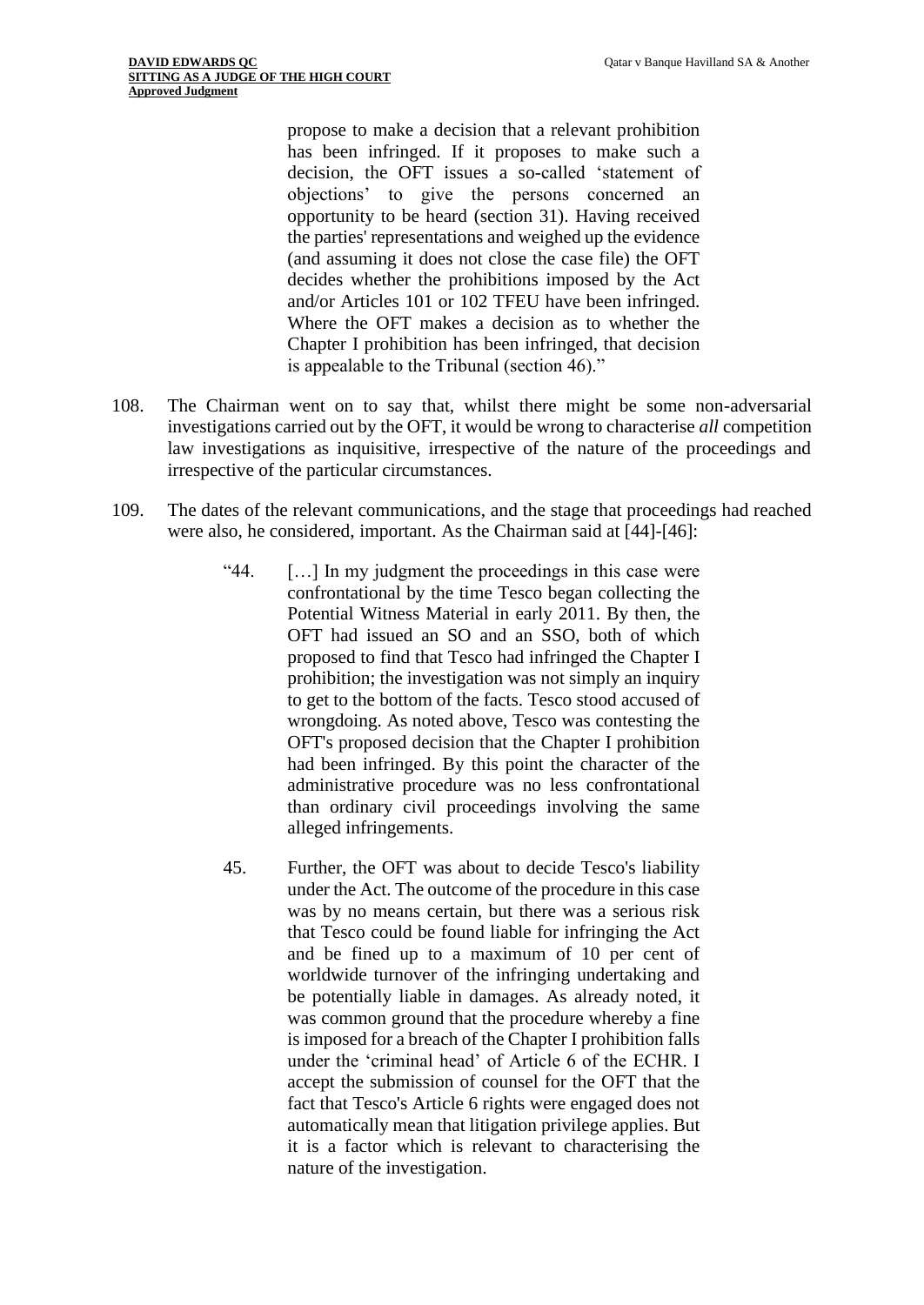46. In these circumstances I consider that the administrative procedure under the Act was sufficiently adversarial by the time Tesco contacted third party witnesses that the Potential Witness Material it gathered was subject to litigation privilege."

Thus, a process that might have started out as an investigatory process had become adversarial by the time of the relevant communications.

- 110. *Jukes* concerned a manager of a waste and recycling company who was charged with an offence under section 7 of the Health and Safety at Work etc. Act 1974 following a fatal injury to an employee.
- 111. The prosecution sought to rely upon a statement the defendant had provided to the company's solicitors about 6 weeks after the accident, but over a year before the defendant was interviewed by the Health and Safety Executive and the police, in which he had admitted taking over responsibility for health and safety. The defendant claimed that the statement was privileged on the basis that it had been prepared for the dominant purpose of anticipated civil or criminal litigation.
- 112. On an appeal by the defendant against his conviction, the Court of Appeal agreed with the trial judge that the statement was not privileged and that, in any event, any privilege that did exist was that of the company and the defendant could not rely upon it for his own benefit. In relation to the first point, at [23]-[24] Flaux LJ, who gave the judgment of the court, said this:
	- "23. At the time, in February 2011, no decision to prosecute had been taken by the Health and Safety Executive and matters were still at the investigatory stage. An investigation is not adversarial litigation. As Andrews J said in Director of *Serious Fraud Office v Eurasian Natural Resources Ltd* [2017] EWHC 1017 (QB); [2017] 2 Cr. App. R. 24 (p.296); [2017] 1 W.L.R. 4205 at [154]:

'The reasonable contemplation of a criminal investigation does not necessarily equate to the reasonable contemplation of a prosecution.'

We agree with the analysis of the judge in that case at [160]-[161] as to when a criminal prosecution can be said to be in reasonable contemplation:

…

24. The difficulty with Mr Ageros' argument that the statement attracts litigation privilege is that there is no evidence from the company or from Gaskell, let alone from the defendant, that at the time that these investigations by the company were taking place in February 2011, any of them had enough knowledge as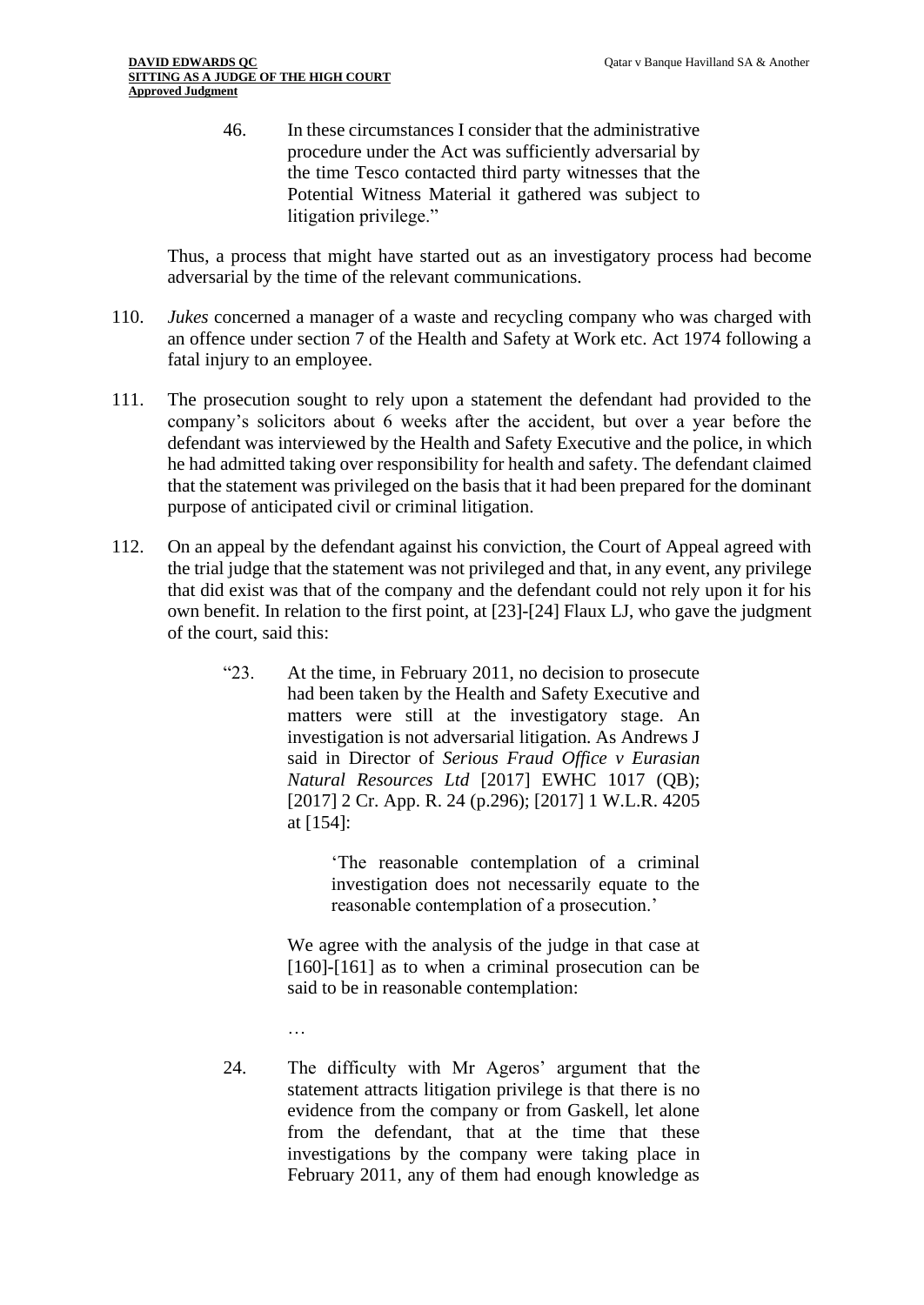to what the investigation would unearth or had unearthed when the Health and Safety Executive concluded its investigations, that it could be said that they appreciated that it was realistic to expect the Health and Safety Executive to be satisfied that it had enough material to stand a good chance of securing convictions. It does not seem to us that it is any answer to that point and the critical absence of evidence that, as Mr Ageros submitted to us today, where there is a death and on the face of it a breach of duty, the Health and Safety Executive normally prosecutes. There is, as we have said, no evidence as to the state of mind of any of the people who were subsequently prosecuted, nor any evidence from the Health and Safety Executive as to the stage of their investigation as at 9 February 2011."

- 113. At the time that *Jukes* was decided *ENRC* had been decided at first instance, but the case had not yet reached the Court of Appeal. As apparent from the extract above, some reliance was placed by Flaux LJ upon the first instance judgment.
- 114. *ENRC* involved a criminal investigation commenced by the Serious Fraud Office ("the SFO") in April 2013 into possible corruption. The background was that in 2009/2010 ENRC had become aware of allegations of criminality on the part of certain African companies that it was seeking to acquire, and in December 2010 it had received an email from an apparent whistle-blower alleging corruption and financial wrongdoing at a subsidiary.
- 115. After the whistle-blower email had been brought to the attention of ENRC's Board of Directors, ENRC's Audit Committee engaged DLA Piper United Kingdom LLP ("DLA Piper") to investigate the allegations. The partner involved, Mr Gerrard, subsequently joined Dechert LLP ("Dechert"). Some months later, ENRC also instructed forensic accountants to undertake a books and records review. The forensic accountants' work subsequently expanded, and in July 2011 they were formally instructed by Dechert.
- 116. On 25 April 2013 the SFO announced that its Director had accepted ENRC for criminal investigation. The issue for the court was whether ENRC was entitled to claim legal advice privilege and/or litigation privilege over various categories of documents, in particular over notes taken by Dechert of evidence given to them by various individuals when asked about the events being investigated, as well as materials generated by the forensic accountants as part of their books and records review.
- 117. The judge decided that neither legal advice nor litigation privilege was available. So far as litigation privilege is concerned, the judge held that:
	- i) Whilst ENRC anticipated that an SFO investigation was imminent, and that such an investigation was reasonably in contemplation by no later than 11 August 2011, such an investigation was not adversarial litigation; and
	- ii) Even if an SFO prosecution had been reasonably in contemplation, the documents for which litigation privilege was claimed were not created for the dominant purpose of being used in the defence of any such prosecution.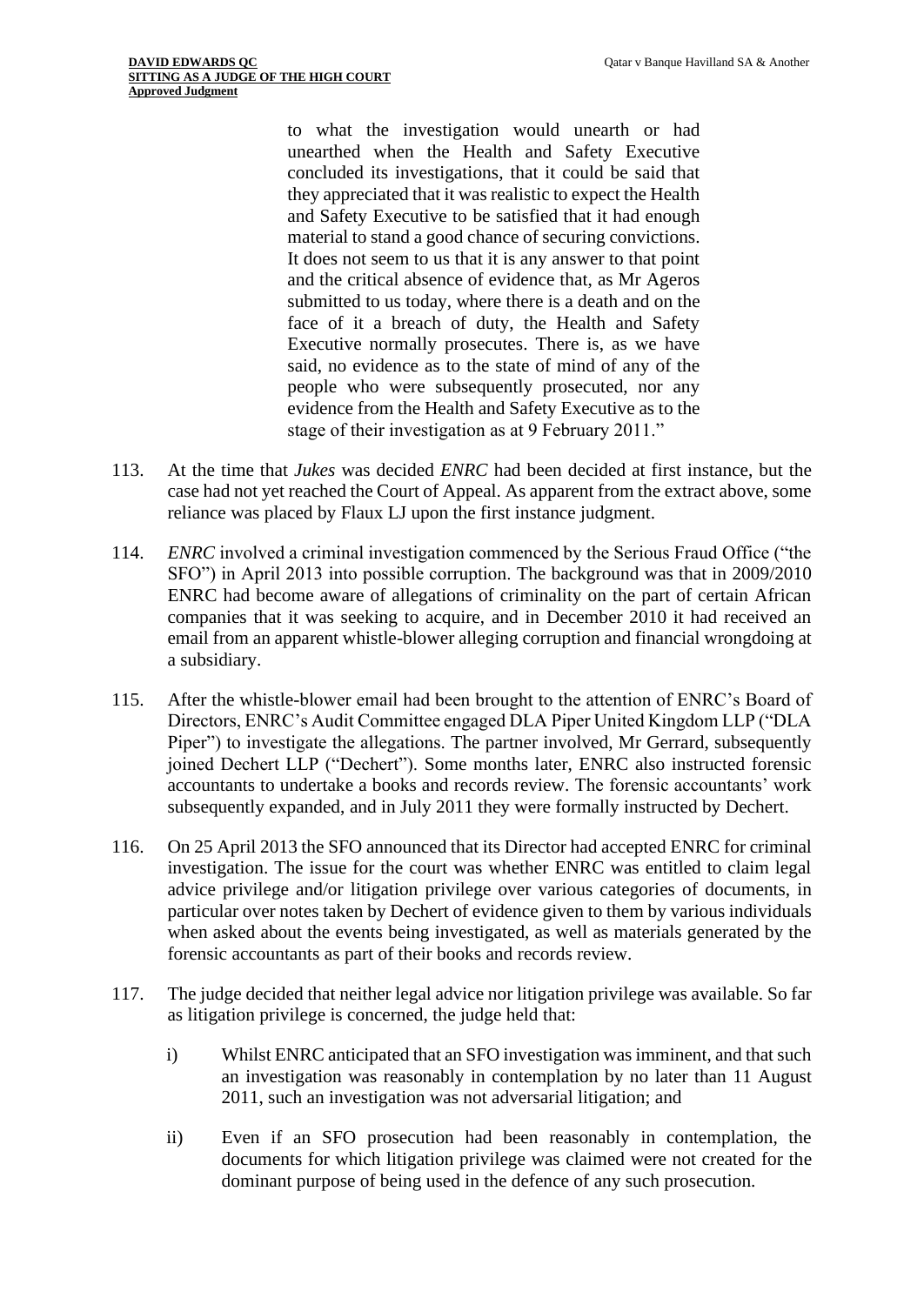- 118. The Court of Appeal said at [88] that, whilst it regarded these matters as primarily factual, it disagreed with the judge on both points.
- 119. So far as the first point is concerned, the Court of Appeal explained at [96] that, whilst not every SFO manifestation of concern would properly be regarded as adversarial litigation, when the SFO specifically made clear to a company the prospect of a criminal prosecution, and when legal advisers were engaged to deal with that situation, as had happened, there was a clear ground for contending that criminal prosecution was in reasonable contemplation.
- 120. The court went on to say at [98] that the fact that a party anticipating possible prosecution will often need to make further investigations before it can say with certainty that proceedings are likely does not, in itself, prevent proceedings being in reasonable contemplation. As the court put it, the fact that there is uncertainty does not mean that, in colloquial terms, the writing may not be clearly written on the wall.
- 121. The Court of Appeal disapproved of the distinction drawn by the judge between civil and criminal proceedings, which it regarded as illusory. It noted the approval of that distinction by the Court of Appeal in *Jukes*, but said that the relevant passage was *obiter* and that the decision in *Jukes* was justified on its facts. Summarising its decision on this point, the court said at [100] that:

"For the reasons we have given, Andrews J was not right to suggest a general principle that litigation privilege cannot attach until either a defendant knows the full details of what is likely to be unearthed or a decision to prosecute has been taken. The fact that a formal investigation has not commenced will be one part of the factual matrix, but will not necessarily be determinative."

- 122. As for the second point, the Court of Appeal explained by reference to *Highgrade* and *Bilta (UK) Ltd v Royal Bank of Scotland* [2017] EWHC 3535 (Ch), [2018] Lloyd's Rep FC 202 ("*Bilta*") that, in ascertaining the dominant purpose of communications, the court should take a realistic, commercial view of the facts, and that there might be cases where it might be impossible or inappropriate to distinguish two separate purposes, a litigation purpose and a non-litigation purpose.
- 123. At [108]-[109] the Court of Appeal addressed the submission, accepted by Andrews J, that ENRC's dominant purpose in relation to the relevant communications was not to defend litigation but to investigate the facts to see what had happened and to deal with compliance and governance:
	- "108. […] We have already decided that a criminal investigation and a potential prosecution was reasonably in the contemplation of ENRC at the time that it commissioned DLA Piper's investigation. ENRC had been advised by its solicitors to that effect, even if it could reasonably be suggested that the solicitors had put the risk at a higher level than could, perhaps, be justified. In these circumstances, the issue becomes whether it would have been reasonable to regard ENRC's dominant purpose as being to investigate the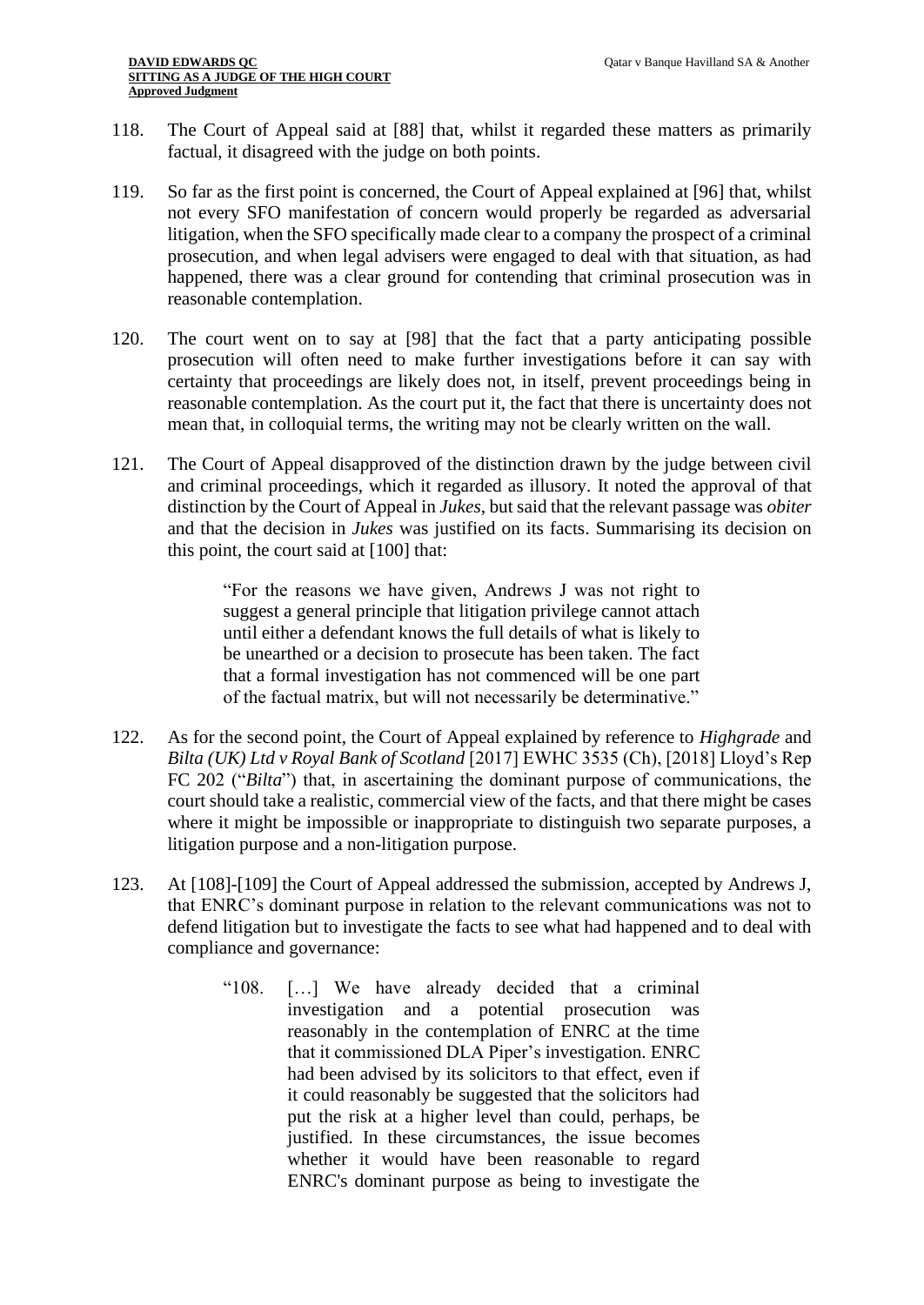facts to see what had happened and deal with compliance and governance or to defend those proceedings. Andrews J held that it was the former.

- 109. In our judgment, in this case, the answer can be achieved by unpacking the words 'compliance' and 'governance'. Although a reputable company will wish to ensure high ethical standards in the conduct of its business for its own sake, it is undeniable that the 'stick' used to enforce appropriate standards is the criminal law and, in some measure, the civil law also. Thus, where there is a clear threat of a criminal investigation, even at one remove from the specific risks posed by the SFO should it start an investigation, the reason for the investigation of whistle-blower allegations must be brought into the zone where the dominant purpose may be to prevent or deal with litigation."
- 124. The Court of Appeal went on to note at [111] that:

"… even if litigation was not the dominant purpose of the investigation at its very inception, it is clear from the evidence that it swiftly became the dominant purpose."

This remark confirms the correctness of the suggestion by the author of Passmore, *Privilege* (4th ed.) at 3-100, in a passage cited to me, that what may begin as a (nonadversarial) "fact-find" investigation may, at some point, become adversarial such that litigation privilege is then available, although, as the author suggests, identifying the "tipping point" may not be easy.

- 125. The paragraphs above address the substantive principles applicable to litigation privilege. So far as the court's approach to challenges to claims of privilege is concerned, in *West London Pipeline and Storage Ltd v Total UK Ltd* [2008] EWHC 1729 (Comm), [2008] 2 CLC 258 ("*West London Pipeline*") at [86] Beatson J summarised the position as follows (references to authorities have been omitted):
	- "86. It is possible to distil the following propositions from the authorities on challenges to claims to privilege:
		- (1) The burden of proof is on the party claiming privilege to establish it … A claim for privilege is an unusual claim in the sense that the party claiming privilege and that party's legal advisers are, subject to the power of the court to inspect the documents, the judges in their or their own client's cause. Because of this, the court must be particularly careful to consider how the claim for privilege is made out and affidavits should be as specific as possible without making disclosure of the very matters that the claim for privilege is designed to protect.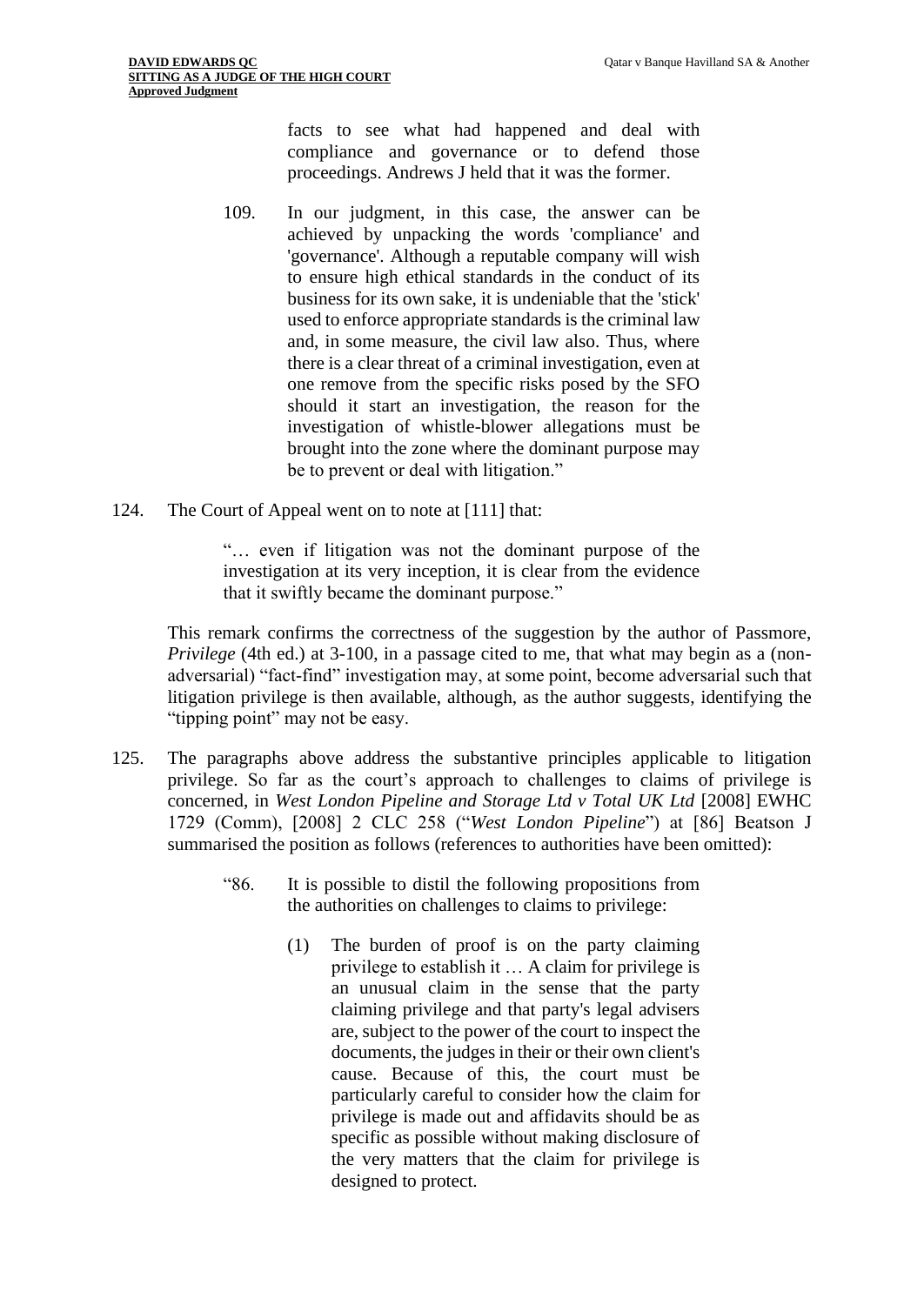- (2) An assertion of privilege and a statement of the purpose of the communication over which privilege is claimed in an affidavit are not determinative and are evidence of a fact which may require to be independently proved.
- (3) It is, however, difficult to go behind an affidavit of documents at an interlocutory stage of proceedings. The affidavit is conclusive unless it is reasonably certain from:
	- (a) the statements of the party making it that he has erroneously represented or has misconceived the character of the documents in respect of which privilege is claimed.
	- (b) the evidence of the person who or entity which directed the creation of the communications or documents over which privilege is claimed that the affidavit is incorrect.
	- (c) the other evidence before the court that the affidavit is incorrect or incomplete on the material points.
- (4) Where the court is not satisfied on the basis of the affidavit and the other evidence before it that the right to withhold inspection is established, there are four options open to it:
	- (a) It may conclude that the evidence does not establish a legal right to withhold inspection and order inspection.
	- (b) It may order a further affidavit to deal with matters which the earlier affidavit does not cover or on which it is unsatisfactory.
	- (c) It may inspect the documents … Inspection should be a solution of last resort, in part because of the danger of looking at documents out of context at the interlocutory stage. It should not be undertaken unless there is credible evidence that those claiming privilege have either misunderstood their duty, or are not to be trusted with the decision making, or there is no reasonably practical alternative.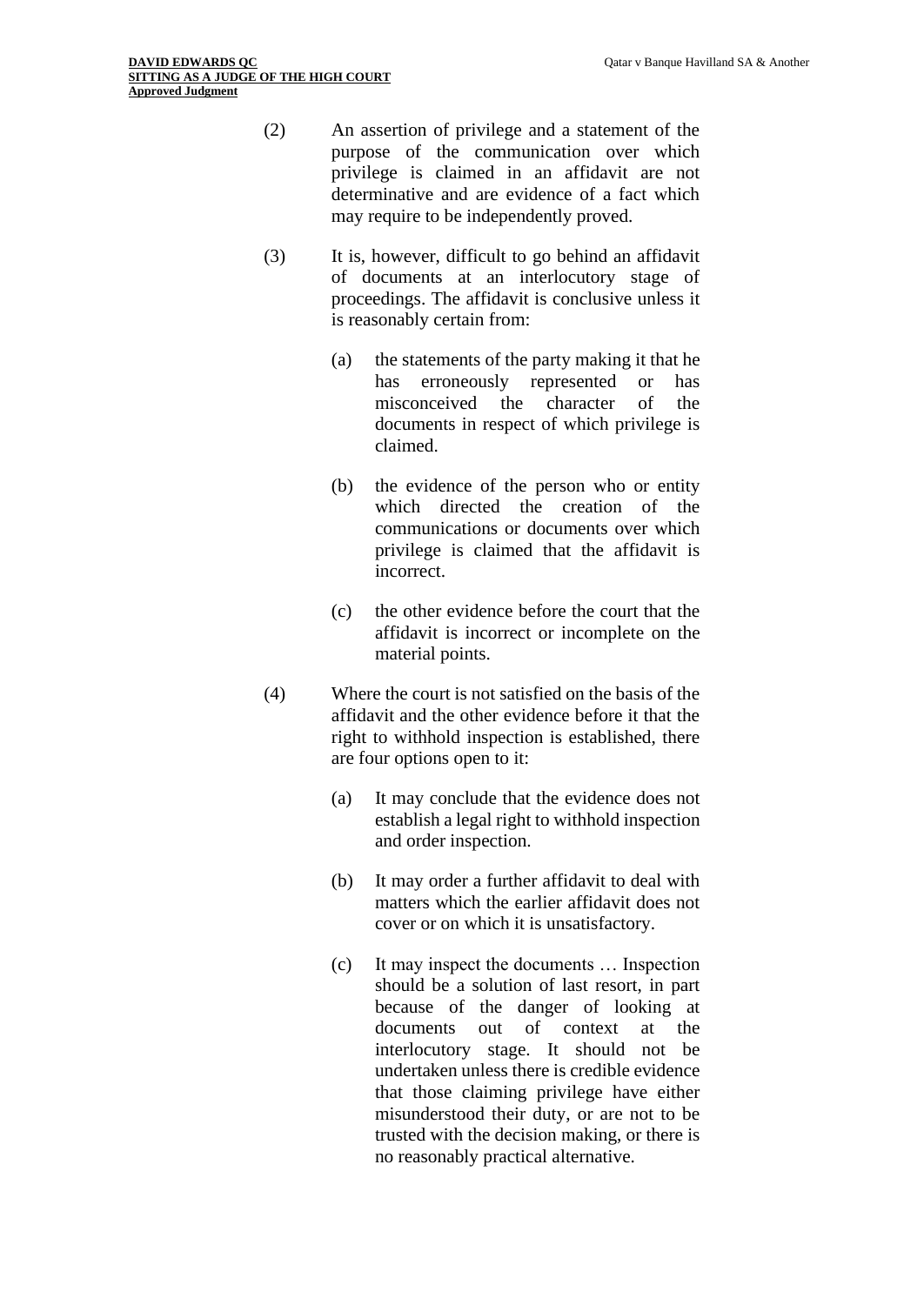- (d) At an interlocutory stage a court may, in certain circumstances, order crossexamination of a person who has sworn an affidavit, for example, an affidavit sworn as a result of the order of the court that a defendant to a freezing injunction should disclose his assets … However, the weight of authority is that cross-examination may not be ordered in the case of an affidavit of documents … In cases where the issue is whether the documents exist … the existence of the documents is likely to be an issue at the trial and there is a particular risk of a court at an interlocutory stage impinging on that issue."
- 126. This summary has been cited with approval on a number of occasions, see, e.g., *Starbev* at [11]-[13] (Hamblen J) and *Property Alliance Group Ltd v Royal Bank of Scotland plc* [2015] EWHC 1557 (Ch), [2016] 1 WLR 361 ("*Property Alliance*") at [17]-[18] (Birss J).
- 127. In *WH Holding*, however, in the context of an issue as to inspection of documents by the court, the Court of Appeal expressed some doubt about the correctness of Beatson J's "reasonably certain" test, holding at [39] that inspection of documents by the court was a matter of broad discretion:
	- "39. It seems to us that, contrary to Beatson J's narrow formulation contained in [86(3) and (4)(c)] of the *West London Pipeline* case, as the Court of Appeal identified in both the *Birmingham and Midland Omnibus* and the *Westminster Airways* cases the power to inspect a document is a matter of general discretion. That was also the approach of Lord Denning MR in *Alfred Crompton Amusement Machines Ltd v Customs and Excise Commissioners (No. 2)* [1971] 2 QB 102 at 130D-H. It is not limited to cases in which (without sight of the documents in question) the court is 'reasonably certain' that the test has been misapplied. The need for 'reasonable certainty' appears to have sprung from the earlier case of *Attorney-General v Emerson*, which was concerned with the position prior to the introduction of the express power of inspection in November 1893 and which was followed in *Frankenstein v Gavin's House-to-House Cycle Cleaning and Insurance Co*."
- 128. Mr Mumford submitted that, in light of *WH Holding*, the requirement for the court to be "reasonably certain" before it could go behind a witness statement served in support of a claim of privilege was no longer good law; if it was, he said, the "reasonably certain" test was, in any event, simply a threshold, and so, if the court decided it was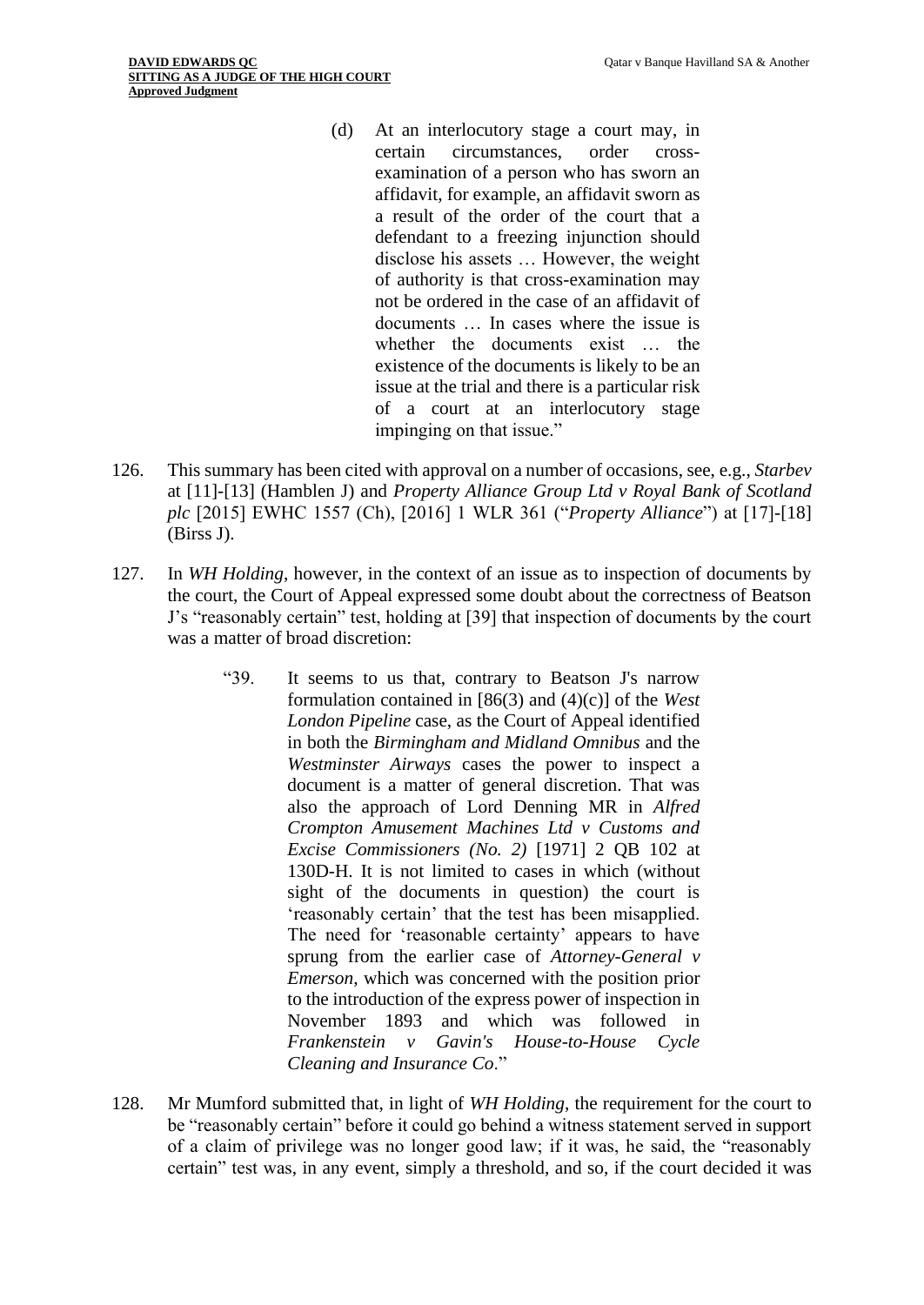appropriate to assess the evidence in relation to the claim for privilege, it should then resolve the matter simply on the balance of probabilities.

- 129. *WH Holding* was cited with approval by Sir Geoffrey Vos C in *UTB LLC v Sheffield United Limited* [2019] EWHC 914 (Ch) ("*UTB*"). That case, like this one, concerned a challenge to legal professional privilege made under paragraph 14.2 of the Disclosure Pilot. At [76]-[77] the Chancellor explained that the provisions of the Pilot represented the backdrop against which the application fell to be determined:
	- "76. In deciding whether to allow Extended Disclosure, the court has to consider whether the application is 'reasonable and proportionate having regard to the overriding objective' (see paragraph 6.4 of PD51U). Each of the factors in that paragraph is to be given weight. In this case, which is obviously a complex and important one, the factors that have particular significance are '(3) the likelihood of documents existing that will have probative value in supporting or undermining [one party's case] … (4) the number of documents involved … and (7) the need to ensure the case is dealt with expeditiously, fairly and at a proportionate cost'. These provisions provide a necessary backdrop to the application under paragraph 14.2 challenging the claim to privilege.
	- 77. In addition, it is important to note that Mr Travers [the Claimant's solicitor] has acted under the continuing obligations to the court found in paragraph 3.2 of PD51U (or their equivalent predecessors), namely '(4) to act honestly in relation to the process of giving disclosure … and (5) to undertake a review to satisfy [himself] that [the claims of the UTB parties] to privilege from disclosing a document is properly made and the reason for the claim to privilege is sufficiently explained'. His evidence must be viewed in that light."

## **(iv) The parties' submissions**

- 130. The submissions made by Mr Mumford on behalf of Qatar in relation to the Bank's claim for litigation privilege in relation to the PwC Report and associated documents (Schedule C1, paragraphs 1 to 3) were, in essence, as follows.
- 131. First, Mr Mumford observed that the basis for the claim to privilege, as articulated in paragraphs 23-24 of Mr Hoare's sixth witness statement, was that:
	- i) The PwC Report was prepared at a time when adversarial proceedings by the CSSF, the FCA and emanations of the State of Qatar were reasonably anticipated; and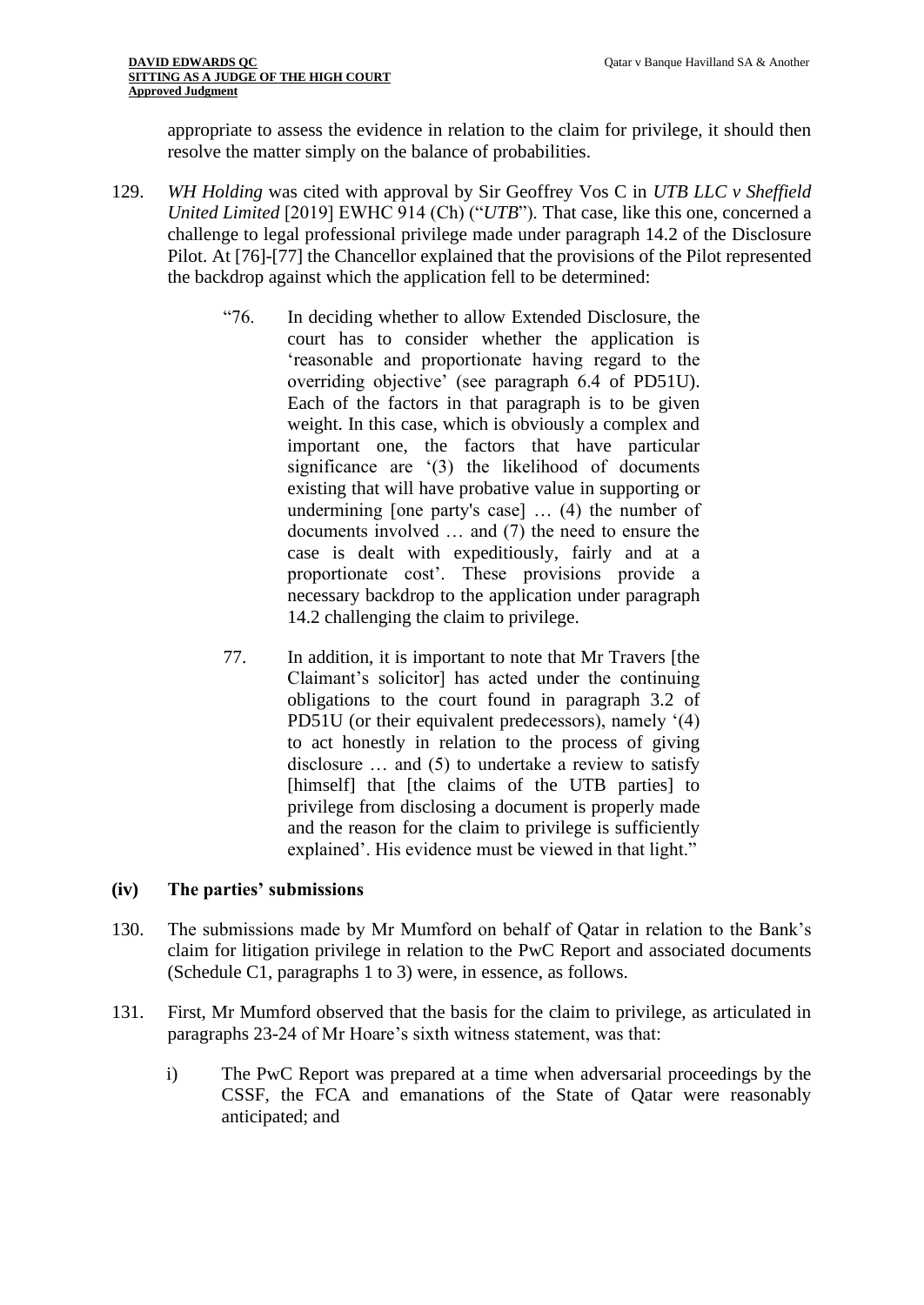- ii) The PwC Report was produced for the purpose of collecting evidence and enabling legal advice to be given to the Bank in relation to those anticipated proceedings and "*not … for any other purpose*".
- 132. Secondly, he said that the evidence now available the disclosed documents and the witness statement of Mr Hiltunen from whom Mr Hoare had drawn his instructions – failed to demonstrate that, at the time the PwC Report was commissioned and produced, there was a reasonable prospect of adversarial proceedings from any of the three sources identified.
- 133. Specifically, Mr Mumford submitted that:
	- i) The evidence gave no support to the suggestion that the prospect of action by the FCA or by "*emanations of the State of Qatar*" formed part of the Bank's thinking in instructing PwC; and
	- ii) Whilst concerns about the CSSF did form part of the Bank's purpose in engaging PwC, the evidence did not indicate a purpose capable of giving rise to privilege: there was no evidence as to what sort of Luxembourg regulatory action was said to have been in prospect, and in any event no, or at least no sufficient, evidence to show that what was contemplated were adversarial proceedings.
- 134. Thirdly, he argued that, even if there was a reasonable prospect of adversarial proceedings at the relevant time, the evidence did not support the case advanced by the Bank that the PwC Report was prepared solely for the purpose of conducting those proceedings (noting that the Bank advanced no alternative case that, if there were a number of purposes, the conduct of proceedings was the dominant purpose).
- 135. On the contrary, Mr Mumford said, the evidence revealed numerous other purposes; in his skeleton argument he listed no less than seven; to:
	- i) Ensure as a matter of propriety that there was a proper independent investigation;
	- ii) Bring clarity in relation to the facts (see Mr Mouget's 12 November 2017 15:57 email);
	- iii) Comply with the request of the CSSF that there should be an investigation (see the minutes of the 13 November 2017 10:00 conference call);
	- iv) Put the Bank in a position where it could answer the CSSF's questions;
	- v) Improve the Bank's controls, policies and procedures;
	- vi) Enable the results of the investigation to be publicised so as to combat the PR damage of The Intercept Article; and
	- vii) Identify wrongdoers against whom disciplinary action could be taken.
- 136. Fourthly, he submitted that litigation privilege did not protect documents communicated (or intended to be communicated) to the opposing party; thus, it did not protect the PwC Report which was always intended to be, and which ultimately was,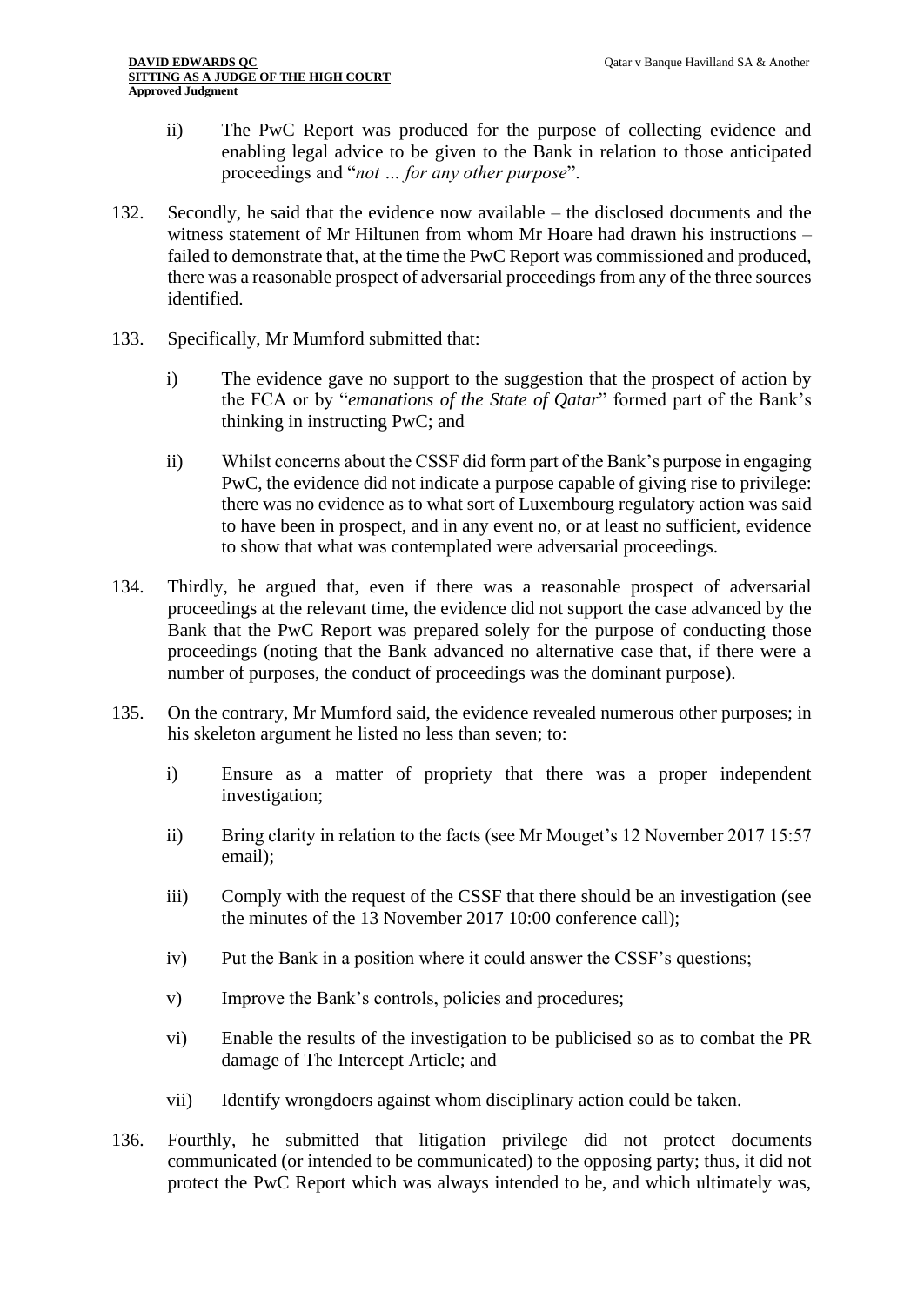provided to the CSSF which, on the Bank's case, was the anticipated claimant, or one of the anticipated claimants, in any adversarial proceedings.

- 137. Insofar as the redactions made to the documents referred to in Schedule C1, paragraphs 4 to 9 involved references to PwC's investigation and the PwC Report, Mr Mumford challenged them on the same grounds as summarised above. He also challenged some of the redactions made on the grounds of relevance on the basis that, even as described by Mr Hoare, it was hard to see why the redacted parts were irrelevant.
- 138. Mr Quest's response on behalf of the Defendants was essentially as follows.
- 139. First, he submitted that, given the incendiary allegations in the Intercept Article, it was entirely unsurprising that, from the time the article was published, the Bank reasonably anticipated that adversarial regulatory or legal proceedings would be brought against it by the CSSF, the FCA and/or by Qatar. Mr Quest said that it was important to be realistic, and that the Bank was not dealing with some minor regulatory issue.
- 140. Mr Quest relied in this context upon paragraphs 15 and 20 of Mr Hiltunen's witness statement in which Mr Hiltunen said that:

"It was obvious to me after I read 'the Intercept' article that, given the references in it to the Bank, this was a serious matter for the Bank which could have significant legal, regulatory and legal consequences"

and, referring to the emergency meeting of the Board of Directors on 11 November 2017, that:

"My recollection is that everyone who attended this meeting recognised the seriousness of 'the Intercept' article. Having regard to the nature of the allegations made in the article, I felt sure that the CSSF would want to investigate the matter."

141. Mr Hiltunen's evidence, Mr Quest submitted, was consistent with the minutes of the 13 November 2017 10:00 conference call in which Mr Mouget confirmed that the CSSF was convinced that the Bank was not involved with the plan referred to in the Intercept article, but that:

> "… there existed a potential criminal offence aspect by virtue of preparing a document showing an intention to manipulate the markets and references involvement of a US counterparty and therefore extremely serious."

It was also, he submitted, consistent with the CSSF's 13 November 2017 letter the tenor of which, he said, made it obvious that it did not involve some routine regulatory enquiry.

142. Mr Quest also relied upon the Paul Weiss letter of 14 December 2017 and Mr Hiltunen's evidence in paragraph 33 of his witness statement in that regard. Mr Quest submitted that, whilst the question in the Bank's mind on 9 November 2017 might have been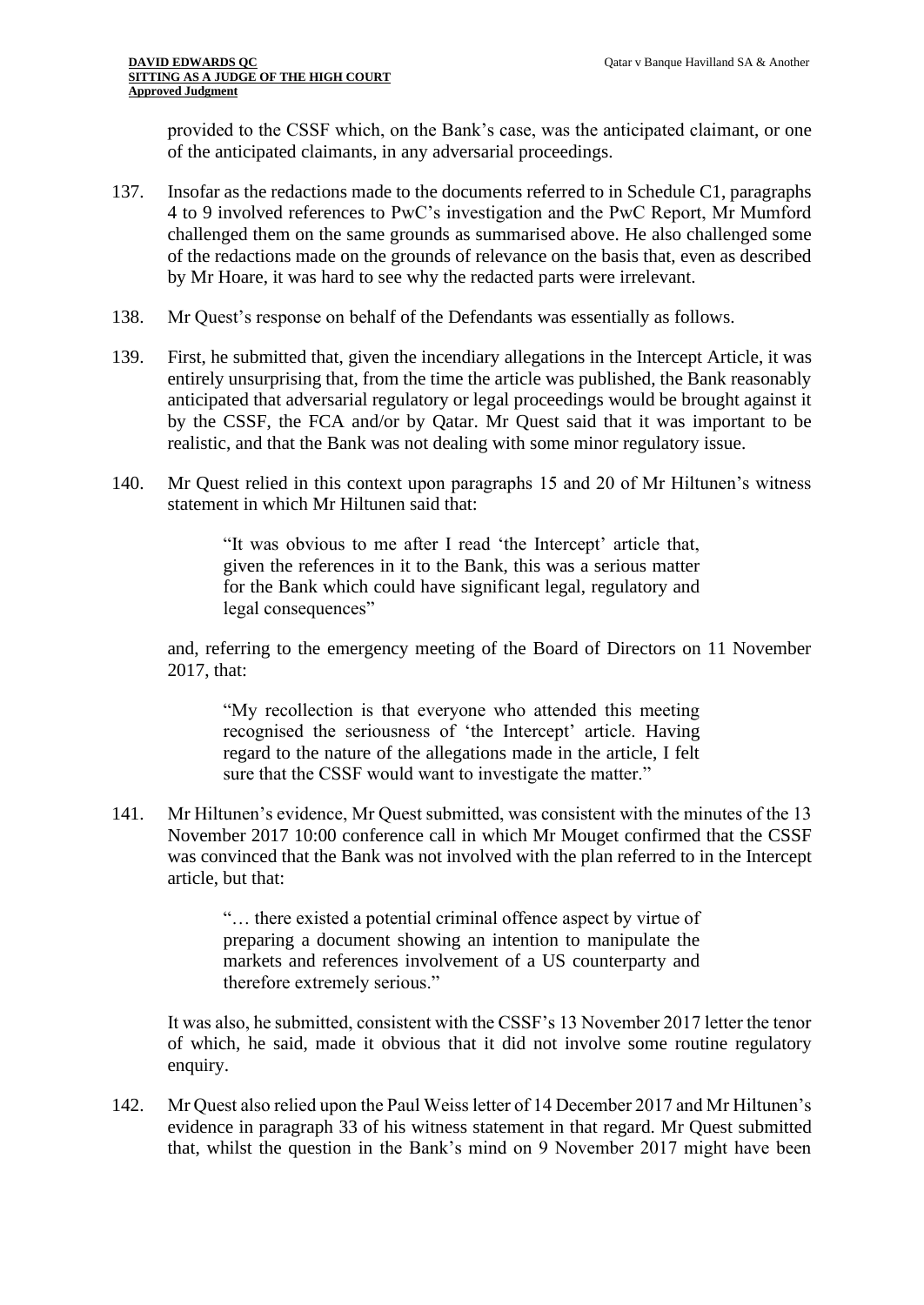"*what has happened*", it moved very quickly to "*what is our legal exposure as a result of these allegations*".

143. Secondly, so far as the purpose behind PwC's engagement was concerned, Mr Quest submitted that, having regard to the principles in *West London Pipeline*, Mr Hiltunen's evidence in paragraph 25 of his witness statement, where he said the following, should be treated as conclusive:

> "It was agreed that PwC would be engaged to carry out a forensic investigation into the Presentation and to produce a report setting out their findings. The findings of this investigation would allow EHP to advise the Bank as to possible liability and to assist the Bank in dealing with the CSSF."

Mr Quest relied, in addition, on the terms of the EHP and PwC engagement letters, specifically the paragraphs of the EHP engagement letter (referring to PwC's intended instruction), referred to in paragraphs 64-66 above.

- 144. Thirdly, Mr Quest submitted that it was nothing to the point that the PwC Report was shared with the CSSF (or, subsequently, with the FCA). He said that the report was given to the CSSF subject to professional secrecy restrictions under Luxembourg law in such a way as to maintain the privileged nature of the document (and was given to the FCA under mutual assistance provisions subject to the same restrictions).
- 145. Mr Quest said that the proper approach in this regard was to consider the matter in stages:
	- i) Was the PwC Report, when provided to the Bank on 7 June 2018, protected by litigation privilege?
	- ii) Assuming it was, then the relevant question was whether the fact that the report was sent on to the CSSF meant that this privilege had been lost or abrogated.
- 146. On the latter point, Mr Quest said that any waiver of privilege by providing the PwC Report to the CSSF and to the FCA was only a limited waiver. He relied in that context on the decision of Birss J in the *Property Alliance* case referred to in paragraph 126 above.
- 147. *Property Alliance* was a case concerning what has colloquially been referred to as "Libor-rigging". The defendant, the Royal Bank of Scotland ("RBS"), had been found guilty of misconduct by the financial regulator and a financial penalty had been imposed on it. RBS was subsequently sued by a customer which alleged that, by proposing GBP Libor as a reference rate for certain swaps, RBS had impliedly represented that it was not manipulating rates for its own ends.
- 148. The dispute dealt with by Birss J was whether RBS was obliged to produce for inspection various Libor-related documents over which RBS had claimed privilege. One of the grounds on which the claimant challenged the claim to privilege in certain documents was to say that they had been handed over to the regulator and accordingly that any privilege had been waived.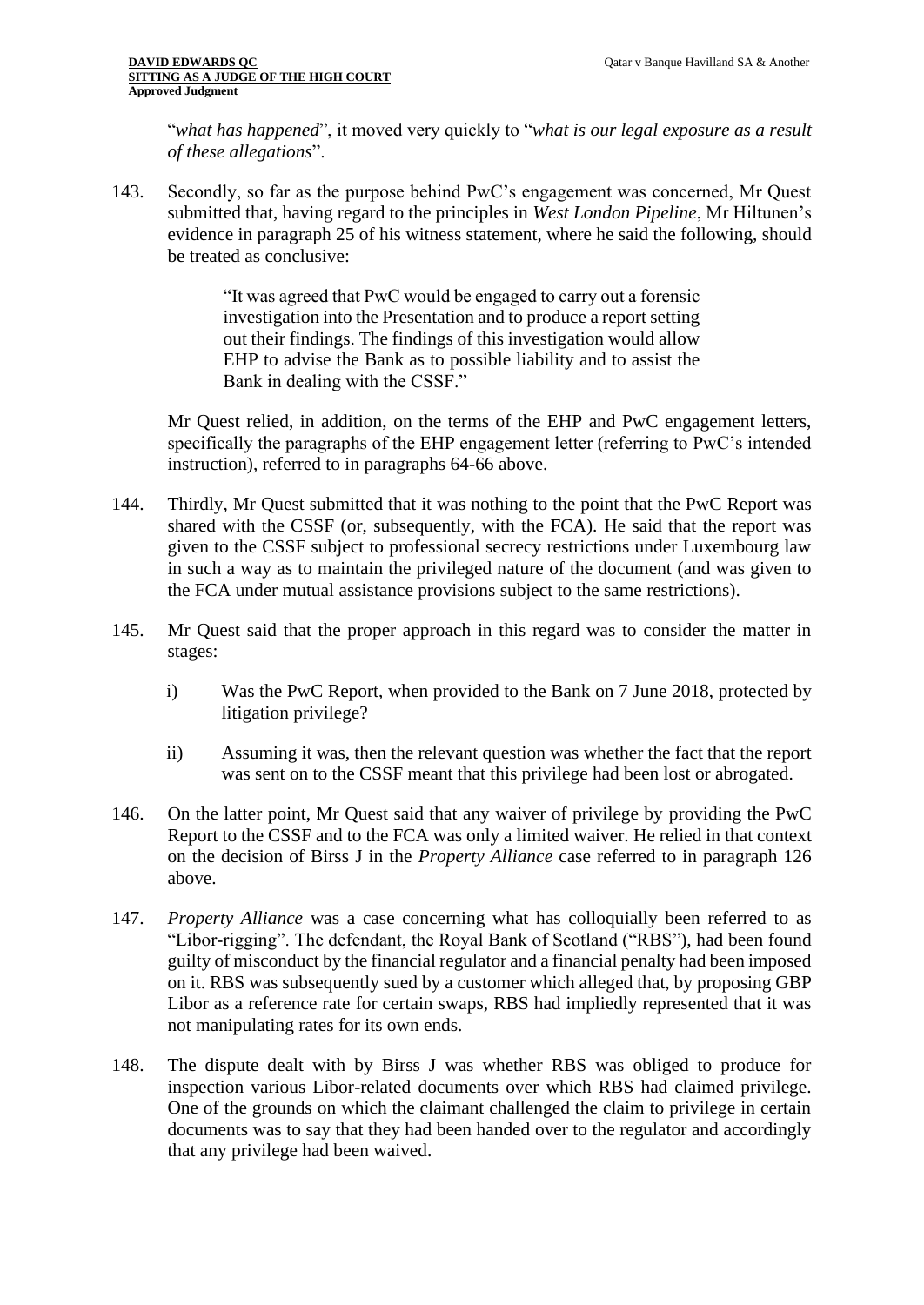149. The factual position was set out in [102] of Birss J's judgment. As he there explained, every document that had been shown or provided to the regulator had been shown or provided on a confidential, non-waiver basis. The judge explained that:

> "There are non-waiver agreements with the CFTC, SEC, DoJ and the Attorneys General of various US states in evidence. The only case for which an express non-waiver agreement does not exist is relating to the provision of one document to the Japanese regulator, the JFSA. However Mr Coulthard's evidence confirms that it was provided on the same agreed basis as the others. I was not persuaded by PAG's argument that the position of the JFSA is different."

- 150. RBS's submission against this background was that it could maintain its claim to privilege because two conditions were satisfied. First, the agreements with the US authorities explicitly stated that the documents had been provided on the basis that confidentiality and privilege would be preserved as against third parties. Secondly, the documents were provided for the limited purpose of the ongoing investigation.
- 151. After referring to a number of English and Commonwealth authorities, Birss J held at [113] that there had been only a limited waiver:

"By applying the existing English law and supported by the decisions of the courts in Ireland and Hong Kong, I hold that RBS were entitled to maintain the claim to privilege of documents which were only shown or provided to regulators on a limited basis and despite the existence of legal rights or duties on the part of the regulators to use, act on or even published the documents pursuant to their regulatory powers. In this case the agreements between RBS and the regulators expressly provide that privilege and confidence are maintained. That should not be undermined by the existence of the carve outs. The fact that the carve outs recognise the regulator's rights and obligations to take a step, which might go as far as even publishing the information in the document, makes no difference if that has not happened. Until they do, I fail to see why the confidentiality and privilege would not be preserved. I reject PAG's case that the terms of the agreements pursuant to which RBS showed or provided documents to regulators mean that those acts led to a waiver of privilege."

- 152. As apparent from the paragraphs quoted above, in the *Property Alliance* case there were express confidentiality and non-waiver agreements between bank and the regulator. No such express agreements are said to exist between the Bank and the CSSF (or the FCA) here.
- 153. One of the cases relied upon by RBS and referred to by Birss J, however, was the decision of the Hong Kong Court of Appeal in *Citic Pacific Ltd v Secretary for Justice* [2012] 2 HKLRD 701. In that case, as [112] of Birss J's judgment records, privileged documents had been provided by Citic to the Hong Kong Securities and Futures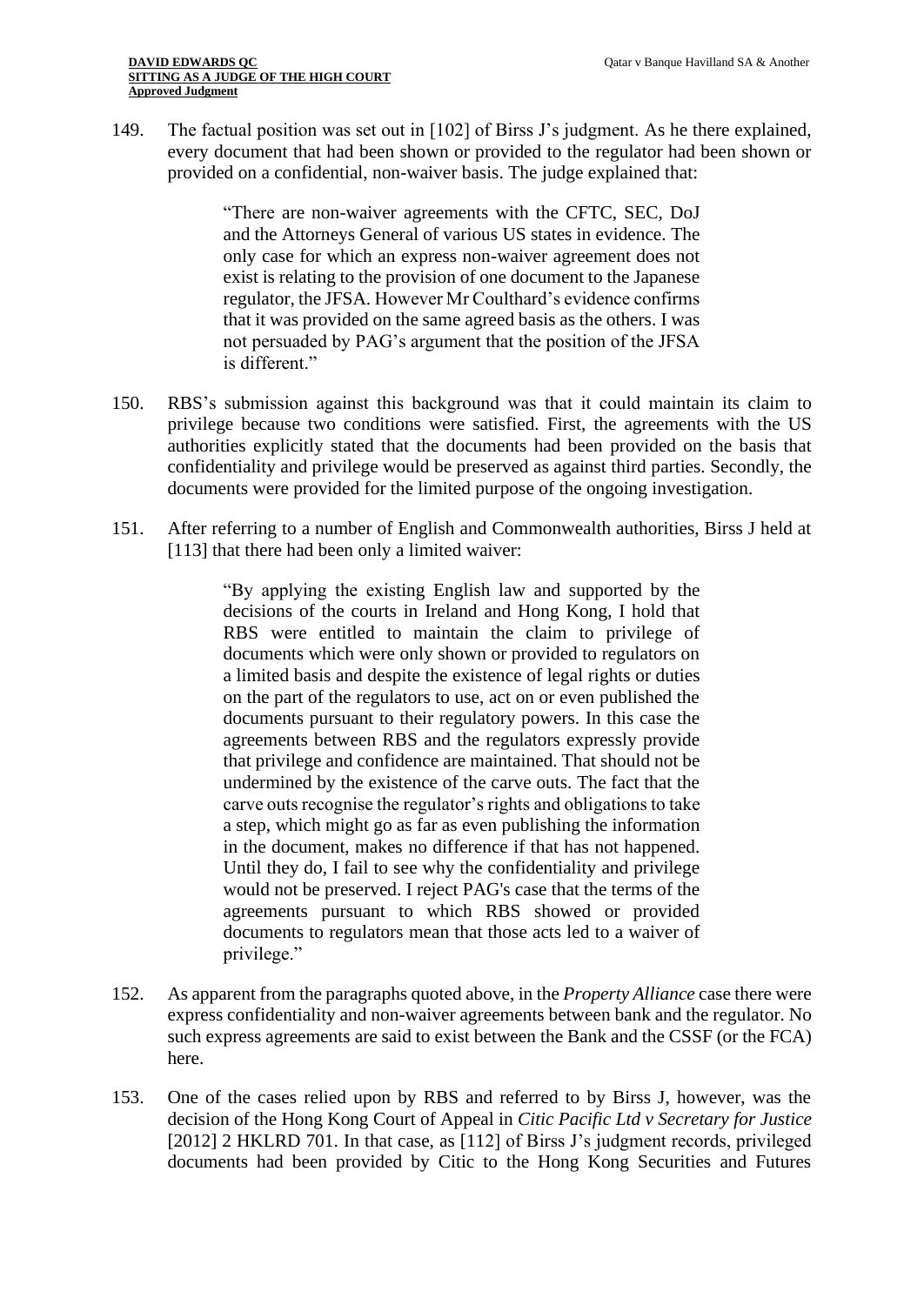Commission ("the SFC") *without* any express statement as to the limited basis upon which they were being provided.

- 154. Hartmann JA, giving the principal judgment of the court in *Citic*, referred at [56] to the decision of the English Court of Appeal in *Berezovsky v Hine and others* [2011] EWCA Civ 1089. At [28]-[29] the Court of Appeal said this:
	- "28. Fourthly, '[i]t does not follow that privilege is waived generally because a privileged document has been disclosed for a limited purpose only: see *British Coal Corporation v Dennis Rye (No 2)* [1988] 1 WLR 113 and *Bourns Inc v Raychem Corporation* [1999] 3 All ER 154' – per Lord Millett giving the judgment of the Privy Council in *B v Auckland District Law Society* [2003] UKPC 38, [2003] 2 AC 736, para 68. As Lord Millett went on to say, it 'must often be in the interests of the administration of justice that a partial or limited waiver of privilege should be made by a party who would not contemplate anything which might cause the privilege to be lost'.
	- 29. Fifthly, where privilege is waived, the question whether the waiver was limited, and, if so, the parameters of the limitation, must be determined by reference to all the circumstances of the alleged waiver, and, in particular, what was expressly or impliedly communicated between the person sending, and the person receiving, the documents in question, and what they must or ought reasonably have understood – cf. per Hoffmann LJ in *Brown v Guardian Royal Exchange plc* [1994] 2 Lloyd's Rep 325, 328, as discussed by Aikens J in *Winterthur Swiss Insurance Company v AG (Manchester) Ltd (in liquidation)* [2006] EWHC 839 Comm, para 74."
- 155. The import of these paragraphs, as it seems to me, is that the absence of an express nonwaiver agreement between the Bank and the CSSF is not necessarily fatal. The question of whether there has been a general or only a limited waiver requires the court to have regard to *all* the circumstances, including what was impliedly communicated between the parties and what each must or ought reasonably to have understood.

## **(v) Discussion and decision**

- 156. I have carefully considered these submissions.
- 157. I have also taken into account the deference to be accorded to Mr Hoare's sixth witness statement, in which he asserts that the PwC Report and other materials are privileged, having regard both to [86(3)] of Beatson J's judgment in *West London Pipeline* and to the obligations imposed upon the Defendants' solicitors by Disclosure Pilot, paragraph 3.2(5).
- 158. Having done so, however, I am satisfied that: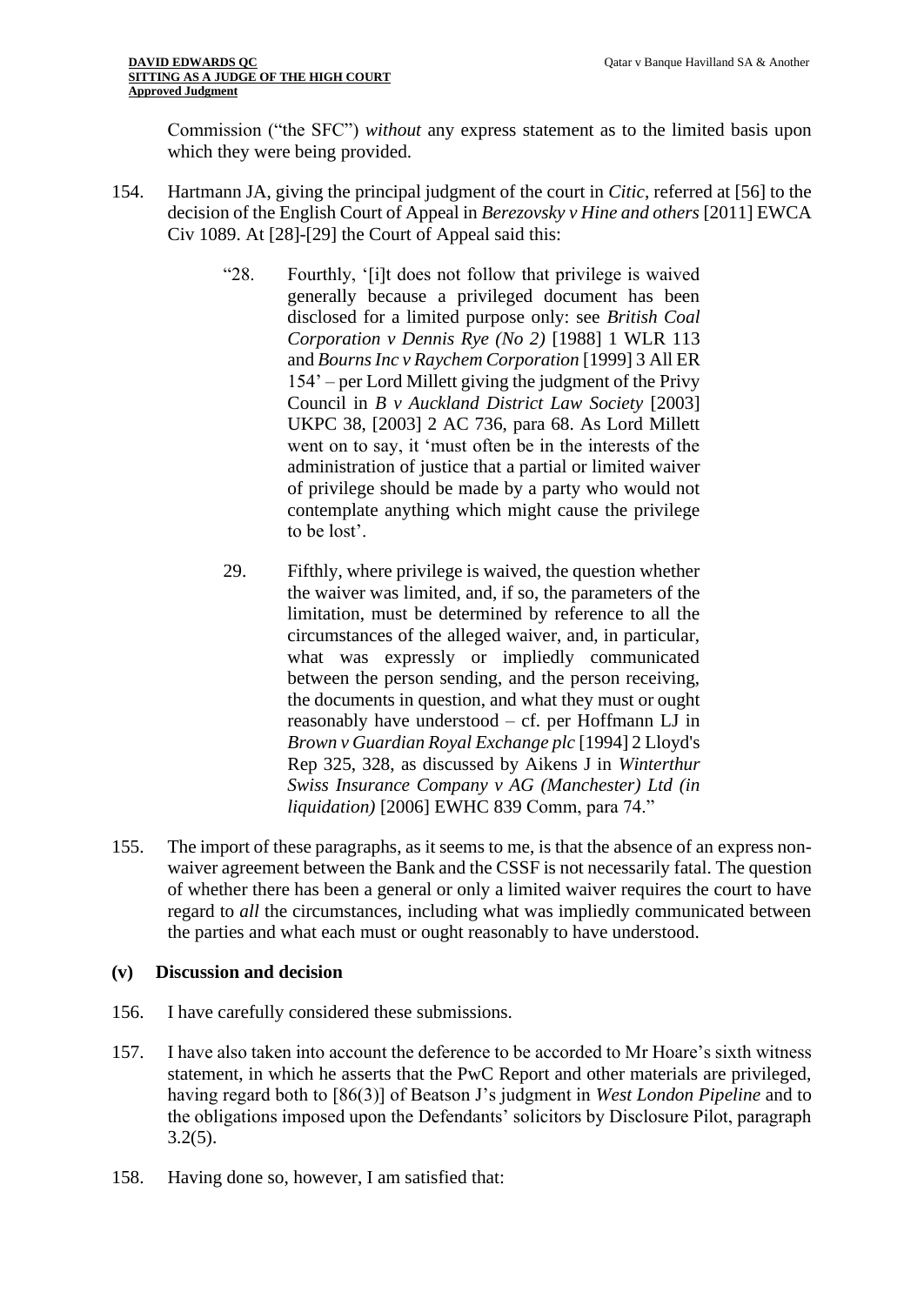- i) This is a case where the evidence is such that I can and should look behind Mr Hoare's assertions of privilege; any necessary threshold has been satisfied;
- ii) The evidence as a whole does not establish that the Bank has a right to withhold inspection of the PwC Report on the ground of litigation privilege (I deal with the other categories of material sought below).
- 159. I have reached this conclusion for the following reasons.
- 160. First, I remind myself, consistently with [86(1)] of Beatson J's judgment in *West London Pipeline*, that the burden lies on the Bank to make good its claim to privilege, and that, as the Bank and its lawyers are, effectively, judges in their own cause, it is important that the court scrutinise carefully how and whether the claim for privilege is made out.
- 161. Secondly, bearing in mind that the PwC investigation was carried out and the PwC Report was produced at the Bank's instigation (either directly, or because the Bank instructed EHP to retain PwC), in considering the sole or dominant purpose for which the report was produced, it is plainly the state of mind of the Bank that is most important.
- 162. Thirdly, whilst I have considered the entirety of the period up to June 2018 when the PwC Report was produced, I agree with Mr Mumford that, absent some evidence that the Bank's purpose changed, the most important point in time is the position on 13 November 2017 when PwC was instructed to carry out its work and to produce its report, its terms of engagement being retrospective to that date.
- 163. The Bank also relied upon subsequent matters, in particular upon the Paul Weiss letter of 14 December 2017 and the FCA's letter of 15 February 2018 (see paragraphs 73 and 79 above). I have taken these into account. However:
	- i) Insofar as privilege is asserted in relation to communications to or from PwC prior to these communications, for example PwC's communication to the Bank of its interim findings, it is difficult to see how an assessment of the dominant purpose of those communications can be affected by these two letters; and
	- ii) In truth, and notwithstanding the sending and receipt of these letters, there is, in my judgment, little or no evidence that the dominant purpose of the Bank in engaging PwC to carry out its forensic or IT investigation and in asking PwC to produce a report setting out its findings ever changed.
- 164. Fourthly, I accept the Bank's evidence that the Intercept Article and the disclosure within it of the Presentation were (and would reasonably have been) regarded by the Bank as a serious matter.
- 165. However, what Mr Hiltunen says in paragraph 15 of his witness statement that it was obvious to him that these matters "*could have significant legal, regulatory and legal consequences*" – is, in my judgment, far too general to support the claim for litigation privilege. Nor is what Mr Hiltunen says in paragraph 25 of his witness statement, set out in paragraph 144 above, good enough.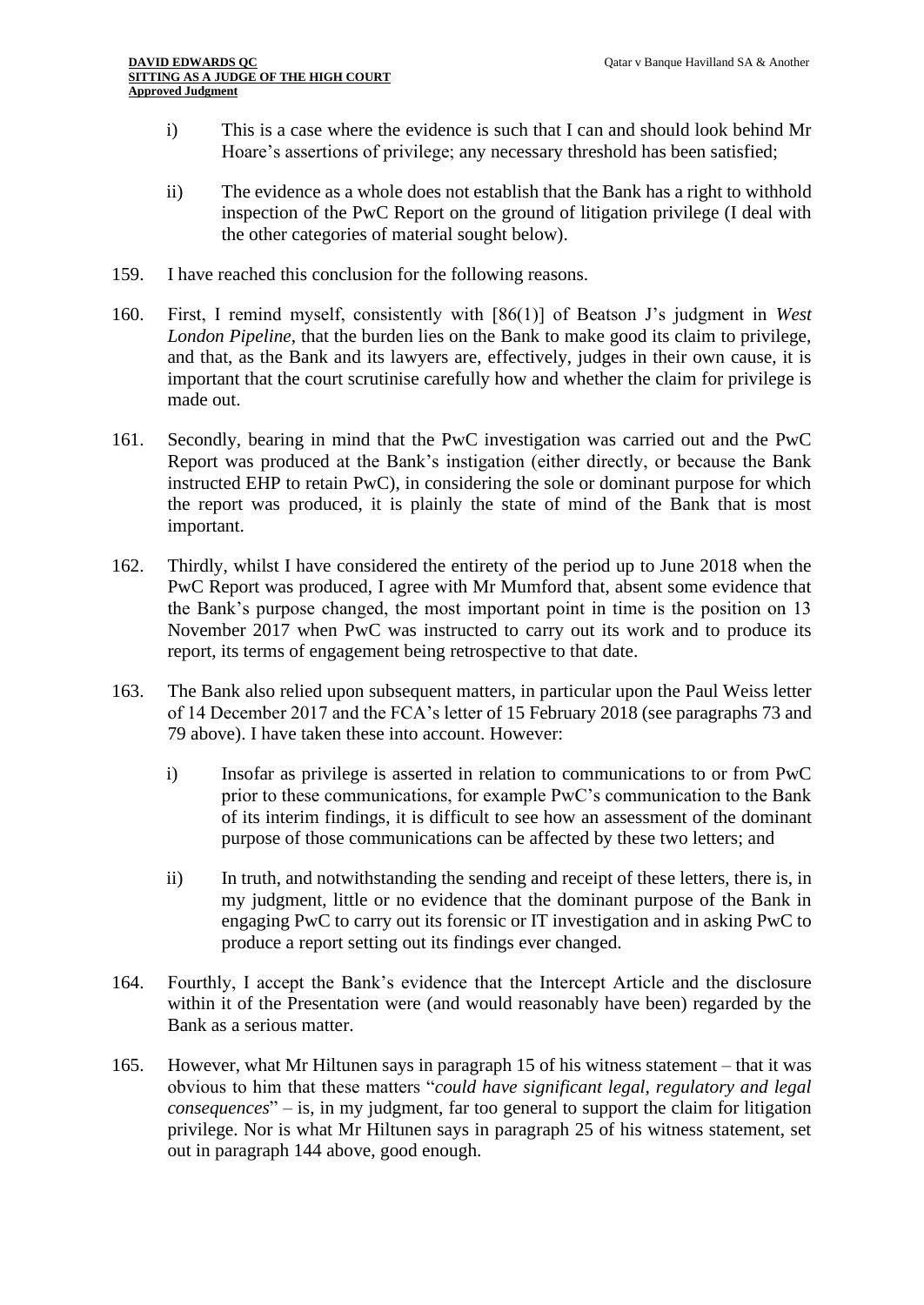- 166. As I explained earlier, the decision in *Philip Morris* establishes that litigation is not reasonably contemplated simply because of the "*mere possibility*" of litigation; nor is it enough that there is "*a distinct possibility that sooner or later someone might make a claim*". Something more concrete is needed, albeit litigation does not need to be likely and, as the Court of Appeal said in *ENRC*, there can be cases where (so to speak) the writing is clearly on the wall.
- 167. So far as the present case is concerned, in my judgment one can usefully test the position by considering the position as at 13 November 2017 (and, indeed, as at the dates thereafter prior to June 2018 when the PwC Report was produced) in relation to the each of the three bodies by whom the Bank suggested it contemplated adversarial proceedings might be brought.
- 168. I start with the CSSF. The Bank recognised, no doubt rightly, that the fact and content of the Intercept Article was a matter that needed to be brought to the attention of the CSSF as its primary regulator, and it was. I accept Mr Hiltunen's evidence that he was sure that the CSSF would want to investigate the matter, and as part of that investigation would ask questions.
- 169. But, as at 13 November 2017, or indeed in the period thereafter prior to June 2018, there is little in the evidence to suggest that the CSSF's position was, or was regarded by the Bank as, hostile, or that adversarial regulatory proceedings were, or were regarded by the Bank, as reasonably in contemplation. On the contrary:
	- i) Mr Mouget's 12 November 2017 15:57 email (see paragraph 51) reported that the "*tone of the discussion [with the CSSF] was fairly positive*" and that Mr Mouget thought "*the communication channel is good for both the regulators and the bank*";
	- ii) In his email on 13 November 2017 at 08:55 (see paragraph 52) Mr Mouget referred to "*adverse developments (not expected)*" in relation to the CSSF;
	- iii) The minutes of the meeting of the conference call of the Board of Directors at 10:00 on 13 November 2017 (see paragraph 54) recorded Mr Mouget explaining that:

"… Based on the responses given, overall, the CSSF were reassured about the events but now await the results of the requested investigations.

and that:

- " … the CSSF are convinced that the Bank was not involved with the plan";
- iv) The CCSF's letter 13 November 2017 letter (see paragraph 59) asked a number of questions about the Intercept Article and the Presentation, but it was not particularly aggressive or adversarial and it made no threat of proceedings;
- v) There is nothing in the Bank's subsequent communications with the CSSF the meeting on 7 December 2017, the CSSF's letter of 11 December 2017 or the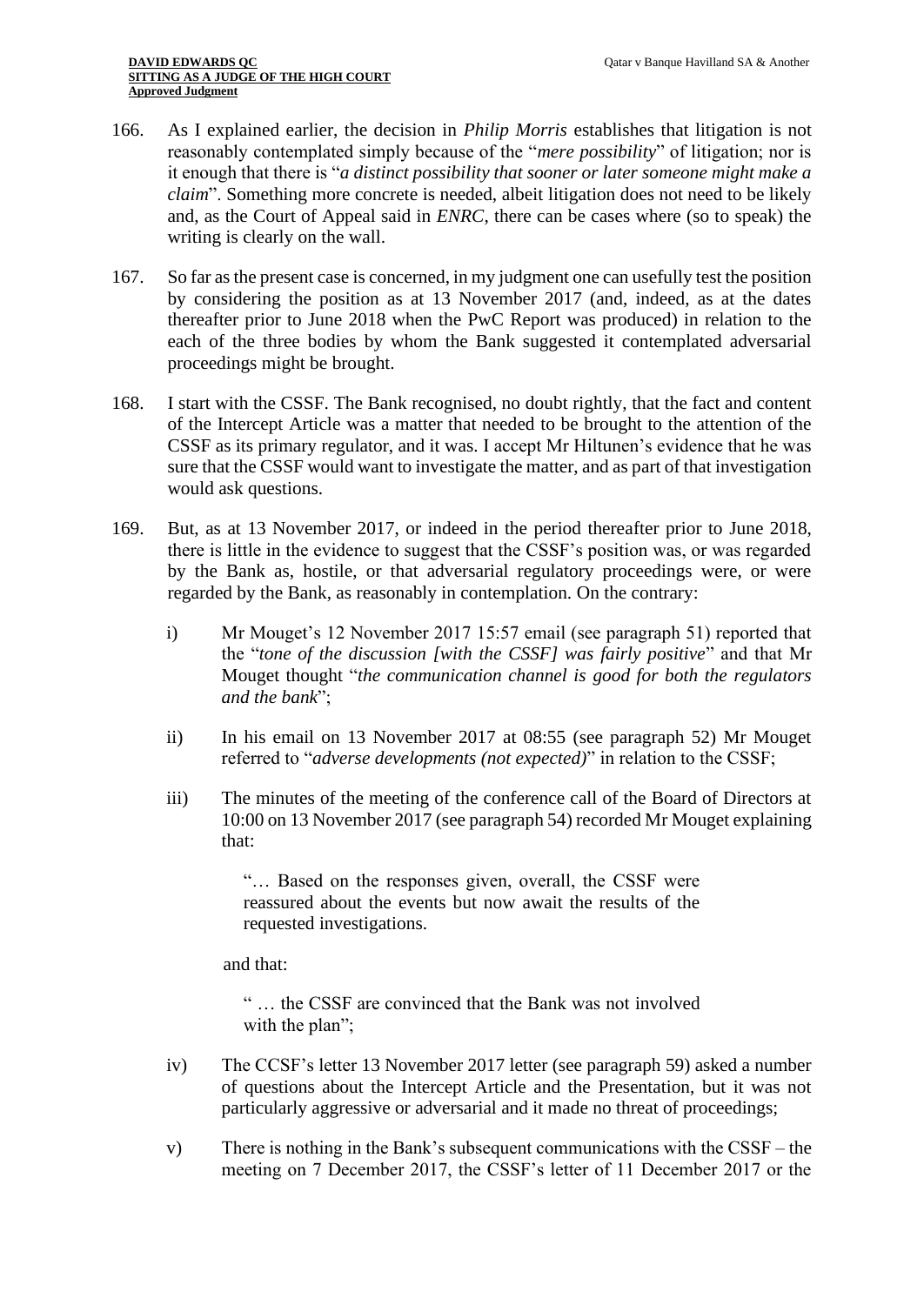Bank's letters of 18 December 2017 and 30 March 2018 (see paragraphs 70-72, 75-78 and 80-83) – that suggested that the CSSF was adopting an adversarial posture towards the Bank.

- 170. The authorities demonstrate that what is required for litigation privilege is contemplation of adversarial litigation; a claim for litigation privilege cannot be based upon the existence or contemplation of an investigative or inquisitive procedure, although I accept that, as in the *Tesco* case, what may start as an investigation may develop into an adversarial proceeding.
- 171. I have no detailed evidence as to the CSSF's powers, but I would, if necessary, have been prepared to assume that, like most financial regulators, the CSSF has enforcement powers, including the power to impose fines. Mr Hiltunen, in fact, explained in paragraph 15 of his witness statement that the Bank was subsequently fined by the CSSF in relation to an entirely different matter.
- 172. However, whether viewed as at 13 November 2017, when PwC was instructed, or by reference to the entire period to June 2018, I do not consider that the CSSF's involvement went beyond the investigative stage, nor that there was there anything to suggest that it would do so. Of course, one cannot judge matters with hindsight, but the position remains that no proceedings were ever commenced against, and no sanctions were ever imposed on, the Bank by the CSSF.
- 173. The second body whom the Bank suggested might commence adversarial proceedings was the FCA. The evidence in that regard in relation to the period prior to June 2018 is extremely thin. The position appears to be that:
	- i) The Bank had had no contact with the FCA prior to 13 November 2017;
	- ii) During the conference call at 10:00 on 13 November 2017 the Board of Directors recognised that the FCA should be informed of the Intercept Article. Edmund Rowland's evidence in paragraph 54 of his witness statement is that he notified the FCA about the Intercept Article on the following day (see paragraph 61 above); and
	- iii) On 15 February 2018 the FCA wrote to the Bank seeking information about the creation of the Presentation and whether Mr Bolelyy had worked at the Bank's London branch. I do not doubt Mr Hiltunen's evidence when he says in paragraph 34 of his witness statement that:

"… the Bank's receipt of this request from the FCA emphasised the importance to me of obtaining PwC's findings to allow the Bank to respond effectively to the FCA."

But this evidence, in my judgment, falls far short of an anticipation of adversarial proceedings.

174. So far as Qatar is concerned, there is no evidence of any communication between Qatar and the Bank, or of any intimation or fear of a claim by Qatar against the Bank, prior to 13 November 2017 when PwC was instructed. The first contact was on 14 December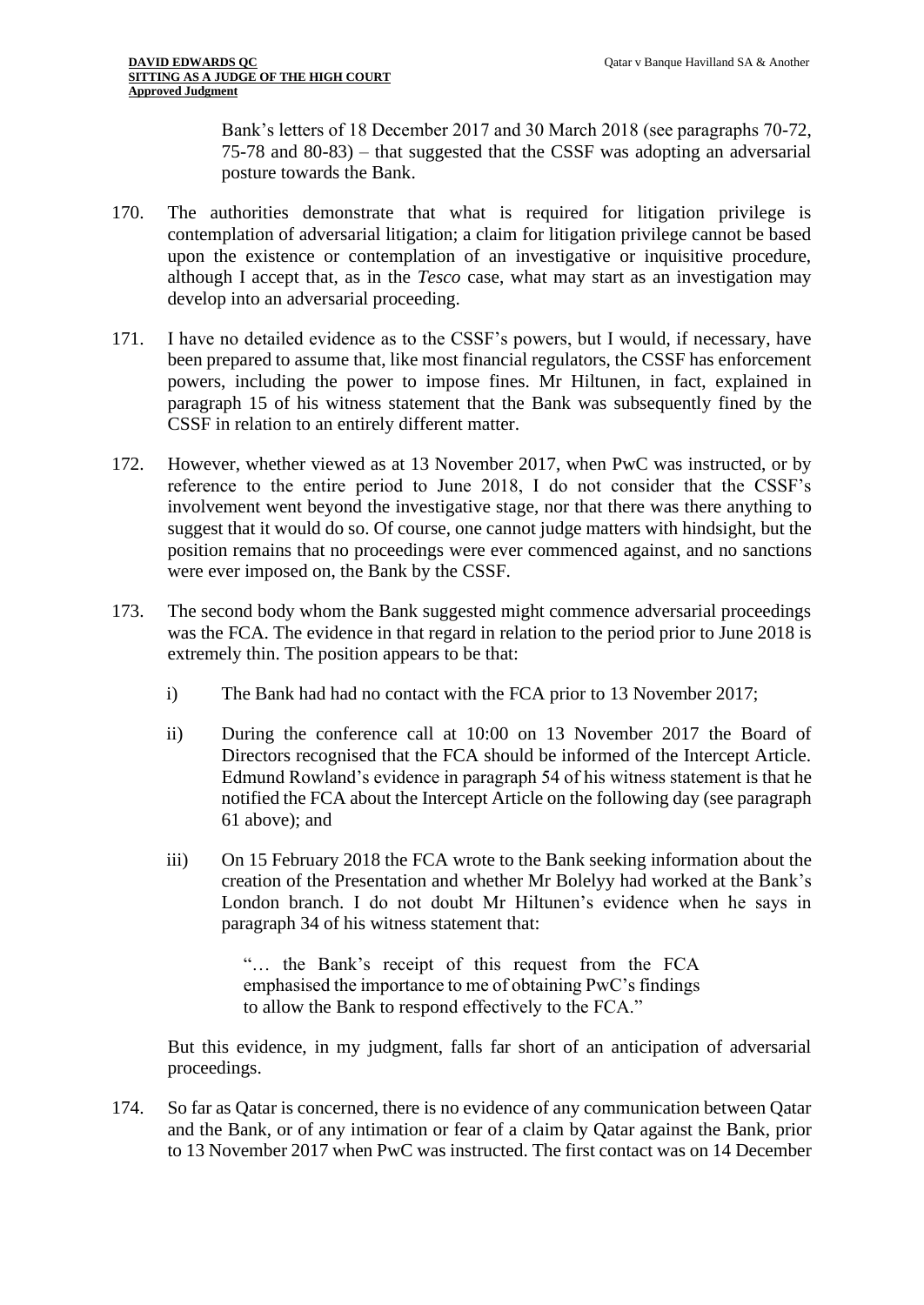2017 when Paul Weiss sent a letter to the Bank asking it to preserve documents "*in connection with potential claims that our client may have*".

175. Mr Hiltunen deals with this in paragraph 33 of his witness statement where he says that:

"Receipt of the letter re-enforced in my mind the importance of PwC's investigation to allow the Bank to respond effectively to any claim the QCB might make."

Although Paul Weiss's letter referred to a "*potential claim*" that Qatar might have, Mr Hiltunen's evidence stops someway short of suggesting that the Bank did, in fact, anticipate a claim by Qatar. There is no evidence of any further communication by or with Qatar prior to June 2018.

- 176. Fifthly, however, even if it were the case that the Bank reasonably contemplated adversarial litigation as at 13 November 2017 when PwC was instructed, or at some later stage prior to June 2018, for example a claim by Qatar, I am not satisfied that PwC's instruction, or the Bank's request that PwC should produce a report, was for the dominant purpose of anticipated litigation.
- 177. The Bank's case, as set out in paragraph 24 of Mr Hoare's sixth witness statement, was that the PwC Report was prepared *solely* for the purpose of anticipated litigation. No alternative case was advanced, either in Mr Hoare's witness statement or in argument, that if I were to find that the PwC Report was produced for a number of purposes, a litigation purpose was the dominant purpose.
- 178. The assertion that the PwC Report was produced for the sole purpose of anticipated (adversarial) litigation is, in my judgment, untenable. Whilst, given the limited nature of the Bank's case, I could stop there, I would not have accepted that the PwC Report was produced for the dominant purpose of anticipated adversarial litigation, amongst a number of purposes, even if such a case had been advanced.
- 179. In my judgment, there were a number of purposes behind PwC's instruction, which included a requirement to produce a report. The two most prominent, and dominant, purposes were (a) to find the facts, including how a copy of the Presentation had been obtained from the Bank's files, and (b) to satisfy the CSSF and put the Bank in a position where it could answer the CSSF's questions.
- 180. So far as the first is concerned, the idea of carrying out a forensic or IT investigation appears to have emerged at a very early stage. Mr Mouget's email at 16:11 on 11 November 2017 containing his recommendations (see paragraph 48) included:

"launch a forensic/IT investigation (internal audit  $+$  external expert) on the systems of the bank (Luxembourg and London) to determine the origin, circulation, … etc of the document in order to confirm the forged nature of the document."

181. The transcripts of the calls between Edmund and David Rowland that I refer to later record their concern even before the Intercept Article was published that their mobile phones and/or the Bank's email systems may have been hacked or the subject of a leak.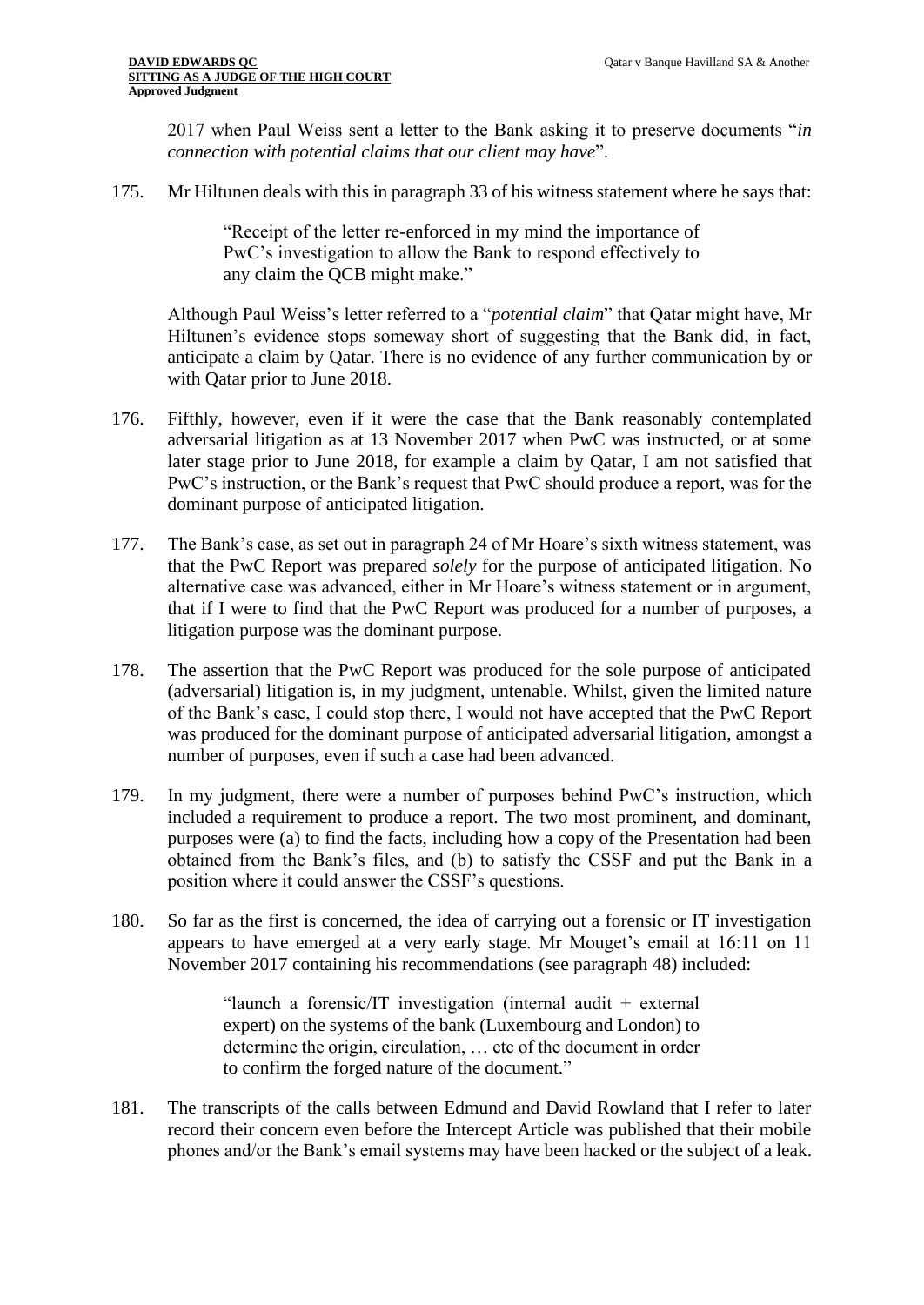See also Ms Lean's 13 November 2017 12:23 email (paragraph 55 above) in which she referred to an investigation:

"… into how the presentation was allowed to be created and then sent to UAE and how it got to the journalist".

- 182. As for the second, the evidence is somewhat uncertain, but it appears that the suggestion of a forensic or IT investigation may have come from the CSSF itself. I note:
	- i) Mr Mouget's email of 15:57 on 12 November 2017 (see paragraph 51) where he said that the CSSF might write "*to detail the points they would like to be covered by the IT investigation*";
	- ii) The minute of the 13 November 10:00 conference call (see paragraph 54) in which Mr Mouget said that the CSSF was reassured but awaited the results of "*the requested investigations*";
	- iii) The Bank's letter to the CSSF dated 18 November 2017 (see paragraph 75) in which the Bank said that "*Given that the journalists state that these documents appear to have been prepared by the Bank, the CSSF has requested the Bank to investigate these allegations*".
- 183. Even if PwC's investigation was not requested by the CSSF, it is plain that one of the principal purposes of the investigation was to enable the Bank to answer its questions: see, for example, Mr Hiltunen's 13 November 2017 17:44 email (set out in paragraph 60 above). If I had to identify a single dominant purpose, it would be this. The short point, however, is that the documents and evidence provide little support for contemplated adversarial proceedings being the sole or dominant purpose of PwC's instruction.
- 184. I should deal at this point with the reliance place by Mr Quest upon the fact that PwC was not engaged by the Bank itself but by EHP, and also upon the terms of PwC's and EHP's engagement letters.
- 185. So far as the former is concerned, Mr Quest accepted in his oral submissions that the fact that it was EHP that engaged PwC and that it was to EHP that PwC formally reported was not conclusive. I attach limited weight to these matters because the chronology shows that a decision was taken by the Bank to instruct PwC independently of its instruction of EHP; it appears that the instruction may have been channelled through EHP with the aim of improving the prospect of a successful claim for privilege.
- 186. As for the latter:
	- i) There is nothing in PwC's own terms of engagement that suggests a litigious purpose for its work;
	- ii) EHP's terms of engagement (see paragraph 66) refer to its mandate being to assist the Bank in determining its potential liabilities and guiding the Bank in regulatory disclosure "*and proceedings*" with the CSSF, but there is little or nothing in the evidence to support the proposition that adversarial proceedings by the CSSF were (or were reasonably) contemplated at the time.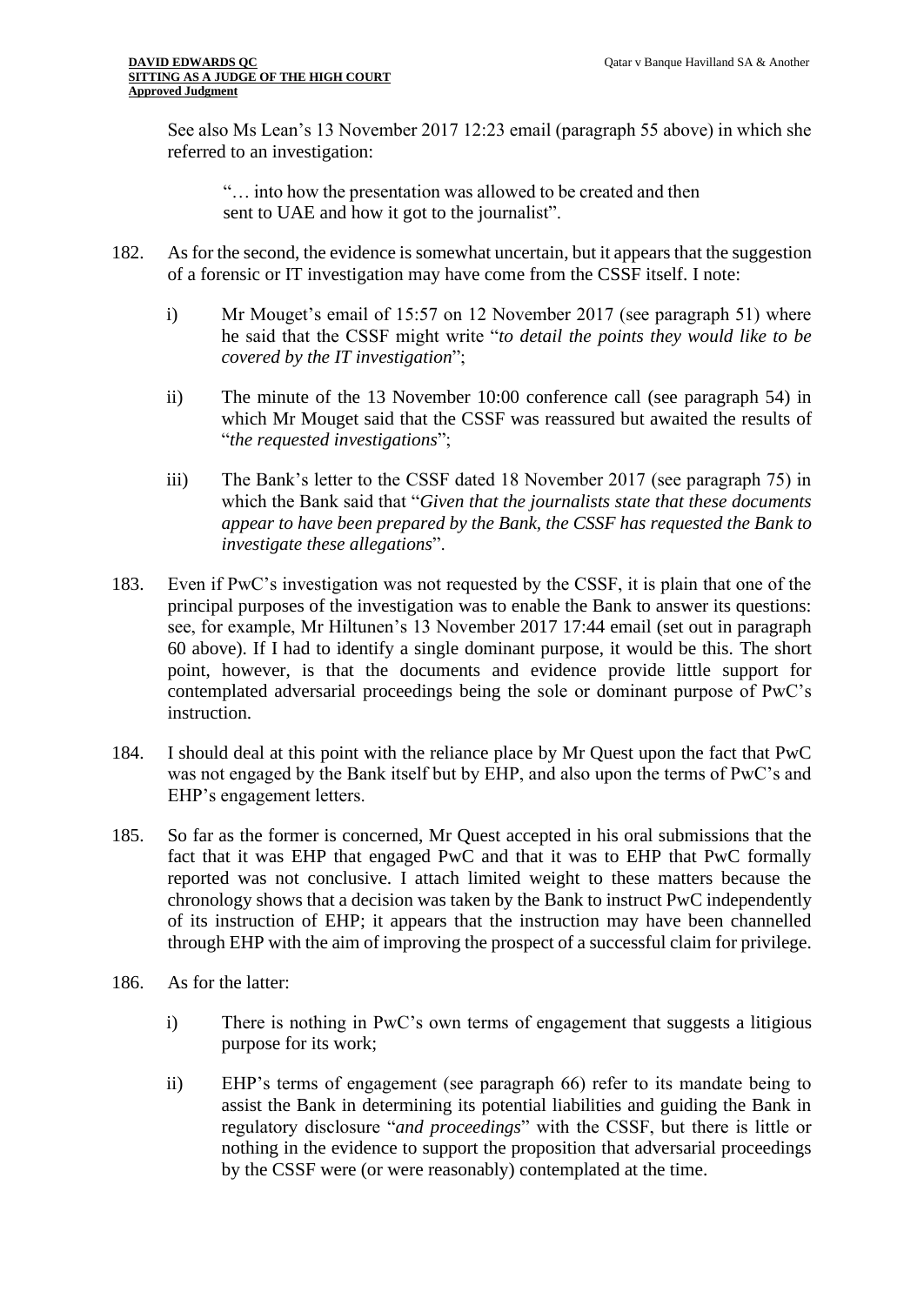- 187. So far as Paul Weiss's 14 December 2017 letter is concerned, by the time this letter was received, the Bank had already engaged PwC. But, even if it might be said that, from that point onwards, one of the purposes of PwC's investigation and report (or at least one of the anticipated uses for it) was in relation to anticipated proceedings by Qatar, I would not accept that this was or became the dominant purpose. The dominant purpose or purposes, in my judgment, were those I have described in the paragraphs 179-183 above.
- 188. For these reasons, in my judgment:
	- i) The PwC Report (Schedule C1, paragraph 1) is not protected by litigation privilege and must be produced for inspection;
	- ii) So too, to the extent these are within the Bank's control PwC's own working papers may well not be (see Hollander, *Documentary Evidence* (13th ed.), paragraph 5-16) - any drafts of PwC's report, working papers, memoranda, notes or similar prepared in connection with that report (Schedule C1, paragraph 2).

Likewise, any documents withheld or redacted on the basis that they refer to the PwC Report or PwC's engagement (Schedule C1, paragraph 3) must similarly now be produced for inspection.

- 189. As I have found that the PwC Report was not privileged, it is unnecessary for me to address Mr Mumford's submission, that a document that is prepared in order to be, and is in fact, communicated to an opponent is not capable of being protected by litigation privilege. The fact that a document is prepared in anticipation of communication to an opponent cannot, in itself, be enough: see *ENRC* at [102].
- 190. Nor is it necessary for me to lengthen this judgment by dealing with Mr Mumford's argument, that privilege in the PwC Report had been waived by the provision of the report to the CSSF and ultimately to the FCA. I will simply say that I would have needed a good dealing of persuading that the circumstances in which the document was provided to the regulators meant that privilege in the report had been waived generally.
- 191. It remains for me to deal with the other items within Schedules C1 and C2.

*Schedule C1, paragraph 4: the Minutes of the Bank's Board of Directors on 6 December 2017 (see paragraphs 68-69)*

192. The first and second redactions concern PwC's investigation and the relevant parts should now be disclosed. The third redaction concerns discussions with EHP and is the subject of a claim for legal advice privilege, which I have no reason to doubt. This part need not be disclosed.

*Schedule C1, paragraph 5: the letter from the Bank to the CSSF on 18 December 2017 (see paragraphs 74-77)*

193. Those redactions that have been made on pages 2, 3, 4, the top of page 5 and the middle of page 6 on the basis that they reveal the findings of the PwC investigation and that are the subject of a claim for litigation privilege should be disclosed.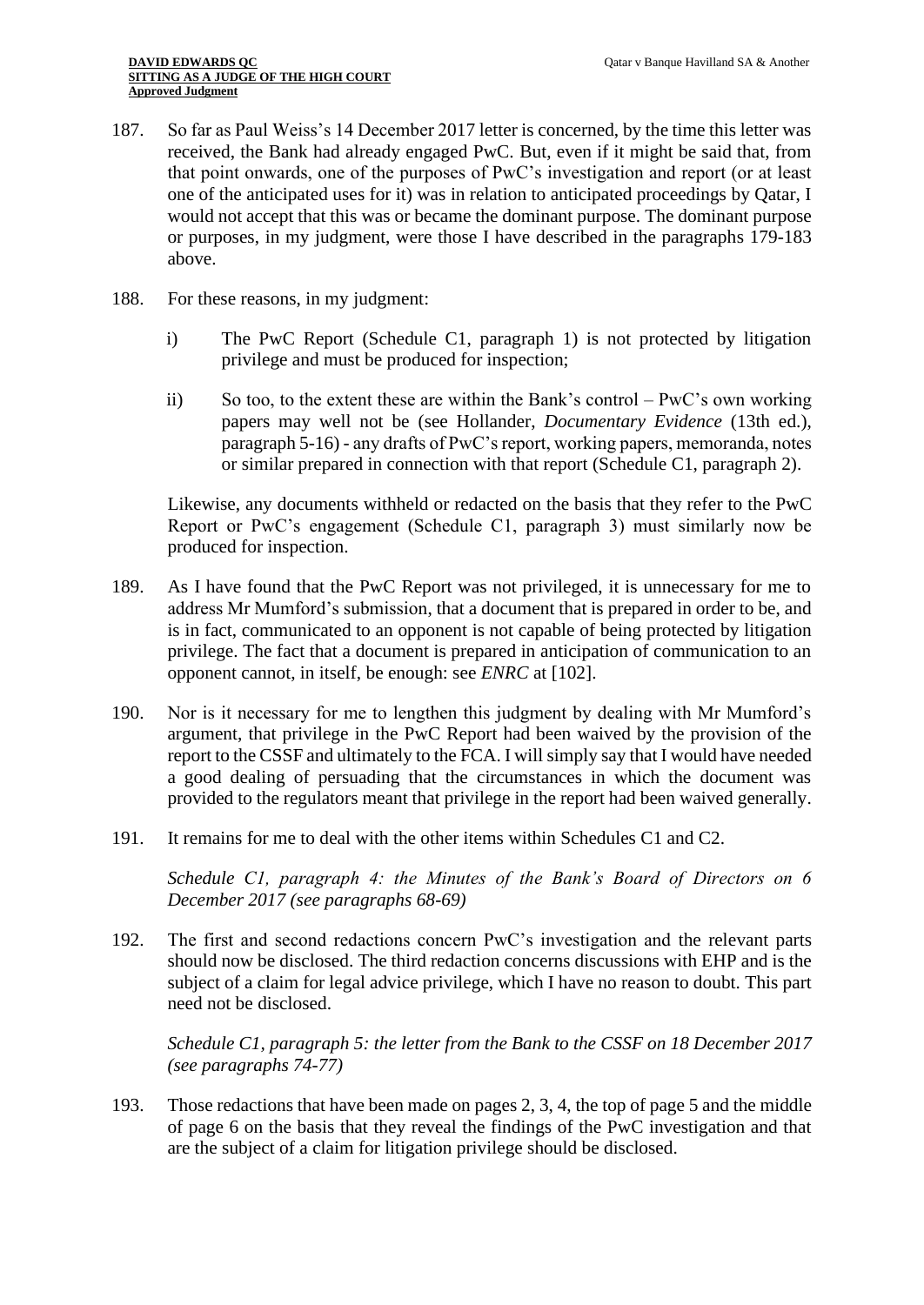- 194. Likewise the redactions on pages 10-14 concerning the communication from the Bank's Risk Management Team to Internal Audit which have been made on grounds of litigation privilege; for the reasons I have explained, I do not consider that adversarial litigation was in reasonable contemplation, nor am I satisfied that this communication was made for the dominant purpose of any such litigation.
- 195. The partial redaction of the answer to question 6 on the middle of page 5 is the subject of a claim for legal advice privilege which I have no reason to doubt. This need not be disclosed.
- 196. So far as the redactions made on the ground of relevance are concerned, Reed Smith's letter of 1 February 2021 explained that two sections had been redacted on the basis that they were irrelevant:
	- i) A section concerning the logistics and scope of the PwC investigation (this appears to be on pages 6 and 7 of the document in the answer to question 9); and
	- ii) A section concerning internal and external action points adopted by the Bank in light of the Presentation (this appears to be on page 8 in the answer to question 13).

I am not satisfied that the first of these is irrelevant; the PwC Report is plainly relevant, and I consider it is also relevant to understand its scope and how it was conducted. The first redaction should be disclosed. I am not satisfied that there is any basis to challenge the second redaction.

*Schedule C1, paragraph 6: the letter from the Bank to the CSSF on 30 March 2018 (see paragraphs 78-79 and 81)*

197. As I explained earlier, the first three and a half pages have been redacted on the grounds of relevance. Reed Smith's 1 February 2021 letter says that they:

> "… concern the logistics and scope of the PwC investigation, and internal measures adopted by the Bank since its letter to the CSSF of 18 December 2017"

- 198. For the reasons set out in paragraph 196 above, I do not consider that the logistics and scope of the PwC investigation are irrelevant, and any parts redacted on that basis should be disclosed. (It appears, consistent with what was done in relation to the Bank's 18 December 2017 letter, that the answer to question 9 has been redacted on this same basis and, if so, that should also be disclosed.)
- 199. Consistent with my decision in relation to privilege attaching to the PwC Report, those parts of the letter that have been redacted on the grounds that they recount PwC's investigation and findings should now be disclosed. So too those parts that refer to interviews conducted by EHP with Bank personnel; I am not satisfied that these are protected by litigation privilege.

*Schedule C1, paragraph 7: Mr Weller's 2018 statement (see paragraph 80)*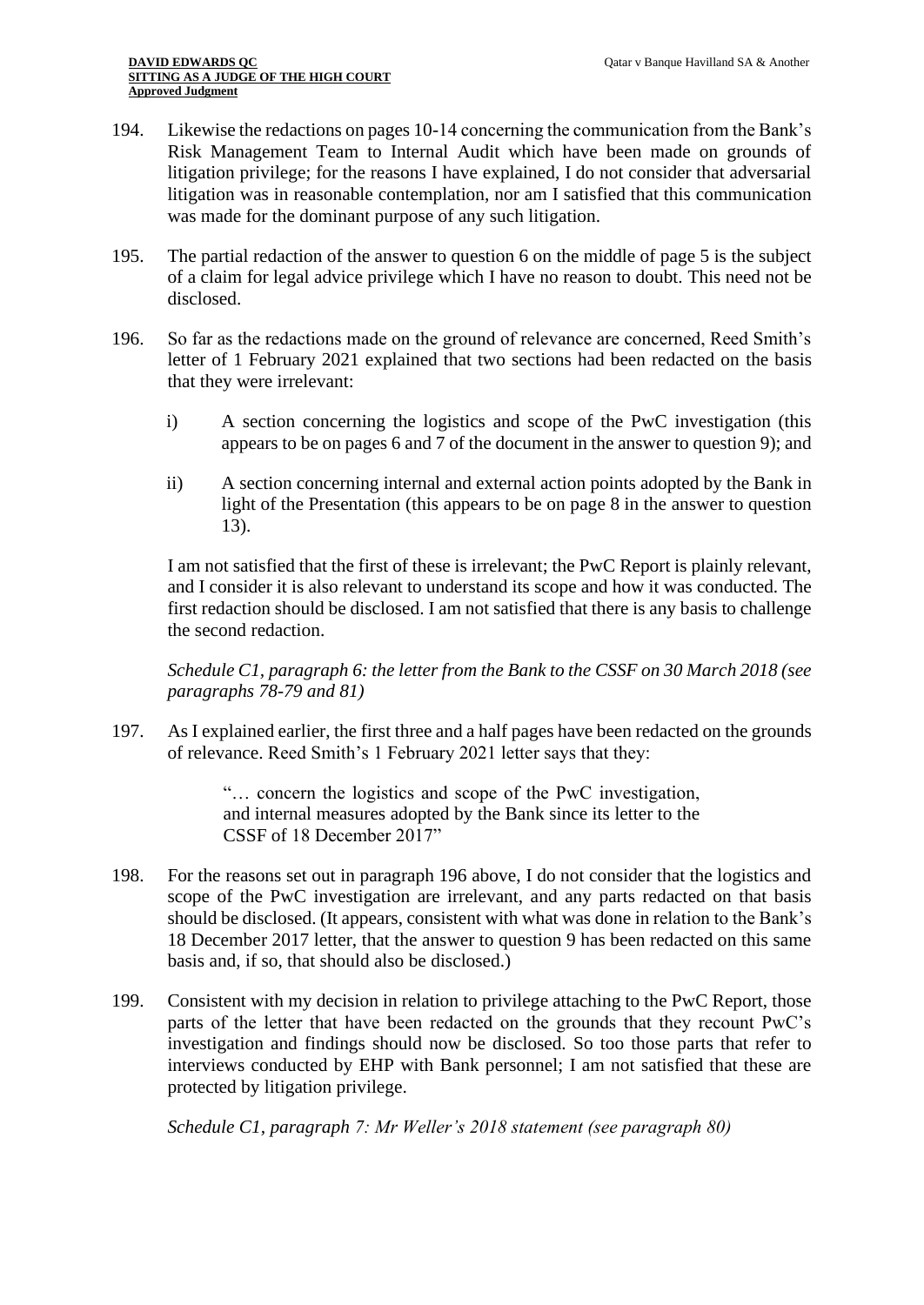- 200. I am not satisfied that there is any proper basis for either of the redactions that have been made to the statement prepared by Mr Weller on grounds of privilege. Specifically, and addressing the two parts identified in paragraph 80 above:
	- i) It is not clear to me on what basis the Bank considers it is able to assert a legal advice privilege which, on the facts, would seem to belong to Edmund Rowland, nor how Mr Rowland could rely upon that privilege in circumstances where he had chosen to disclose that advice to Mr Weller. No argument was advanced before me that the circumstances in which this took place meant that any waiver was limited;
	- ii) Redactions have been made on the ground of litigation privilege on the basis that they concern a request that Mr Weller attend an interview with EHP. I am not satisfied that adversarial proceedings were reasonably in contemplation by the Bank or that any communication with Mr Weller was made for the dominant purpose of such litigation, and accordingly I do not consider that the requirements for a claim of litigation privilege are made out.
- 201. A number of redactions have also been made on grounds of relevance on the basis (as set out in Reed Smith's 1 February 2021 letter) that these concern:

"… alleged problems with the Bank's operational systems, steps taken by the Bank in connection with Mr Weller's suspension from employment, communications between Mr Weller and the Bank in connection with such suspension, and a complaint received by Mr Weller from one of the Bank's customers."

- 202. Given that Mr Weller's suspension was, as I understand it, related to his involvement in the Presentation, and also that Mr Weller's account of the circumstances in which the Presentation was created is not the same as other Bank employees, I am not satisfied that all these matters are irrelevant, apart from the alleged problems with the Bank's systems and a complaint received by Mr Weller from one of the Bank's customers, if they are truly unconnected.
- 203. The explanation given for the redactions is, however, a compendious one which is said to apply to a number of redactions. The appropriate course, in these circumstances, is to require the Bank to provide a better description of the grounds for each redaction, if it is maintained, in a further Disclosure Statement. Once that has been provided, the court will be in a better position to deal with any challenge that is made.

*Schedule C1, paragraph 8: the notes of the meeting with the CSSF on 7 December 2017 (see paragraphs 70)*

- 204. The issue in relation to this document concerns the redactions made on the ground of irrelevance.
- 205. The explanation given in Reed Smith's 1 February 2021 letter was that the relevant passages concerned: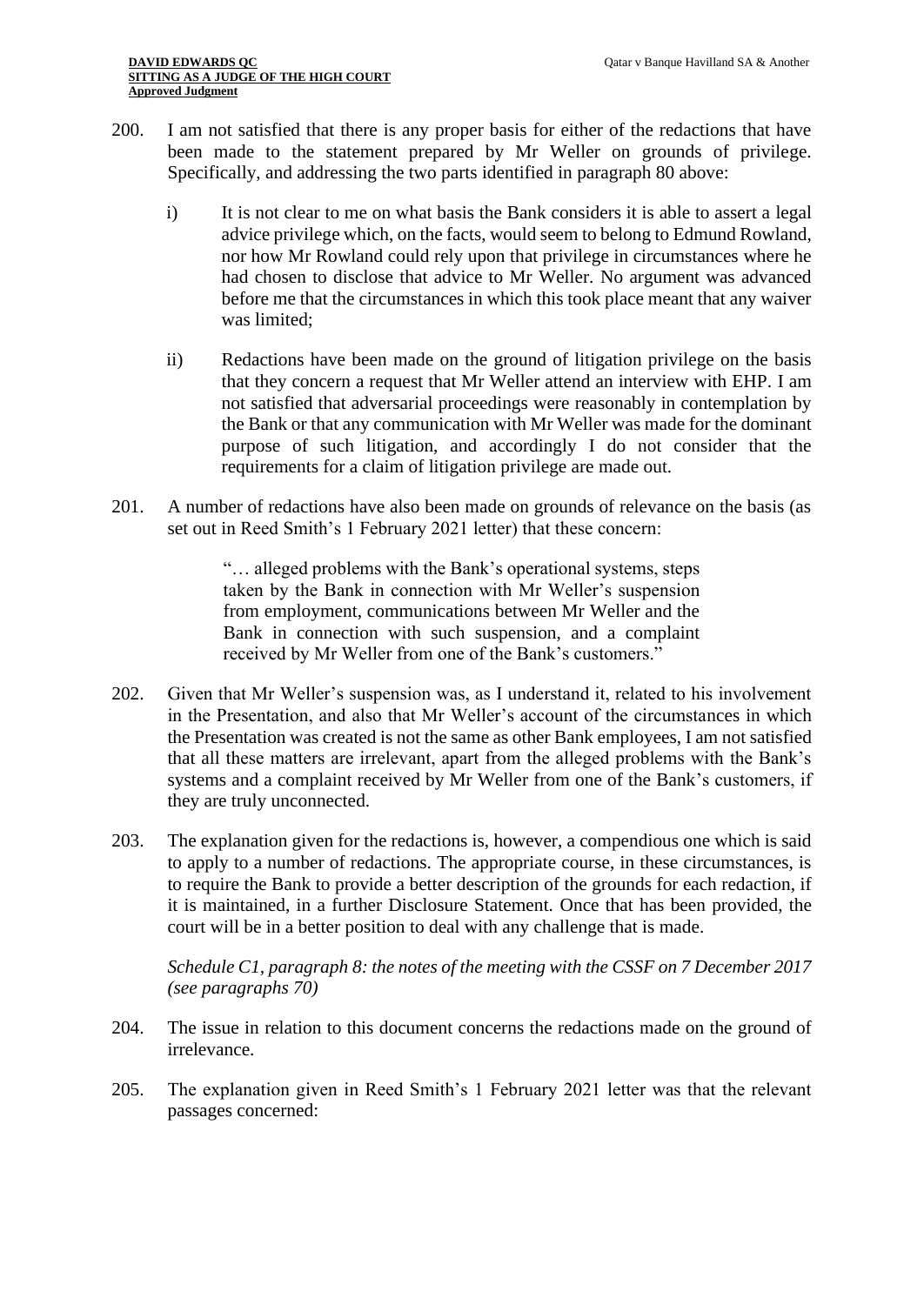"… demands for information made by the CSSF … concerns expressed by the CSSF … and communications between the CSSF and the FCA".

A more detailed explanation was provided in paragraph 40 of Mr Hoare's sixth witness statement where he said that the redacted passages involved:

"… requests for information from the CSSF made at the said meeting; comments made by the CSSF concerning the Bank's corporate governance and controls; communications passing between the CSSF and the FCA; and the logistics of when the Bank would be in a position to respond to the CSSF's correspondence."

- 206. It seems to me that some of these matters may well be relevant, for example discussion of the logistics of when the Bank would be in a position to respond to the CSSF's correspondence insofar as that involved a discussion of the scope of the PwC investigation and its progress. In the face of a compendious response applicable to all the redacted paragraphs, however, it is difficult to tell.
- 207. As in the case of the previous request, I consider that the appropriate course is to require the Bank to provide a better description of the grounds for each redaction, insofar as maintained, in a further Disclosure Statement.

*Schedule C1, paragraph 9 and Schedule C2, paragraph 2: the letter from Mr Bolelyy to the Bank dated 15 November 2017 and parts of the transcript of Mr Bolelyy's interview with the FCA that refer to it* 

- 208. This letter has been withheld, and the sections of the transcript of Mr Bolelyy's interview with the FCA have been redacted, on the grounds of litigation privilege on the basis that the letter was requested by the Bank and produced at a time when litigation was in contemplation and for the dominant purpose of obtaining information from Mr Bolelyy to be used in connection with the litigation.
- 209. For the reasons given earlier, I am not satisfied that adversarial litigation was reasonably in contemplation by the Bank as at 15 November 2017, or that the dominant purpose of the communication from Mr Bolelyy to the Bank was for obtaining information to be used by the Bank in connection with any such litigation. The letter should be disclosed, and any relevant redactions from the transcript removed.

*Schedule C1, paragraph 10 and Schedule C2, paragraph 1*

210. I consider that it is appropriate that the Bank and Mr Bolelyy cause their solicitors to consider whether my rulings on privilege affect claims to privilege advanced in respect of any other documents and make any necessary corrective disclosure.

## **Schedule A**

211. Schedule A seeks an order under Disclosure Pilot, paragraph 17.1(2) that the Bank carry out further searches and/or further reviews of documents, including a more extensive review of certain telephone recordings by reference to Model E.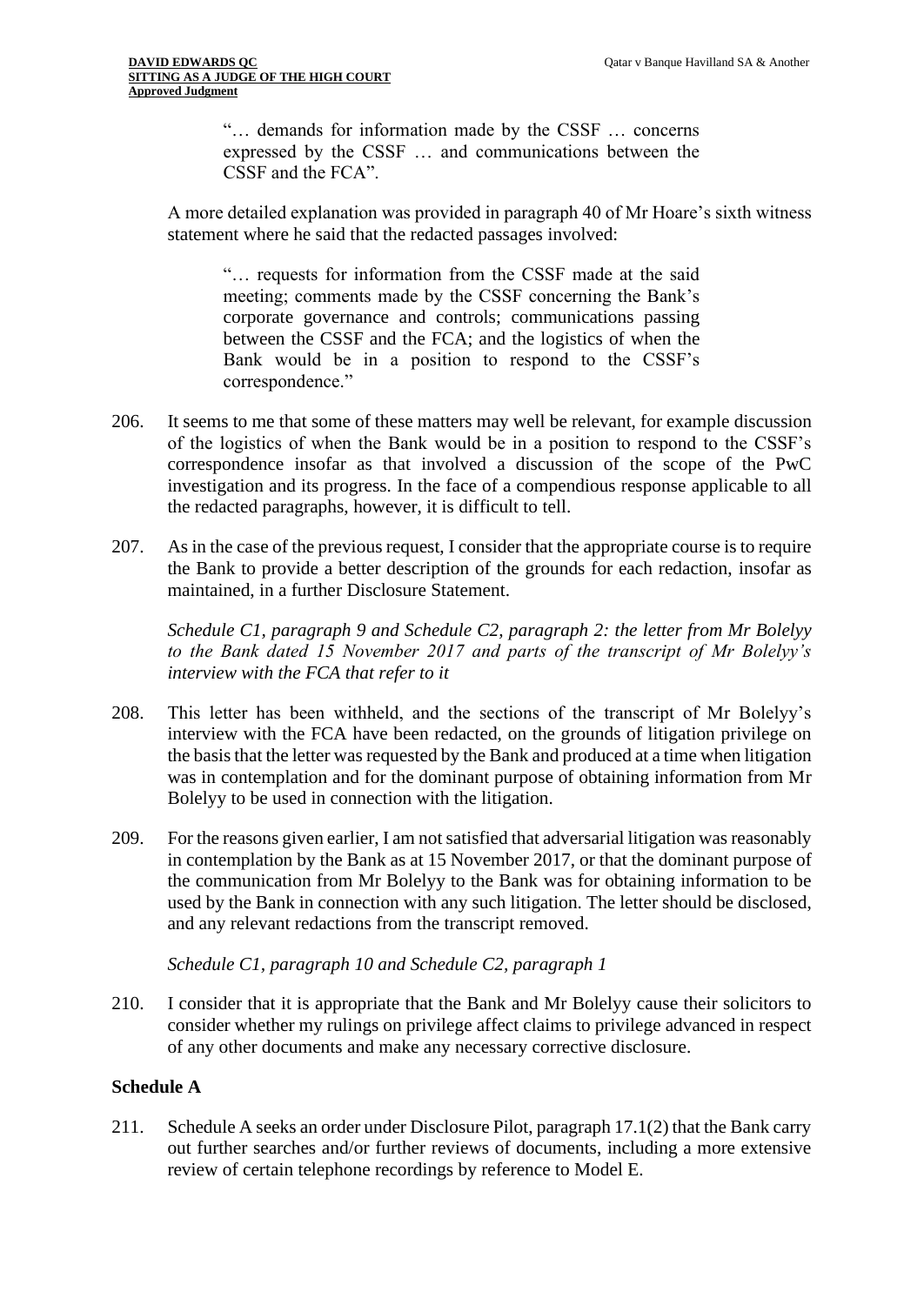- 212. To the extent that Qatar's application is made under Disclosure Pilot, paragraph 17.1(2) on the basis that there has or may have been a failure by the Bank adequately to comply with the order already made by Cockerill J for Extended Disclosure, it is for Qatar to satisfy me that it would be reasonable and proportionate for me to make the order it seeks.
- 213. Insofar as Qatar seeks to vary or extend Cockerill J's order, most obviously by requiring disclosure to be conducted by reference to Model E rather than Model D, Qatar bears a more onerous burden: under Disclosure Pilot, paragraph 18.3 it must persuade me not just that it would be reasonable and proportionate to make such an order, but also that such an order is necessary for the just disposal of the proceedings.
- 214. I will take each paragraph of Schedule A in turn.

# *Paragraph 1*

- 215. Schedule A, paragraph 1 seeks an order that the Bank undertake a disclosure search and review (by solicitors or counsel with at least five years' post-qualification experience), in accordance with Model E, of telephone records relating to five individuals, Mr Bolelyy, Edmund Rowland, Harley Rowland, David Weller and Jonathan Unwin, over the period 1 June 2017 to 31 December 2017.
- 216. All five named individuals had recorded telephone lines during the period 1 January to 31 December 2017. However, in its Disclosure Certificate the Bank said that it reviewed the telephone records of only three<sup>2</sup> of these individuals, and that in the interests of proportionality it had confined its review (which had been carried out by reference to Model D) to records over the period 23 August 2017 to 10 November 2017.
- 217. Initially, there was resistance by the Bank to a broader review. However, by the time of the hearing before me, the Bank had agreed to:
	- i) Review the telephone records of Harley Rowland; and
	- ii) Extend the review of all five individuals to the full period from 1 June 2017 to 31 December 2017.

The dispute between the parties was limited to whether this more extended review should be conducted according to Model E, and whether the telephone recordings already reviewed should be re-reviewed on the same Model E basis.

- 218. Mr Mumford's submission was that, whilst Model D may have been appropriate as at the date of the hearing before Cockerill J, in the events that had happened a Model E review was now necessary and appropriate. He made essentially three points.
- 219. First, he pointed to the Bank's initial decision not to disclose a recording of the telephone call between David and Edmund Rowland on 13 October 2017. This decision

<sup>2</sup> Mr Mumford's skeleton argument suggested that the Bank's Disclosure Certificate said that a review of recordings in relation to a fourth individual, Jonathan Unwin, had also been undertaken, but paragraph 19 of the Bank's Disclosure Certificate does not itself seem to say this. Schedule A to Mr Hoare's sixth witness statement, however, says that records relating to Mr Unwin either have been or will be reviewed and I have accordingly proceeded on the basis that there is no issue in this regard.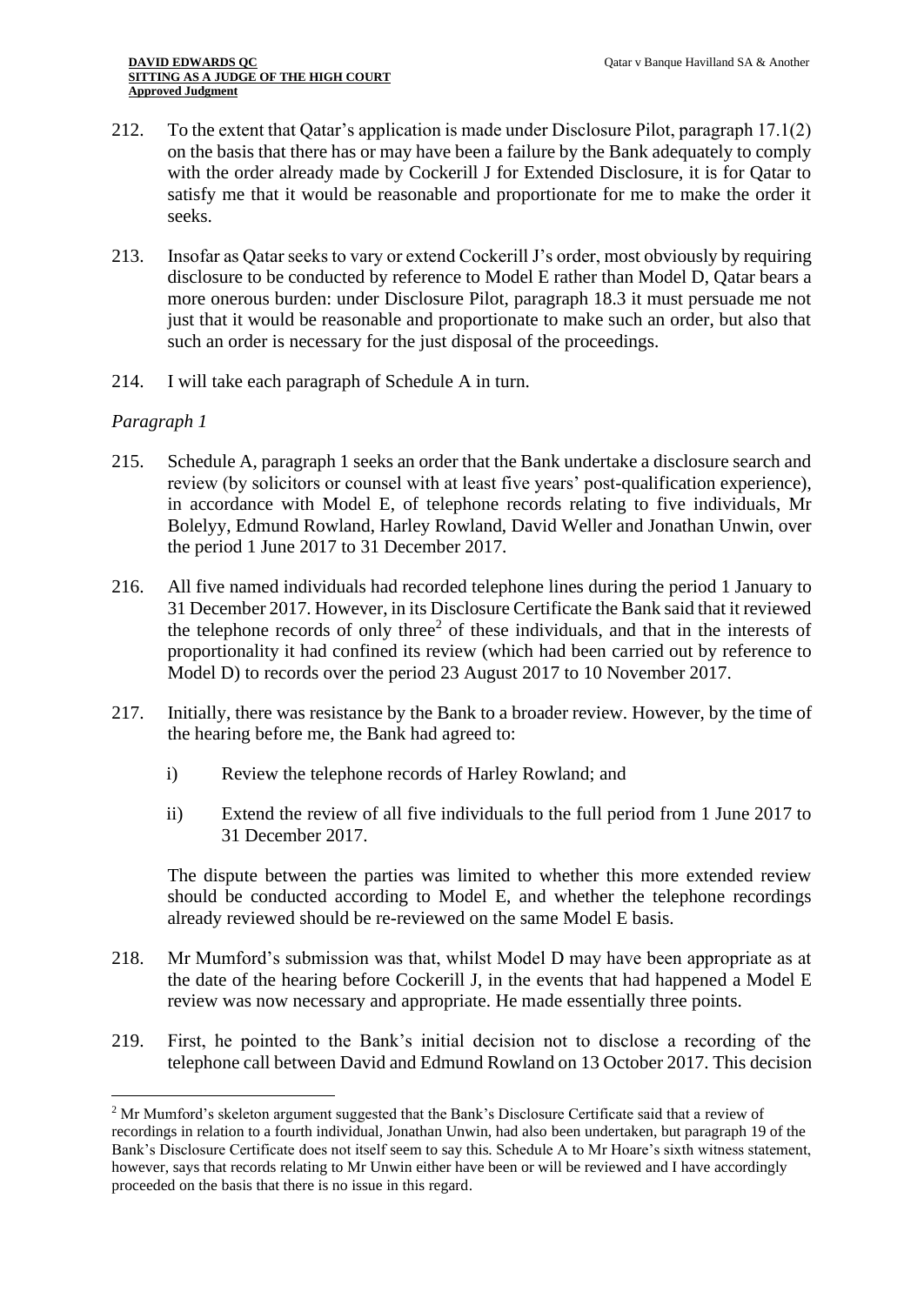had been reversed in May 2021, when the transcript was disclosed on the basis that it was at least "arguably relevant", but Mr Mumford suggested that what had occurred cast some doubt on the adequacy of the initial review.

- 220. Secondly, Mr Mumford relied upon the content of the 13 October 2017 recording, the content of a recording of another telephone conversation between David and Edmund Rowland on 19 October 2017, and on other issues concerning the Bank's disclosure which, he said, demonstrated that the telephone recordings were a crucial source of evidence, recording the unguarded comments of key individuals.
- 221. Specifically, Mr Mumford argued that:
	- i) The transcript of the 13 October 2017 call demonstrated that two aspects of the proposed trial evidence of David and Edmund Rowland were false or incomplete, namely:
		- a) David Rowland's assertion that he had not read the Presentation until it was published on 9 November 2017, which he said was falsified by his reference during the call to the Presentation by its title "Distressed Countries Fund"; and
		- b) The absence of any reference in either David or Edmund Rowland's witness statements to a joint meeting that they had attended in Abu Dhabi, said to be evidenced by the reference during the call to the possibility that David Rowland's telephone had been hacked whilst "*they*" were having coffee with "*the bloke*".
	- ii) David Rowland's reference during the call to having "*been through my box*" cast doubt on the statement by the Bank (and by David Rowland in his trial witness statement) that emails sent to David Rowland's Bank email address and automatically forwarded to a personal email account had been automatically deleted after seven days. The Presentation had been sent to David Rowland on 18 September 2017; if what was said about the auto-delete function was correct, it would not have been in his inbox on 13 October 2017;
	- iii) The transcripts of the 13 October and 19 October 2017 calls included discussion of plans to dispose of telephones, to deactivate David Rowland's bank email address (which subsequently happened on 19 October 2017) and to send documents outside the Bank's email system; thus, Mr Mumford said, they were consistent with a plan to cover up evidence of wrongdoing; and
	- iv) There was also discussion in the 19 October 2017 call of taking "Vladimir" Mr Bolelyy – off the Bank's payroll and giving him an email account at another one of David Rowland's businesses; of the fact that whoever had hacked David Rowland's telephone had only acquired attachments, and not the emails themselves; and of what Mr Mumford suggested was the concocted story ultimately put forward about the origin of the Presentation.
- 222. Thirdly, Mr Mumford suggested that the additional work required to re-review the recordings already disclosed, some 42.5 hours of telephone calls, was relatively modest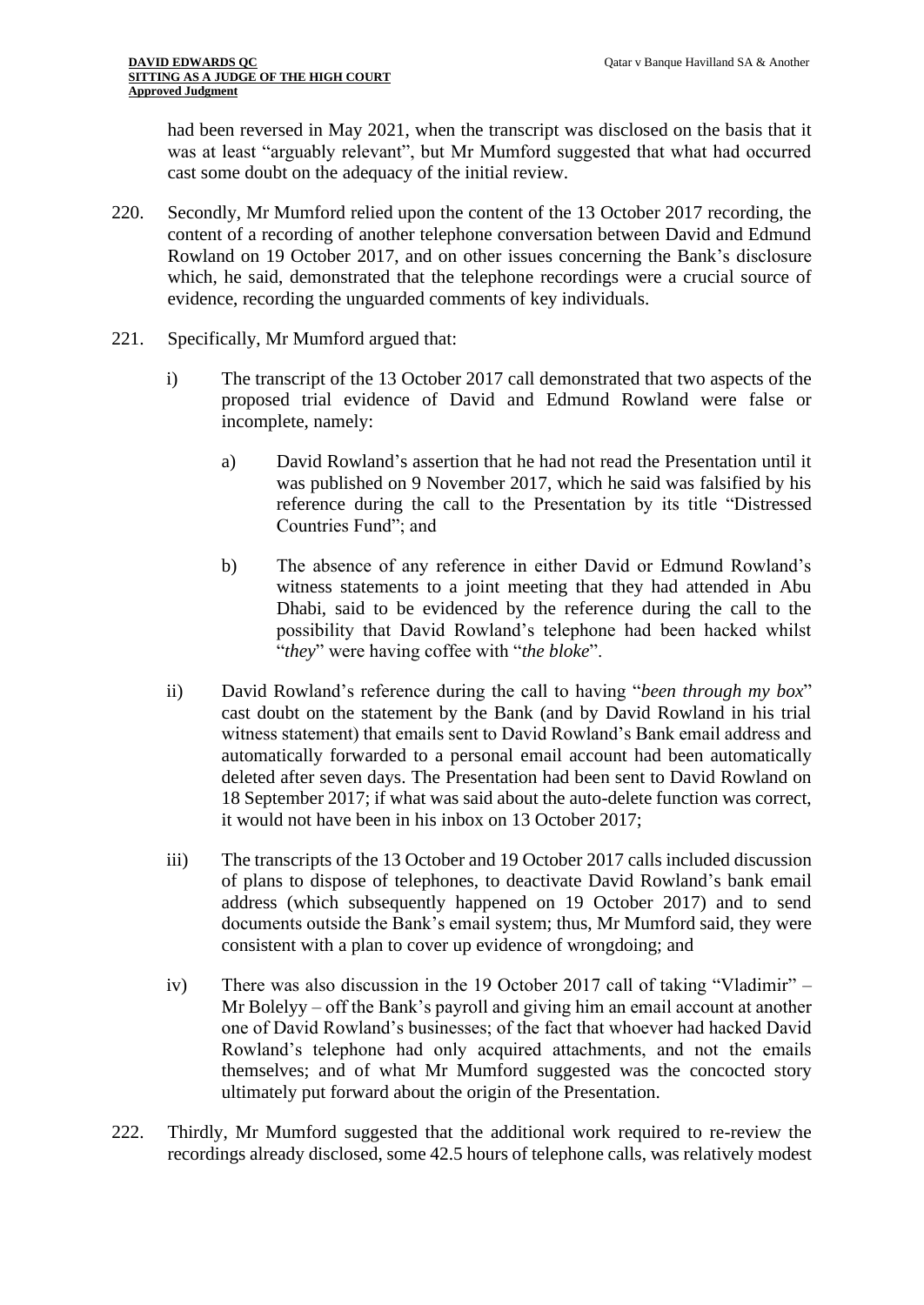in the context of the litigation. Thus, an order that they should be re-reviewed would not be unduly burdensome or disproportionate.

- 223. Mr Quest submitted that neither the original decision not to disclose the recording of the 13 October 2017 call nor the content of the 13 and 19 October 2017 calls justified a review or a re-review of telephone recordings on a Model E basis. He said that the interpretation placed on the recordings was misplaced: the discussion about disposal of mobile phones, for example, took place because of a concern that David Rowland's telephone had been hacked and was not indicative of an intent to destroy evidence.
- 224. As reflected in her judgment, at the time of the first CMC Cockerill J was not satisfied that the evidence justified the application to the Defendants' disclosure of Model E to any of the Issues for Disclosure, Model E, she said, being intended to be used only in exceptional cases. In the context of Issue for Disclosure 12, however, Cockerill J said this at [31]:
	- "31. Insofar as this is concerned, although I entirely take on board what Mr Howard had to say in reply in particular, I am going to say to both parties to apply Model D for the moment. This is an area where, if necessary, Model E can be come back to, but when one looks at what should be caught by Model D, particularly in the context then of the other queries, communications and so forth which are identified, one would expect Model D to catch either everything or sufficient to provide a focused basis for a specific train of enquiry. In particular, what we have here is although one can entirely see that there may be things off camera, it may not be a written-out agreement signed and sealed, if there is any agreement, what we do not have is the material to enable me to say what the chain of inquiry is. In the disclosure pilot it does indicate that the court should, when ordering Model E, be in a position to determine the scope of the search using the information provided in the disclosure review document. That is backed up by the authorities to which I have referred looked at in the light of the change sought by the Pilot. I am not now in that position of being able to determine the scope of the search. So for those reasons I am not going to order Model E at this stage. It may be a question for coming back."
- 225. Issue for Disclosure 12, I should explain, is in the following terms:

"What agreement, arrangement or understanding was reached between [1 January 2017 and 31 December 2017] between any two or more of the Ds, the Identified Conspirators, and the other parties, as to the Qatari financial system or Qatari-related assets (including the QAR, QAR forwards, bonds issued by the State of Qatar or other Qatari entities, credit default swaps on such bonds, or other QAR-related assets – 'Qatar-related assets'); and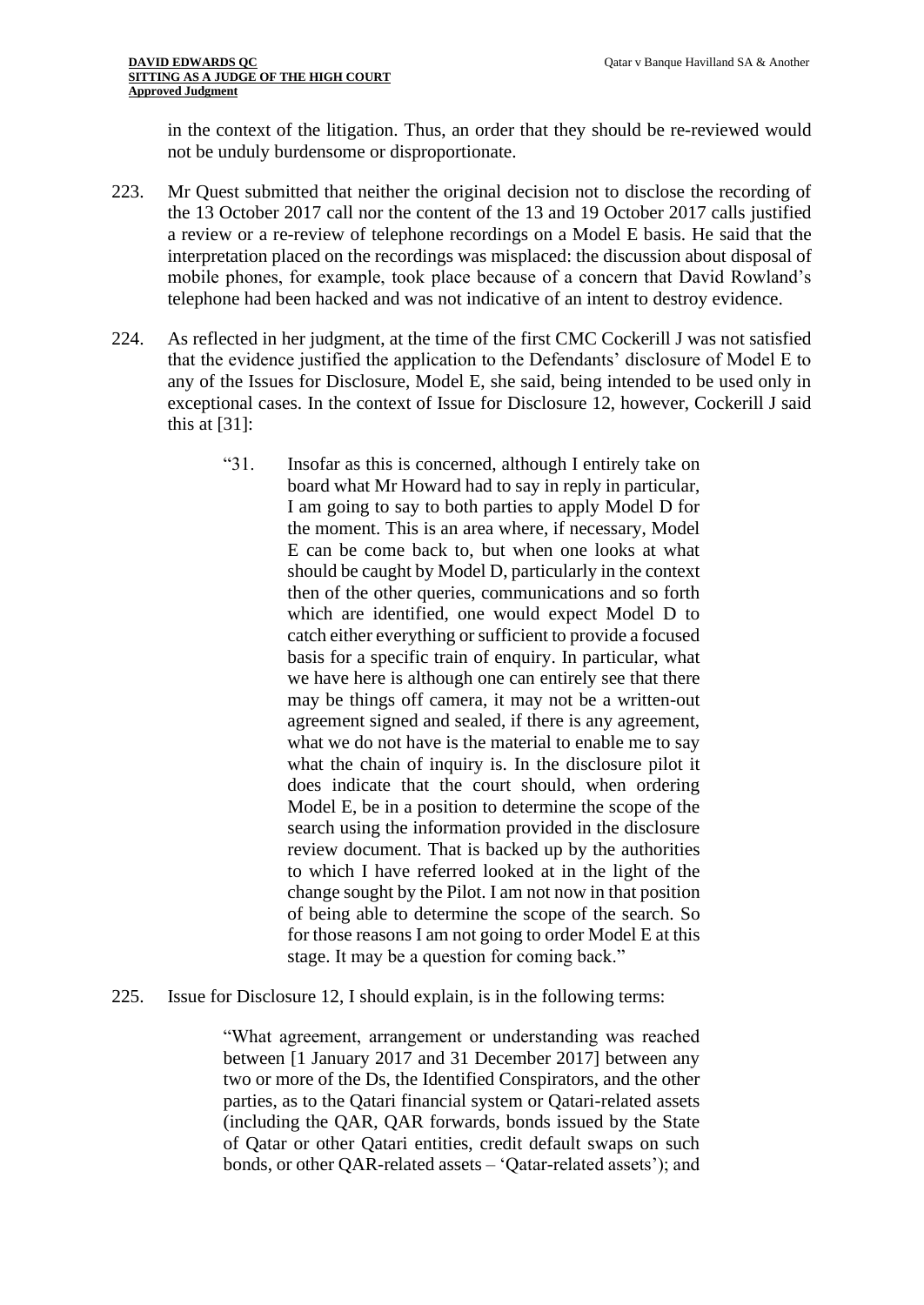what was the nature, scope, content and purpose of such agreement, arrangement or understanding?"

- 226. It seems to me that, in light of the further material now available and what it reveals, it is appropriate to revisit this issue. In my judgment Model E disclosure is appropriate on a limited basis, namely (a) limited to Issue for Disclosure 12, and (b) with the search carried out on a Model E basis confined to the telephone recordings of the five identified custodians over the identified period, i.e., 1 June 2017 to 31 December 2017.
- 227. I say this for the following reasons.
- 228. First, I am concerned about how the 13 October 2017 recording came initially to be withheld. I accept, of course, that mistakes happen, but it was plainly required to be disclosed on the basis of a Model D search. The significance of the recording is a matter for the trial judge, but I accept Mr Mumford's point, that its content bears upon the evidence proposed to be given by David and Edmund Rowland at trial.
- 229. Secondly, whilst I take on board that the context of the recordings included a concern about hacking, there are references to communications about relevant matters being taken "*off line*" and to other matters that bear on the issues and the supposed conspiracy: whether, for example, the explanation for the origin of the Presentation, namely that it followed an enquiry about a hedging strategy, was the true explanation or a concoction.
- 230. Thirdly, I see the force of the submission made by Mr Howard, QC at the first CMC, namely that, where there is a covert conspiracy, it is often very unlikely that any smoking gun will be found. The Presentation has been located, but almost as important will be the communications around it. The telephone recordings may lead to the identification of other documents concerning the genesis of the Presentation, its dissemination and other matters falling within Issue for Disclosure 12.
- 231. Fourthly, I bear in mind that certain potentially important sources of information are, for one reason or another, not available to Qatar or to the court:
	- i) Mr Bolelyy's iPhone was, as I have explained, wiped of data before it was handed back to the Bank (see paragraphs 26 and 27 above);
	- ii) David Rowland's bank email address (d.rowland@banquehavilland.old) was deactivated on 19 October 2017, and before that apparently – but see paragraph 221 (ii) above - had been the subject of an auto-forwarding instruction whereby emails were sent to a personal email account that was subject to an auto-delete function after seven days. David Rowland apparently has a number of other personal email accounts, but the Bank's position is that they are not within its control and Mr Rowland is, seemingly, unwilling to provide access to them voluntarily; and
	- iii) Mr Bolelyy's hard copy notebooks have apparently been lost see below.
- 232. I consider against this background that a fuller review of the telephone recordings may well lead to a train of enquiry which will result in the disclosure of other relevant documents. In my judgment, a Model E review, limited to this particular category of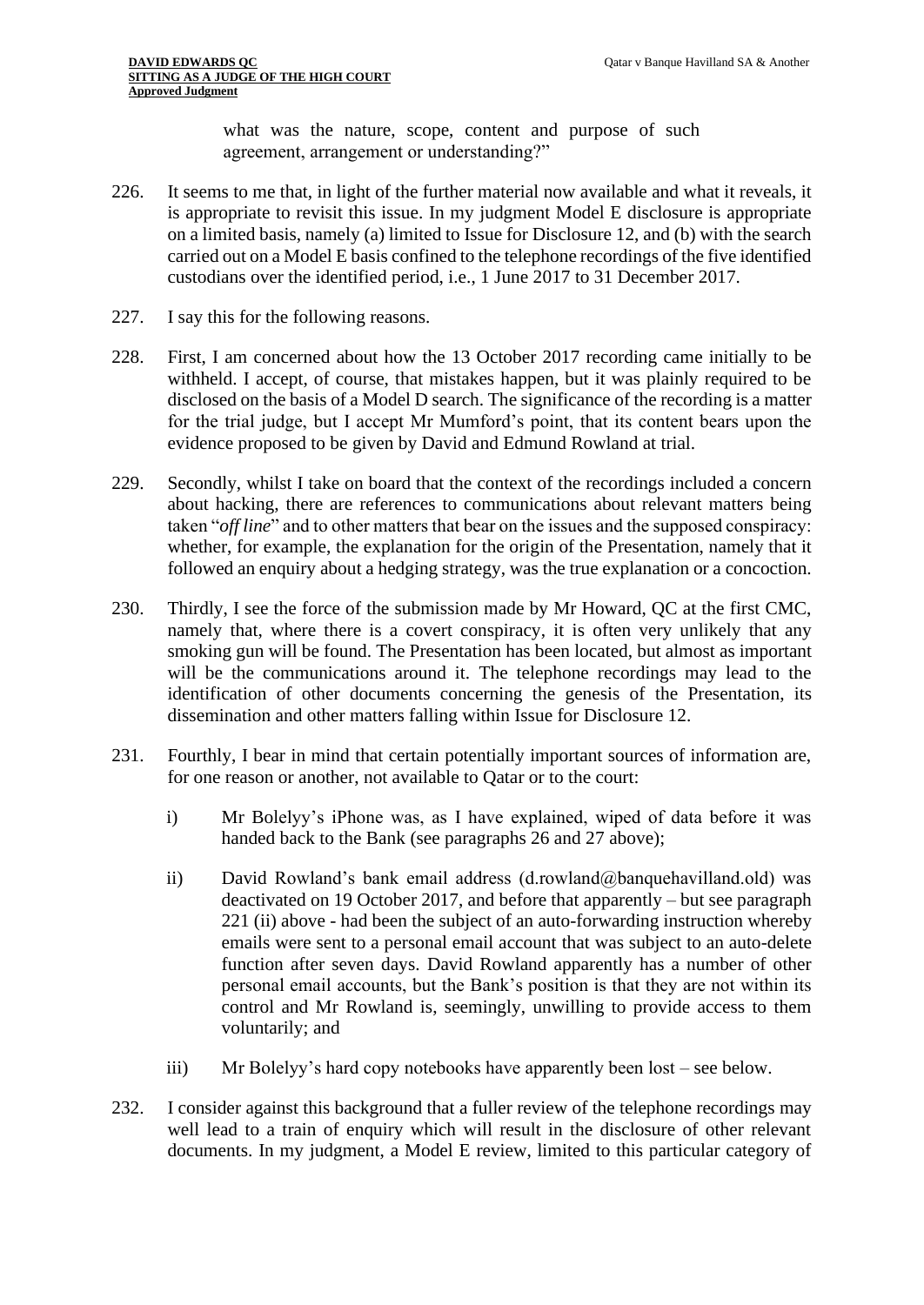documents and limited to Issue for Disclosure 12, is reasonable and proportionate, and is also necessary for the just disposal of these proceedings.

#### *Paragraph 2*

- 233. Schedule A, paragraph 2 seeks an order that the Bank make enquiries with each of its custodians as to whether they are aware of any known adverse documents and, if so, that the Bank take steps to locate such documents.
- 234. The starting point is that all forms of Extended Disclosure include known adverse documents: see Disclosure Pilot, paragraph 8.3. Known adverse documents are defined in Disclosure Pilot, paragraph 2.8 as follows:

"'Known adverse documents' are documents (other than privileged documents) that a party is actually aware (without undertaking any further search for documents than it has already undertaken or caused to be undertaken) both (a) are or were previously within its control and (b) are adverse."

Disclosure Pilot, paragraph 2.9 explains the circumstances in which a corporate entity, such as the Bank, is regarded as aware of known adverse documents.

"For this purpose a company or organisation is 'aware' if any person with accountability or responsibility within the company or organisation for the events or the circumstances which are the subject of the case, or for the conduct of the proceedings, is aware. For this purpose it is also necessary to take reasonable steps to check the position with any person who has had such accountability or responsibility but who has since left the company or organisation."

- 235. In *Castle Water Limited v Thames Water Utilities Limited* [2020] EWHC 1374 (TCC) ("*Castle Water*"), Stuart-Smith J explained at [12] that these provisions impose an obligation upon a party to undertake reasonable and proportionate checks to see if it has, or has had, known adverse documents, and if so to undertake reasonable and proportionate steps to locate them. These include checks with persons with accountability or responsibility for relevant events even if they have left the company.
- 236. Mr Mumford submits that the checks carried out by the Bank are insufficient. Specifically, he says that:
	- i) The Bank's Disclosure Certificate made no mention of steps taken to identify known adverse documents;
	- ii) When pressed, the Bank said that it would make enquiries of Mr Bolelyy, Mr Hiltunen and Mr Robeson (the former Chairman), but of no other custodians; and
	- iii) The Bank then said (in Mr Hoare's sixth witness statement) that "*it would contact disclosure custodians with a view to determining whether they used personal email accounts to send or receive work-related communications, and*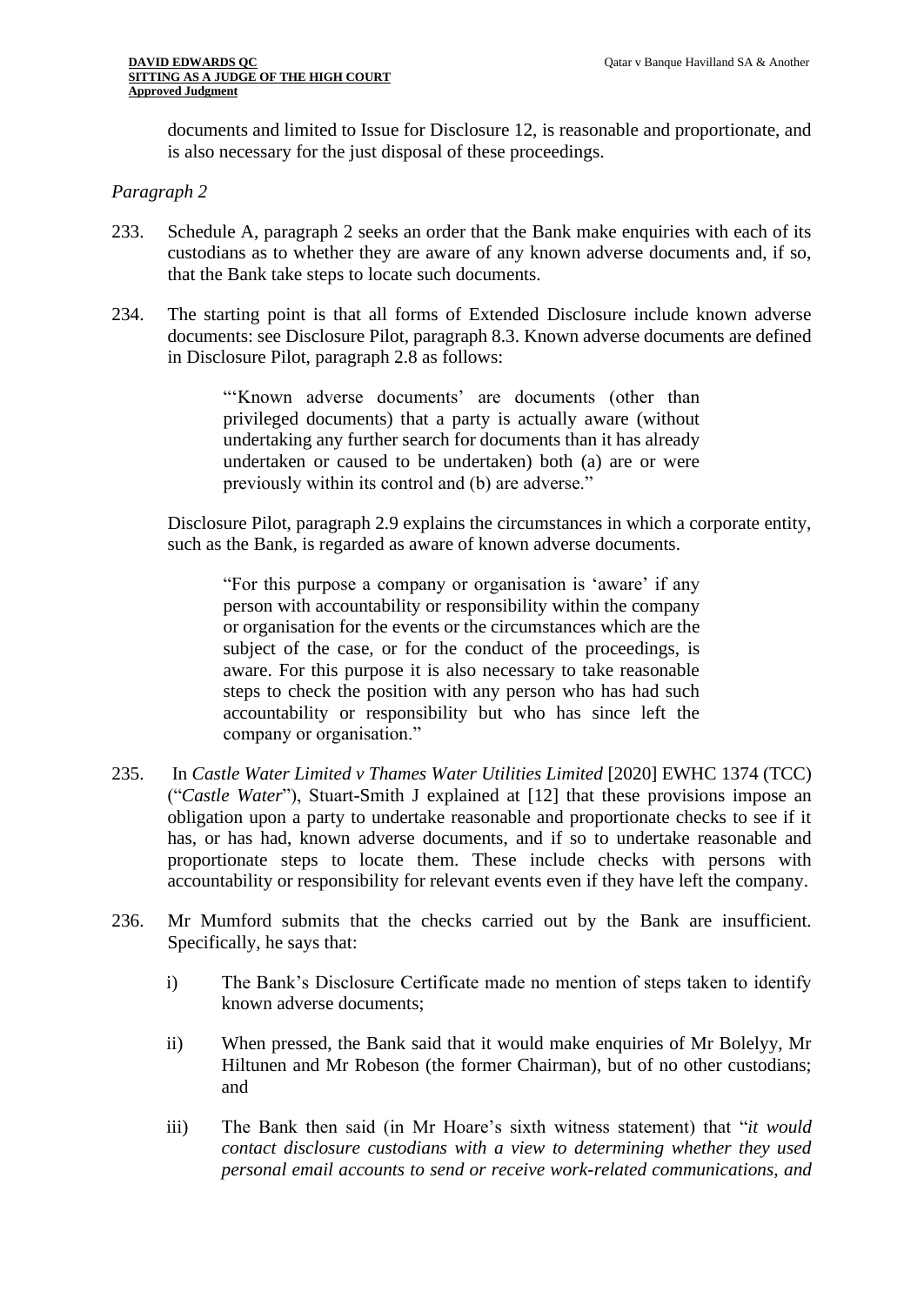*whether they used personal devices to store work related documents*", but this did not constitute the required check for known adverse documents.

- 237. Mr Quest submits that what the Bank has done or has agreed to do is sufficient.
- 238. I disagree. The position, as it seems to me, is that, if an individual is a person with accountability or responsibility within the meaning of Disclosure Pilot, paragraph 2.9, then a check to see if he or she is aware of any known adverse documents is not satisfied simply by asking whether he or she used a personal email account which was used to send or receive work-related emails or a personal device that was used store workrelated documents. At the risk of stating the obvious, the answer to those questions may be "no", but the individual may still be aware of adverse documents stored elsewhere.
- 239. I simply do not understand the difficulty suggested by the Bank's solicitors in correspondence in educating custodians about the issues in the case so that they are aware of what might constitute a known adverse document. There ought to be no difficulty about this, and it is clear from Stuart-Smith J's judgment in *Castle Water* case at [10] what is required: a generalised question that fails to identify the issues to which any adverse documents may relate was, he held, not enough.
- 240. I accordingly direct the Bank to make further enquiries of its custodians about the existence of known adverse documents.

## *Paragraph 3*

- 241. Schedule A, paragraph 3 arises out of the transcript of an 18 October 2017 telephone call between David and Edmund Rowland.
- 242. The conversation took place following a second call to Edmund Rowland from a journalist at "The Intercept" and at a stage when, seemingly, he was aware that the Presentation was, or was likely to be, published. After identifying the reporter to David Rowland, the transcript of the call records this exchange:

"ER: Know what he said about some – well, he – they've obviously only got the attachment.

DR: Yeah.

ER: - because he said, oh we read the metadata and it was for my ex person, not –

DR: We did what?

ER: We got the metadata, which is basically – who created it and it looks like it was a UK-created file, so maybe it came from you. They've obviously got – they've obviously not talked to anyone, about this story.

DR: Yeah.

ER: Because then Herb, his email, and said, oh, this is three things we said.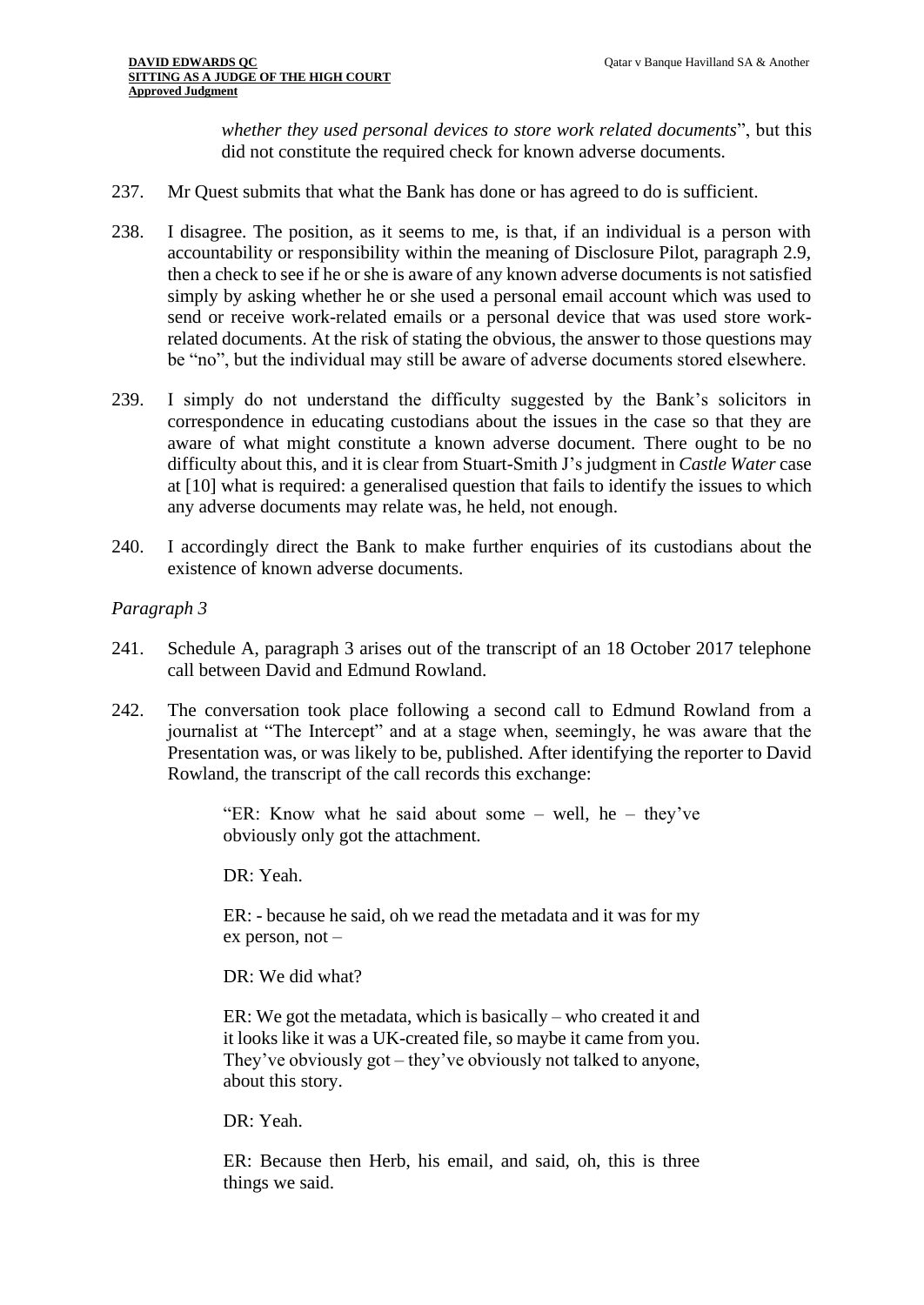DR: Yeah.

ER: And we said, then there's no story. So they've obviously not talked to anyone, He's obviously just – the attachments, that's all they have."

…

ER: Someone has hacked it and they've got no story. They're just having around with an attachment."

- 243. The point being made by Edmund Rowland in these remarks, Mr Mumford surmises (and on the materials before me I would agree) was that the reporter at "The Intercept" had the attachments to one or more emails – a copy of the Presentation – but not the email(s) themselves.
- 244. Qatar seeks an order that a search be carried out by the Bank for the covering emails or for any other documents sent with, or simultaneously with, the Presentation when emailed within the Bank, or when emailed to or from the Bank's employees, agents, consultants or officers (and for such other documents as Edmund Rowland meant by his use of the phrase "the attachments").
- 245. Reed Smith in their letter of 16 June 2021 said that the search that had been carried out for the Presentation had also involved a manual review of any emails from Edmund Rowland during the relevant period attaching a copy of the Presentation such that any relevant communications (cover emails and attachments) had already been disclosed. However, as observed by Mr Mumford:
	- i) This response only refers to emails "from" Edmund Rowland; it does not extend to emails to him; and
	- ii) It also does not refer to emails to or from anyone else to which the Presentation may have been attached.
- 246. In my judgment, a further search should be carried out as sought.

# *Paragraph 4*

- 247. Schedule A, paragraph 4 concerns David Rowland's personal email accounts. The position in relation to this requires a little explanation.
- 248. As explained in paragraph 30 above, Qatar's disclosure application was made by an Application Notice dated 19 March 2021. Schedule A to the draft order exhibited to the Application Notice made no mention of David Rowland's email accounts, although Schedule B1, paragraph 3 sought further information as to when and why the automatic forwarding function was set up on his Bank email account and certain other matters. It was accordingly not dealt with in Mr Lavender's third witness statement in support of the application.
- 249. The Defendants responded to the disclosure application by way of the sixth witness statement of Mr Hoare. In a number of areas, in addition to matters they had already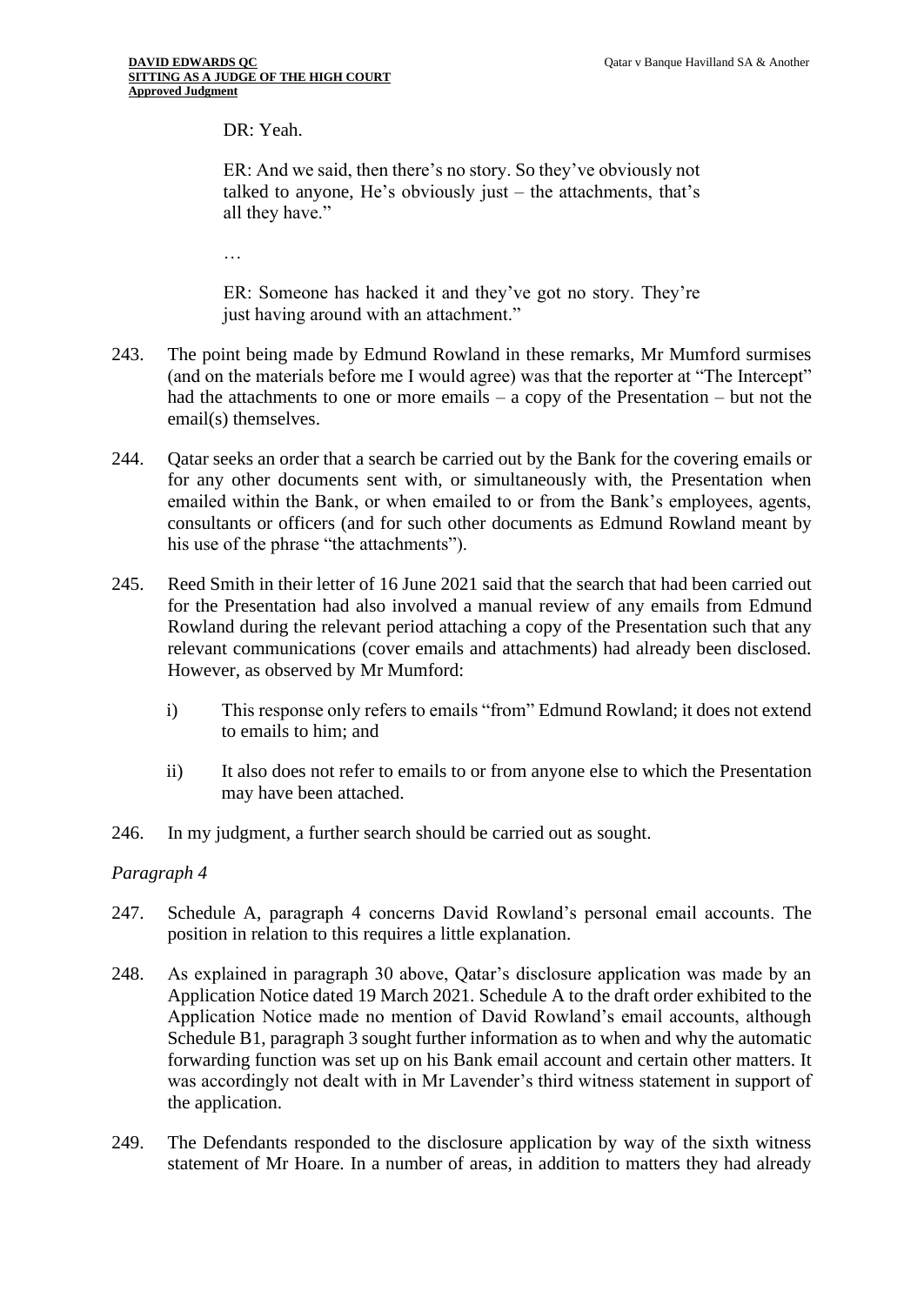agreed to in correspondence, the Defendants agreed to carry out further searches, and this was reflected in the revised draft order produced by Mr McCahearty along with his second witness statement served on 25 May 2021.

250. This revised draft, however, introduced a new Schedule A, paragraph 4, seeking an order that Havilland obtain from David Rowland and search the contents of various mailboxes:

david@havillandmanagement.com

djr@havilland.gg

djr@ havillandmanagement.com and

djr@evenfort.com

insofar as they contained emails concerning the Bank's business, alternatively insofar as they consisted of emails that had been automatically diverted to any of those mailboxes from David Rowland's Bank email account, including any replies.

- 251. Mr Quest objected to this new request. It did not, he said, reflect relief sought in the original application; and, because it had not been raised, it had not been responded to in the Bank's evidence. Mr Quest said that the argument put forward in paragraph 29.2.3.3 of Mc McCahearty's second witness statement, that David Rowland acted throughout the relevant period as a *de facto* director, shadow director or agent of the Bank, was not an argument that could be dealt with at the present hearing.
- 252. With this seemingly in mind, in a further revised draft order produced by the Bank on 20 June 2021, Schedule A, paragraph 4 was revised to seek an order as follows:

"Without prejudice to the Claimant's right to seek further disclosure with respect to David Rowland's email accounts (or other matters), in a further Disclosure Certificate to be provided by 5 July 2021 the First Defendant is to provide confirmation (or otherwise state the position) and an explanation as to the matters set out in paragraph 30 of David Rowland's witness statement of 7 May 2021 and as to the matters concerning David Rowland under headings 1 and 4 of the Defendants' solicitors second letter of 14 June 2021. That confirmation and explanation is to take account of and address the matters raised in 2nd McCahearty, paragraphs 29.2.3.4, 29.2.3.5, 29.2.3.6 and 29.2.4 and is otherwise to meet the requirements of paragraph 12.3 of PD 51U."

- 253. So far as the matters reflected in this proposed order are concerned:
	- i) In paragraph 30 of his trial witness statement David Rowland explains that an automatic deletion policy had been applied to david@havillandmanagement.com and djr@havilland.gg, which he believed had been set up in 2016 and resulted in all emails being automatically deleted seven days after receipt;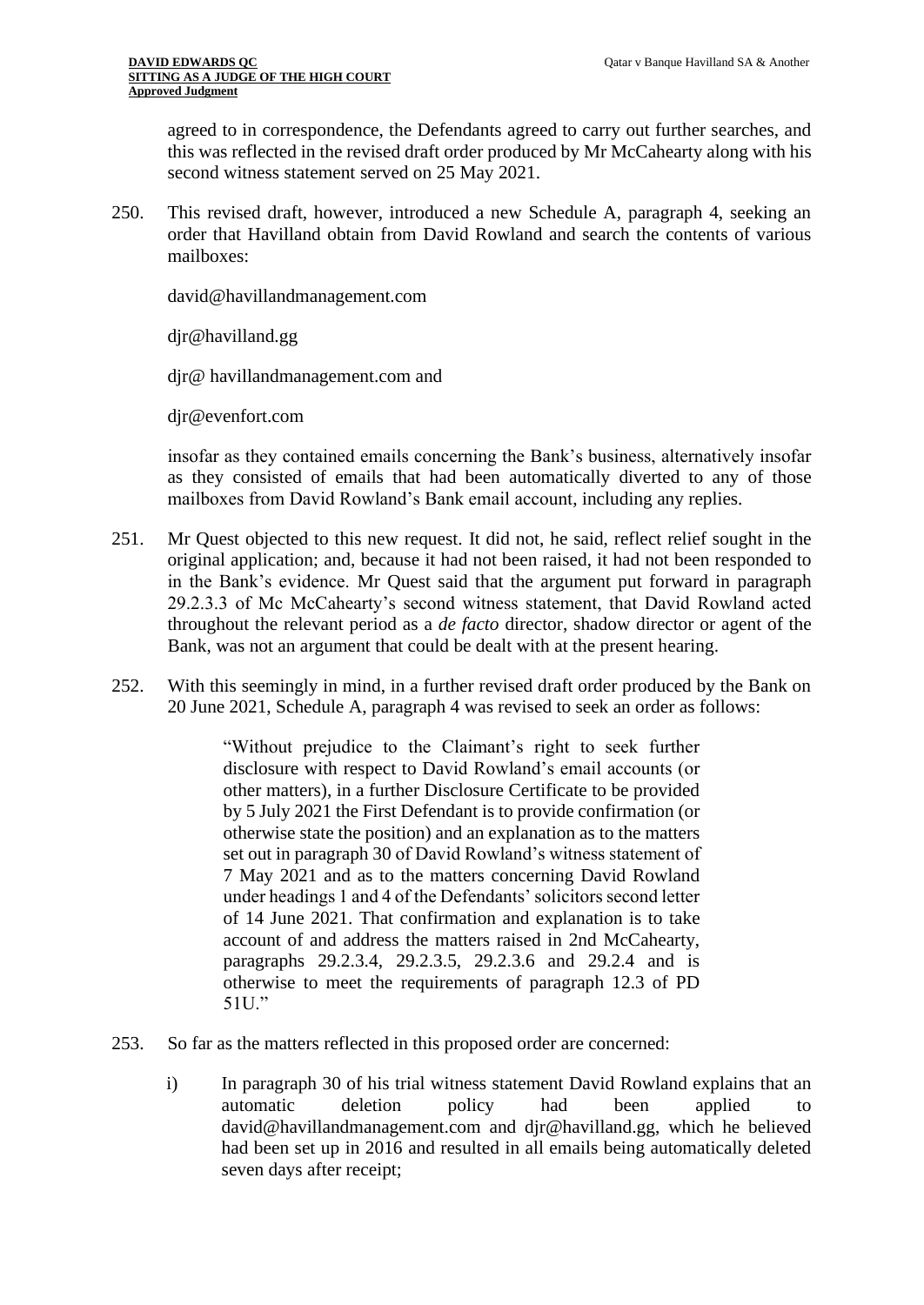- ii) Paragraphs 1 and 4 of Reed Smith's second letter of 14 June 2021 referred to confirmations by David Rowland, first that he had not made permanent deletions of bank-related emails or documents and secondly that no work-related documents were stored within his personal email addresses or his personal devices.
- 254. Mr McCahearty's second witness statement sought a better explanation of what had been done to check whether emails had in fact been completely deleted from david@havillandmanagement.com. He referred to the 13 October 2017 telephone conversation between David and Edmund Rowland (see paragraph 221(ii) above) which, he said, suggested that David Rowland might still be able to access his emails and pointed to the fact that David Rowland had received bank-related documents at other email addresses.
- 255. The difficulty, it seems to me, in making any order at this stage, is that it appears to be accepted that the email addresses of David Rowland in question are personal email addresses, or at least that there is no material on which I could properly find at present that the Bank had control of these email accounts. Mr Quest submitted that the Bank had no direct information on the basis of which it could answer these questions beyond what David Rowland (who was not a party to this action) had chosen to put in his witness statement.
- 256. I understand the reason why the questions were proposed in the revised draft order: as Mr Mumford put it, if there is nothing to be found in these email accounts, then Qatar may never need to pursue the issues concerning David Rowland's status (whether he was a *de facto* director etc.) or of control. But it seems to me that it would be wrong to make any order in relation to this at the moment.

## *Paragraph 5*

- 257. Schedule A, paragraph 5 concerns Mr Bolelyy's hard copy notebook.
- 258. Mr Bolelyy explains in paragraph 23 of his trial witness statement that he generally used a notebook to keep notes, and that when one notebook was finished he would copy over any notes that were relevant to current work and would shred the old notebook. He said that he did not know what had happened to the notebook he was using when he left the Bank on 9 November 2017, but that he did not recall taking it with him.
- 259. The order originally proposed by Qatar required the Bank to search for Mr Bolelyy's notebook. Reed Smith's letter of 16 June 2021, however, explained that the Bank had searched all the repositories in which it maintained hard copy documents, and had searched its London office generally, and that it had not located any of Mr Bolelyy's notebooks.
- 260. On the basis of that explanation, the revised draft order produced on 20 June 2021 sought an order in the following terms:

"The First Defendant is to include within its further Disclosure Certificate, in respect of the hard copy notebook used by the Second Defendant (and referred to in his witness statement of 30 April 2021 at paragraph 23), an explanation pursuant to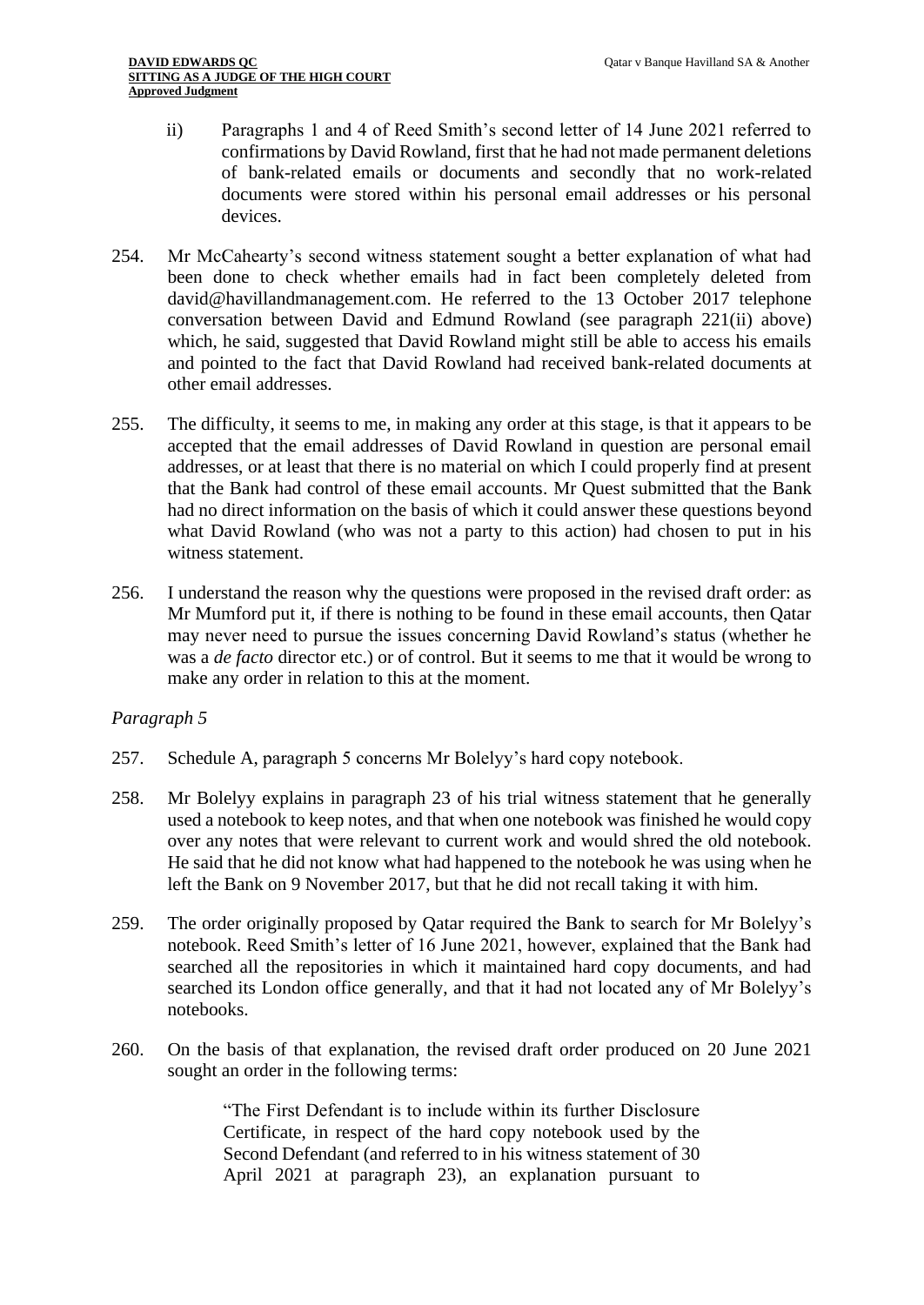paragraph 12.3 of Practice Direction 51U to the best of the First Defendant's knowledge of the circumstances in which, and the date when, the notebook ceased to exist or left its possession or the other reason for non-production."

- 261. The problem with this suggestion, however, is that it does not seem that there is anything that the Bank could usefully say, other than what it has already said, namely that it has searched for the notebook and cannot find it. It appears from Reed Smith's letter that the Bank does not know when Mr Bolelyy's notebook ceased to exist or left its possession; all it knows is that Mr Bolelyy says that he did not take it with him, but that the Bank does not have it.
- 262. Although the Bank will be producing a further Disclosure Certificate dealing with the additional searches that it has agreed and/or I have ordered it to carry out, in these circumstances I see no purpose in making the order sought.

## **Schedules B1 and B2**

- 263. Schedule B1 seeks an order that the Bank provides a witness statement (or statements) made by a senior executive with responsibility for the conduct of the bank's extended disclosure exercise, or a Disclosure Certificate, addressing various specified matters.
- 264. To the extent that any order is appropriate, I am satisfied that a Disclosure Certificate is sufficient. The Bank has already agreed that it will provide a further Disclosure Certificate dealing with the further searches that it has agreed to carry out and any additional searches I require it to make.

#### *Paragraphs 1 and 2*

- 265. Schedule B1, paragraph 1 and 2 seek confirmation and/or an explanation of certain matters concerning the operation of David Rowland's email accounts. Specifically:
	- i) Paragraph 1 seeks confirmation of the arrangements by which emails sent to David Rowland's Bank email address (d.rowland@banquehavilland.old) were auto-forwarded to one of David Rowland's personal email addresses (david@havillandmanagement.com) set out in paragraphs 9 and 28 of David Rowland's witness statement and paragraph 7 of Reed Smith's first letter dated 16 June 2021;
	- ii) Paragraph 2 seeks an explanation as to the circumstances in which the account d.rowland@banquehavilland.old was deactivated, including confirmation of the matters set out in paragraph 8 of Reed Smith's first letter dated 16 June 2021.
- 266. The Bank's submission was that the first matter was one that Qatar would have to take up with David Rowland himself, and that, so far as the second was concerned, the Bank had given as good an explanation as it could give.
- 267. Whilst I accept that it is unclear whether there is much more of substance that can be given by the Bank by way of explanation, I agree with Mr Mumford that this particular point is of sufficient importance that it ought to be addressed in a Disclosure Certificate.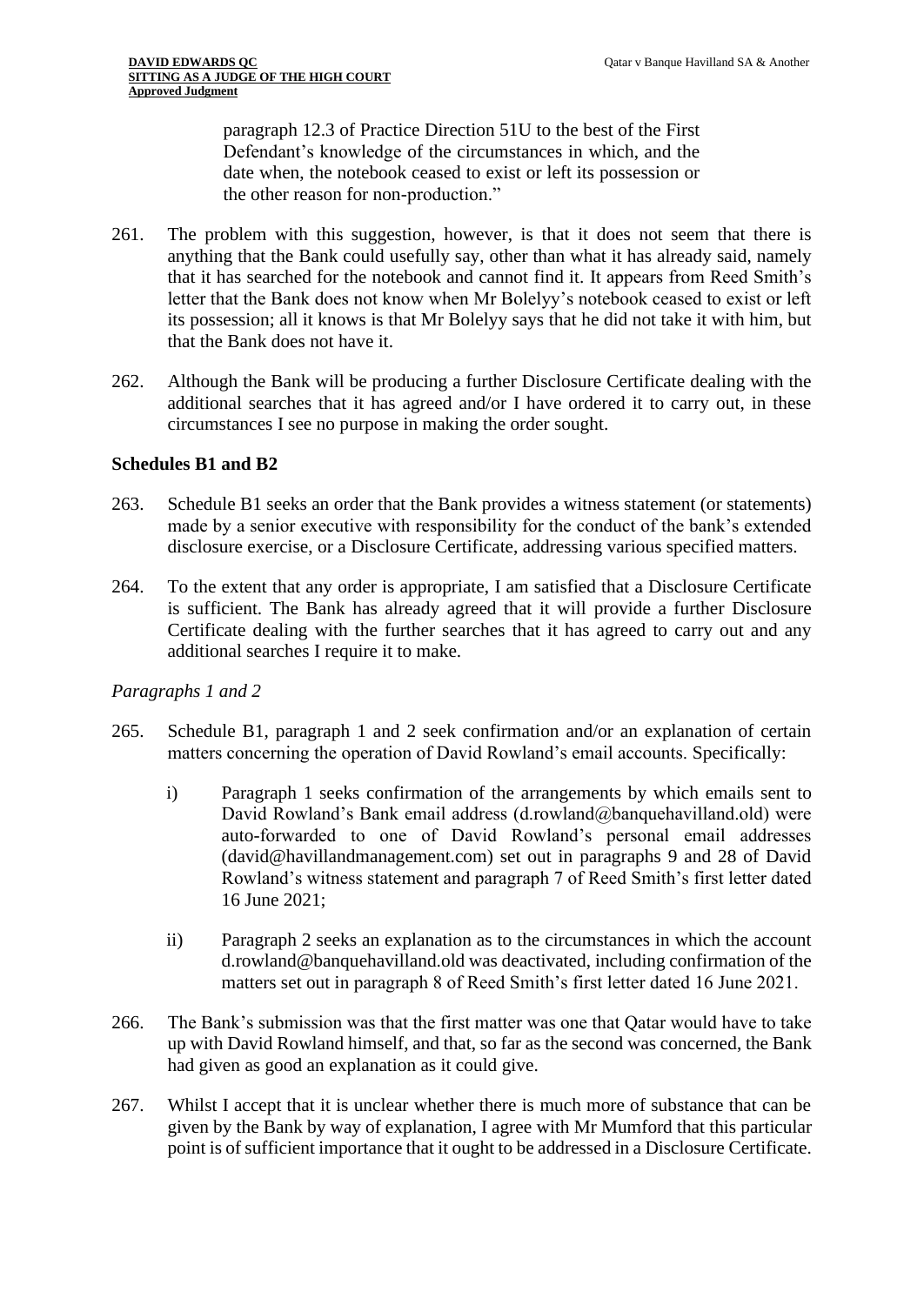## *Paragraph 3*

- 268. Schedule B1, paragraph 3 seeks a proper explanation of the basis on which documents disclosed by the Bank had been redacted and confirmation that each redaction had been reviewed by Reed Smith and that they had been applied in accordance with that basis.
- 269. By the time of the hearing before me, there was no dispute between the parties about this. In certain cases, the Bank had already provided an explanation as to the basis upon redactions had been made; as apparent from the paragraphs above, some of those were challenged. Where no explanation had been made, the Bank agreed that it would give the explanation required by Disclosure Pilot, paragraph 16.

## *Paragraph 4*

- 270. Schedule B1, paragraph 4 seeks an explanation from the Bank as to any steps taken to restore the data deleted from Mr Bolelyy's iPhone 7+ and an explanation of why those steps have been unsuccessful (assuming they have).
- 271. The Bank dealt with this in paragraph 10 of Reed Smith's letter of 16 June 2021 in which it said, by reference to its earlier letter dated 12 May 2020, that the Bank held no back up of the data on Mr Bolelyy's phone, apart from the emails sent and received, which had been saved to the Bank's server and had been reviewed, and accordingly that the Bank was unable to restore the data deleted from Mr Bolelyy's iPhone 7+.
- 272. Mr Quest's submission was that there was nothing more that the Bank could say. I agree. I make no order in relation to this paragraph.

#### *Paragraph 5*

- 273. Schedule B1, paragraph 5 seeks an order that various statements made by Reed Smith on 15 March 2021 in the schedule to Reed Smith's letter of that date concerning the Bank's disclosure be confirmed by a statement of truth, as they would be in a Disclosure Certificate.
- 274. Mr Quest submitted that this was unnecessary. I agree and make no order in relation to this paragraph.

## **Schedule B2**

275. There were only two matters in this Schedule, and in relation to each what was sought by Qatar was a witness statement or Disclosure Certificate in which an explanation or confirmations would be given subject to a statement of truth. Insofar as a response is required, in my judgment a Disclosure Statement will suffice.

## *Paragraph 1*

276. Schedule B2, paragraph 1 was the mirror of Schedule B1, paragraph 3 and sought a proper explanation of the basis on which each redaction had been applied and confirmation that the redactions had been reviewed by Reed Smith and that they had been applied in accordance with that basis.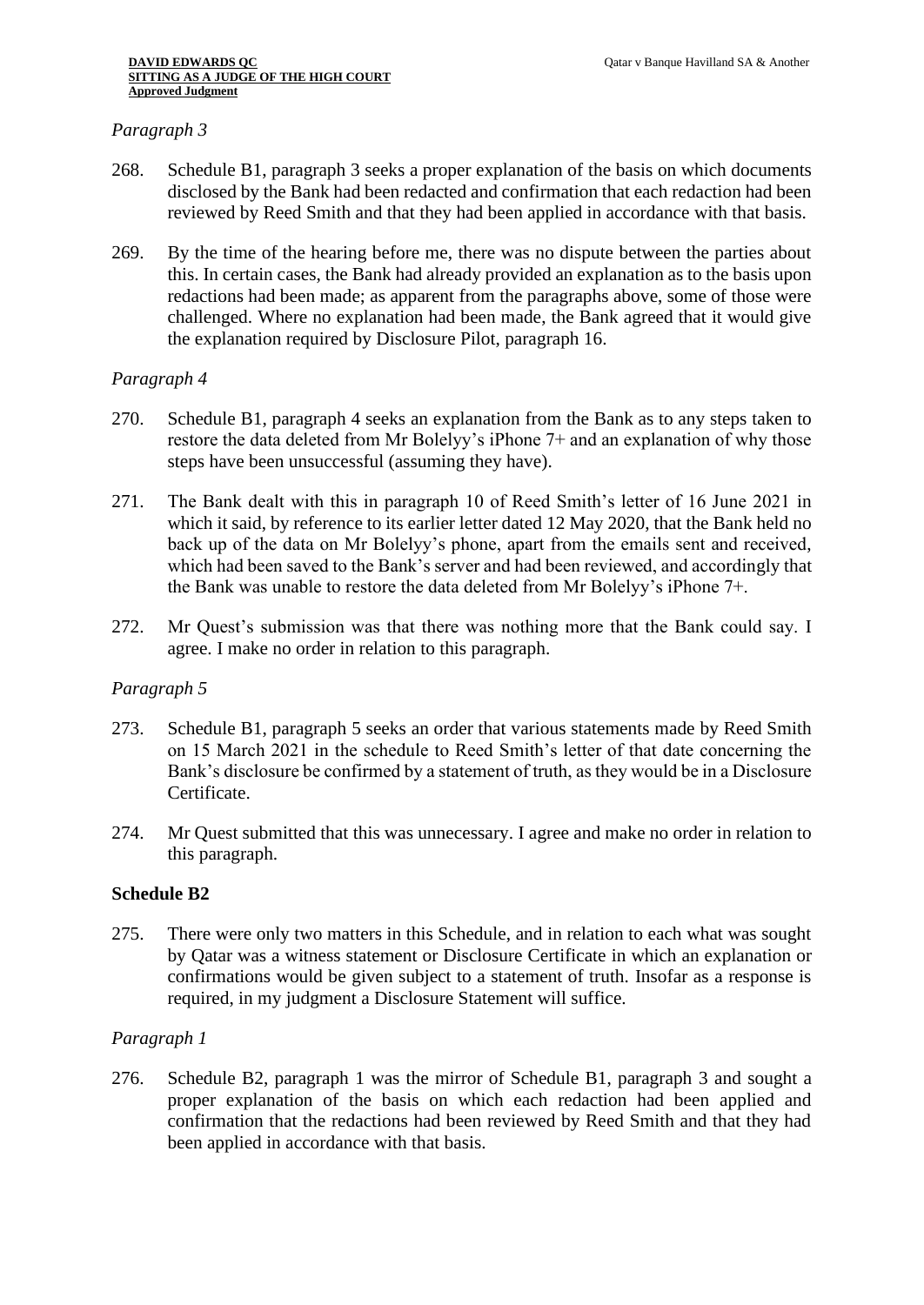277. As explained in paragraph 270 above, by the time of the hearing before me, there was no dispute between the parties about this. Mr Bolelyy agreed that he would give the explanation required by Disclosure Pilot, paragraph 16.

#### *Paragraph 2*

- 278. Schedule B2, paragraph 2 was the mirror of Schedule B1, paragraph 5 and sought an order that various statements made by Reed Smith on 15 March 2021 in the schedule to Reed Smith's letter of that date concerning Mr Bolelyy's disclosure be confirmed by a statement of truth, as they would be in a Disclosure Certificate.
- 279. Mr Quest submitted that this was unnecessary. I agree and make no order in relation to this paragraph.

#### **Schedule D**

- 280. Schedule D lists various disclosure steps that the Defendants have already agreed to take in correspondence.
- 281. The draft order seeks an order that the Defendants take the steps that they have agreed to take. That, in my judgment, is unnecessary, and I decline to make an order to that effect. The Defendants have already agreed to serve a further Disclosure Certificate explaining any searches carried out and the results.

#### **Bond trading expert evidence**

- 282. As I mentioned in paragraph 21 above, whilst I was preparing this reserved judgment Macfarlanes wrote to me on behalf of Qatar raising an issue concerning expert evidence.
- 283. At the hearing on 21 June 2021, as explained earlier, the Defendants confirmed that it was not their case that the Presentation as drafted *in fact* set out a bond hedging strategy. On the basis of that confirmation, I was satisfied that expert evidence from a bond trading expert as to whether the features of the Presentation were characteristic of a hedging strategy was unnecessary.
- 284. There was correspondence between the parties following the hearing as to whether, in light of this confirmation, it was appropriate for the Defendants to amend their Amended Defence. Reed Smith said in a letter dated 30 June 2021 that it was not on the basis that the Amended Defence had never alleged that the Presentation set out a "*bond hedging strategy*"; the allegation made (see, e.g., paragraphs 4.5 and 12) was that it set out a proposed "*trading strategy*" or an "*investment strategy*".
- 285. Macfarlanes responded on 9 July 2021 pointing out that:
	- i) The Bank's Response to the Request for Further Information (see paragraph 17 above) said that the origin of the Presentation was a question raised by Mr Al Mubarak about strategies to ring-fence "*and hedge*" the risk associated with holdings of Qatari bonds and that Edmund Rowland had asked Mr Bolelyy to put together a short document "*on hedging strategy for Qatari bonds*";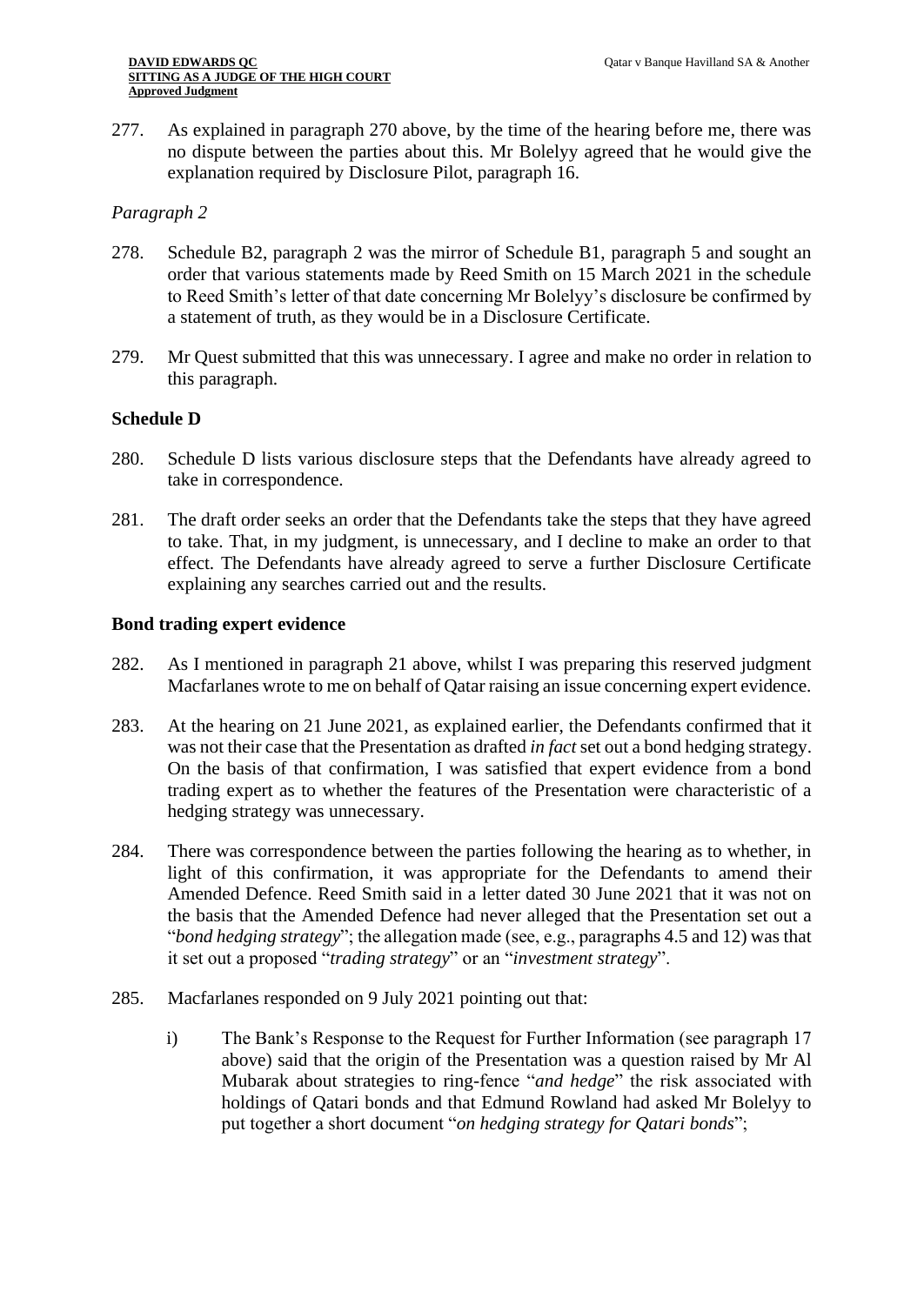- ii) Mr Bolelyy described in his witness statement Edmund Rowland's request to him as a request to "*do some research into ways to hedge large Qatari bond holdings*"; he referred to the work he did as being "*find out as much as he could about hedging*; and he explained Mr Weller's "*idea for a strategy to hedge Qatari bonds*". Edmund Rowland similarly said in his witness statement that he had asked Mr Bolelyy "*to put together a note on hedging strategy*"; and
- iii) There were other documents in the Defendants' disclosure that referred to "*the hedging strategy explanation*", including the Declaration of Honour signed by Edmund Rowland for the CSSF, but none which referred to the Presentation as a "*trading strategy*" or an "*investment strategy*".
- 286. Macfarlanes said that if the Defendants were to maintain their pleaded case that the Presentation contained a legitimate "*trading strategy*" or "*investment strategy*" (other than a "*hedging strategy*"), then it was incumbent upon them to explain what they meant and that expert evidence would be required to address the question of whether the Presentation did, in fact, set out something with the characteristics of a legitimate "*trading strategy*" or "*investment strategy*".
- 287. Reed Smith responded on 15 July 2021. They said that:
	- i) The Defendants' case was adequately pleaded, and required no amendment or clarification; and
	- ii) No expert evidence was required (a) because it was obvious that the Presentation did set out a trading strategy in that it contemplated trading in Qatari securities, and (b) whether or not the proposed strategy was legitimate or unlawful was not a matter for a trading expert, but a matter of law (and, insofar as Luxembourg and/or Qatari law was relied upon, that was already being dealt with by foreign law experts).
- 288. In its letter of 22 July 2021, Macfarlanes said that Qatar's position was that the Presentation did not set out any form of commercial or market-recognised trading or investment trading or investment strategy, but simply a strategy aimed at injuring Qatar. They suggested that the position taken by the Defendants raised the following issue on which market-based expert evidence was either required or would be of assistance:

"Are the features of the Presentation such as would be characteristic of any form of 'trading strategy' or 'investment strategy'?"

As the Presentation, on its face, referred both to currencies and to bonds, Macfarlanes invited me on behalf of Qatar to order that expert evidence could be given by both the foreign exchange and bond trading experts on this issue.

289. Reed Smith responded in a letter dated 27 July 2021 raising a number of objections, including that the issue proposed is a new expert issue, that the time for raising issues for the foreign exchange experts has passed (the service of their reports being overdue or imminent), and that a report dealing with the new issue is not reasonably required (within CPR 35.1).